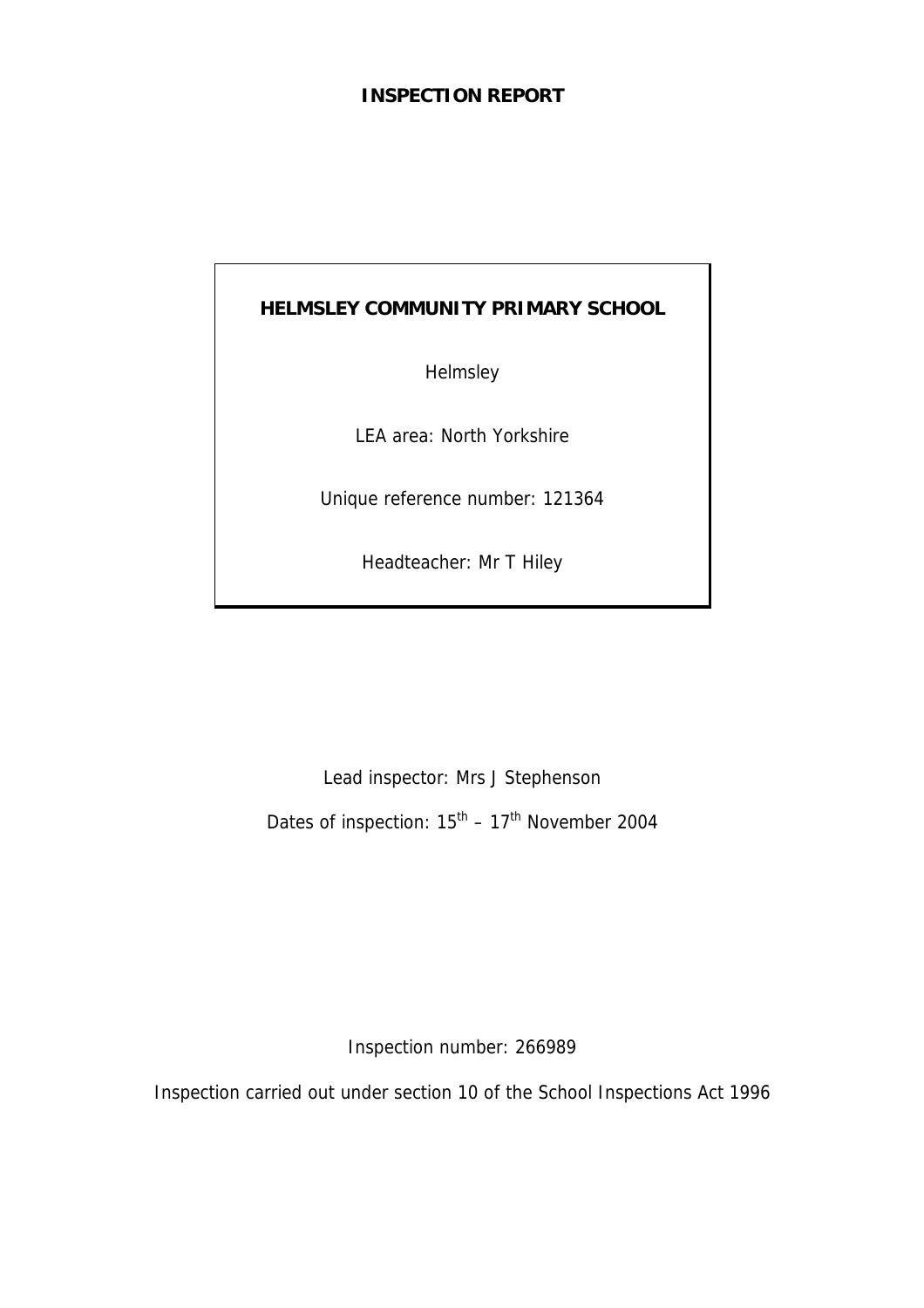## © Crown copyright 2005

This report may be reproduced in whole or in part for non-commercial educational purposes, provided that all extracts quoted are reproduced verbatim without adaptation and on condition that the source and date thereof are stated.

Further copies of this report are obtainable from the school. Under the School Inspections Act 1996, the school must provide a copy of this report and/or its summary free of charge to certain categories of people. A charge not exceeding the full cost of reproduction may be made for any other copies supplied.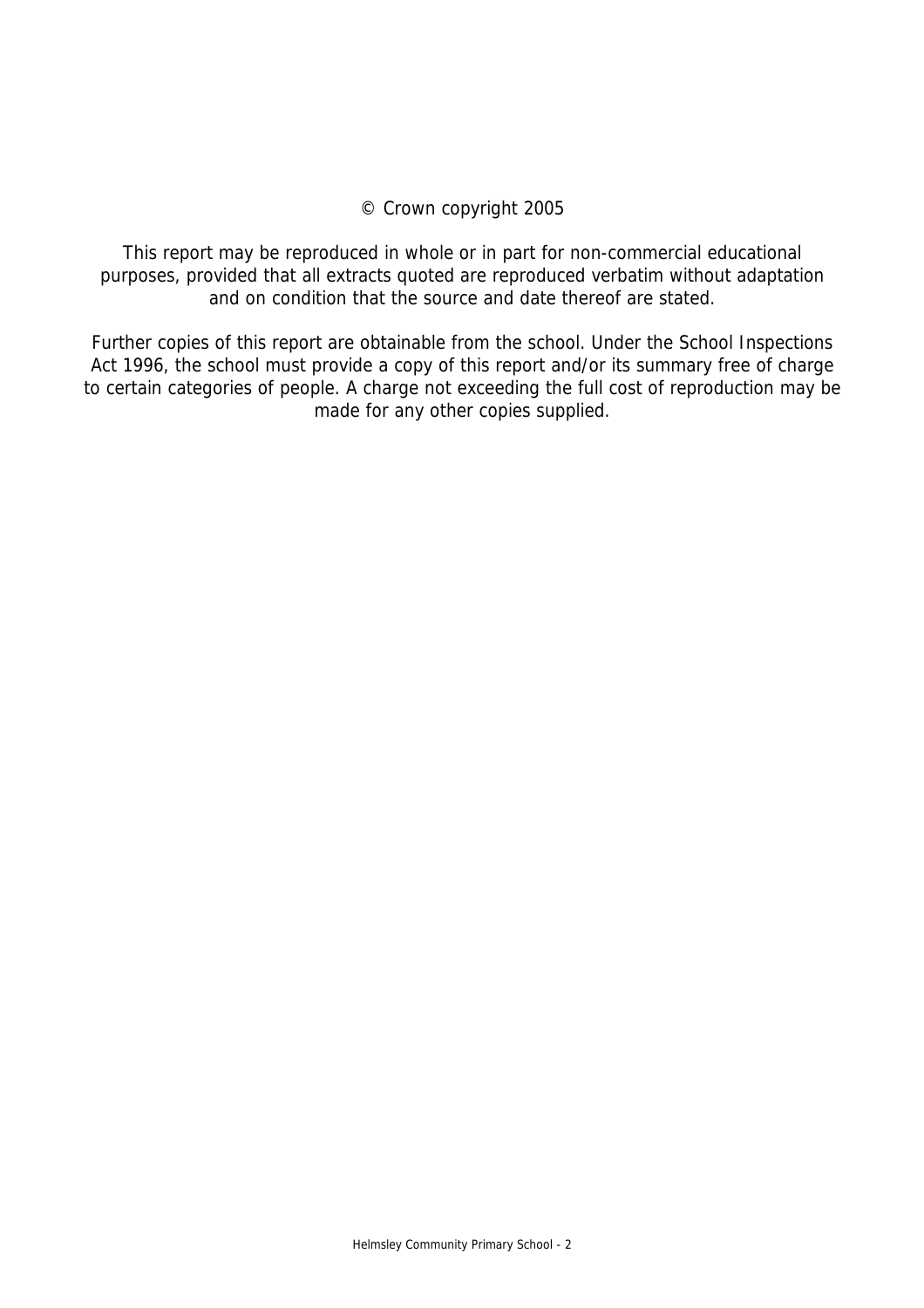## **INFORMATION ABOUT THE SCHOOL**

| Type of school:                                      | Primary                                                    |
|------------------------------------------------------|------------------------------------------------------------|
| School category:                                     | Community                                                  |
| Age range of pupils:                                 | 3 to 11 years                                              |
| Gender of pupils:                                    | Mixed                                                      |
| Number on roll:                                      | 155                                                        |
| School address:                                      | <b>Carlton Lane</b><br>Helmsley<br>York<br>North Yorkshire |
| Postcode:                                            | <b>YO62 5HB</b>                                            |
| Telephone number:                                    | 01439 770783                                               |
| Fax number:                                          | 01439 771963                                               |
| Appropriate authority:                               | The Governing Body                                         |
| chair<br><sub>Of</sub><br>of l<br>Name<br>governors: | Mr C Parkin                                                |
| Date<br>οf<br>inspection:                            | previous 18 <sup>th</sup> January 1999                     |

## **CHARACTERISTICS OF THE SCHOOL**

Helmsley Community Primary School is smaller than most other primary schools. It caters for boys and girls between the ages of three and eleven. Since the last inspection in 1999 the school roll has declined due to the fall in the birth rate in the area. There are currently 155 pupils on roll. Nursery children attend school for the morning session only. Their levels of attainment on entry are in line with what is expected. There are eleven pupils (7 per cent) with special educational needs, which is well below the national average. One pupil has a statement of special educational need. There are 2 per cent of pupils entitled to free school meals, which is below the national average. Whilst there are many pupils from Helmsley attending the school, there are a number of children who are bussed in from outlying villages and some pupils attend from rural deprivation areas. There are no pupils from minority ethnic groups.

The school has received a number of awards, including the Activemark that recognises its work in sport and the Artsmark that recognises its work in art. Other awards include the Basic Skills Quality mark, Investors in People, Schools' Achievement award and the local education authority's Inclusion Quality Mark.

At the time of the inspection, the head teacher had been in post for eleven weeks.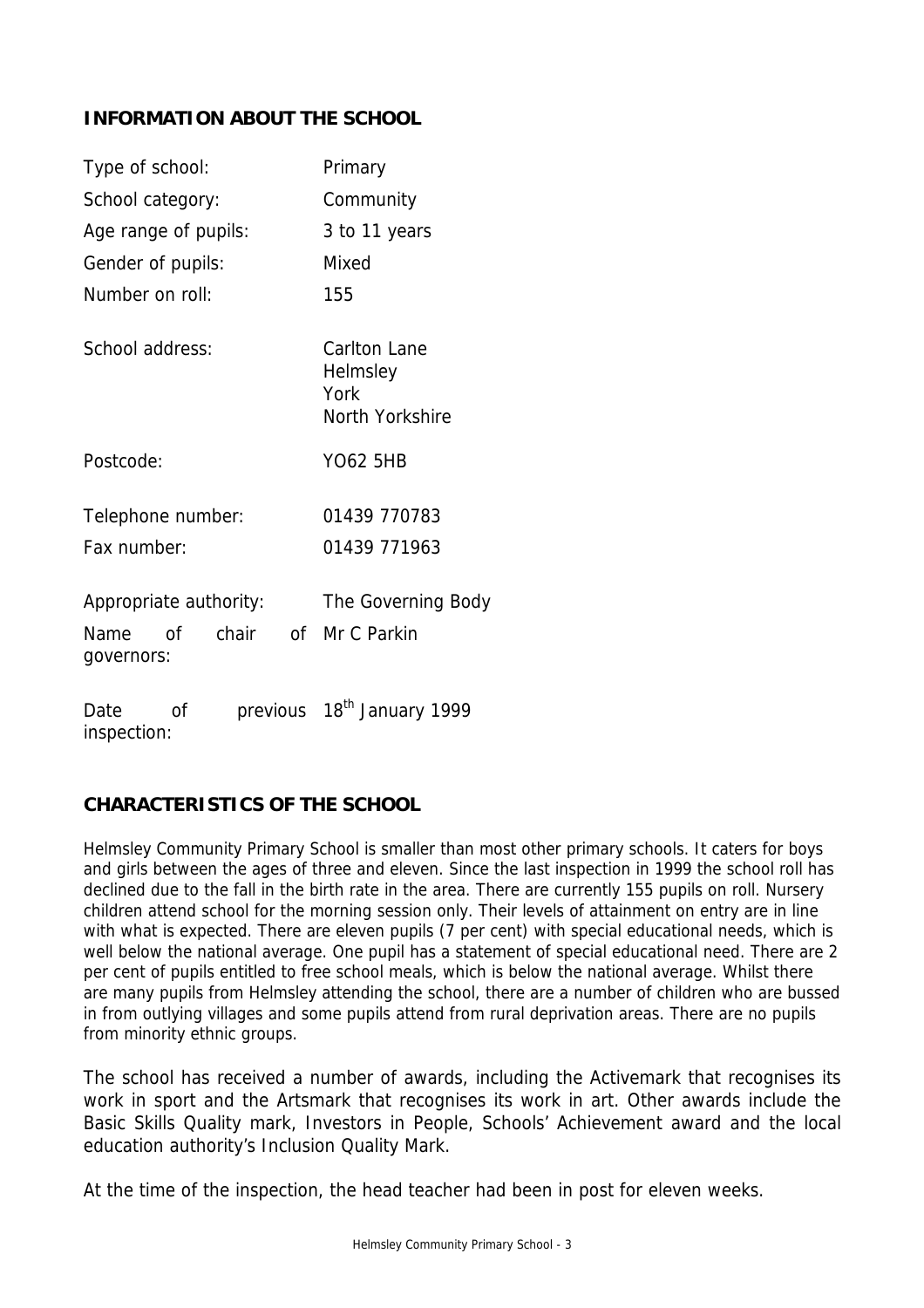## **INFORMATION ABOUT THE INSPECTION TEAM**

| Members of the inspection team |                  | <b>Subject responsibilities</b> |                                                                 |
|--------------------------------|------------------|---------------------------------|-----------------------------------------------------------------|
| 27384                          | Mrs J Stephenson | Lead inspector                  | <b>Music</b>                                                    |
|                                |                  |                                 | Special educational needs                                       |
| 11468                          | Mrs J Menes      | Lay inspector                   |                                                                 |
| 1550                           | Mr M Pinch       | Team inspector                  | <b>Mathematics</b>                                              |
|                                |                  |                                 | Information and communication<br>technology                     |
|                                |                  |                                 | Personal,<br>social,<br>health<br>and<br>citizenship education. |
|                                |                  |                                 | Physical education                                              |
|                                |                  |                                 | Religious education                                             |
| 30499                          | Mrs T Woods      | Team inspector                  | English                                                         |
|                                |                  |                                 | Geography                                                       |
|                                |                  |                                 | History                                                         |
| 32094                          | Mrs J Bennett    | Team inspector                  | Science                                                         |
|                                |                  |                                 | Art and design                                                  |
|                                |                  |                                 | Design and technology                                           |
|                                |                  |                                 | The Foundation Stage                                            |

The inspection contractor was:

peakschoolhaus Ltd

 BPS Business Centre Brake Lane Boughton Nottinghamshire NG22 9HQ

Any concerns or complaints about the inspection or the report should be made initially to the inspection contractor. The procedures are set out in the leaflet 'Complaining about Ofsted Inspections', which is available from Ofsted Publications Centre (telephone 07002 637833) or Ofsted's website (www.ofsted.gov.uk).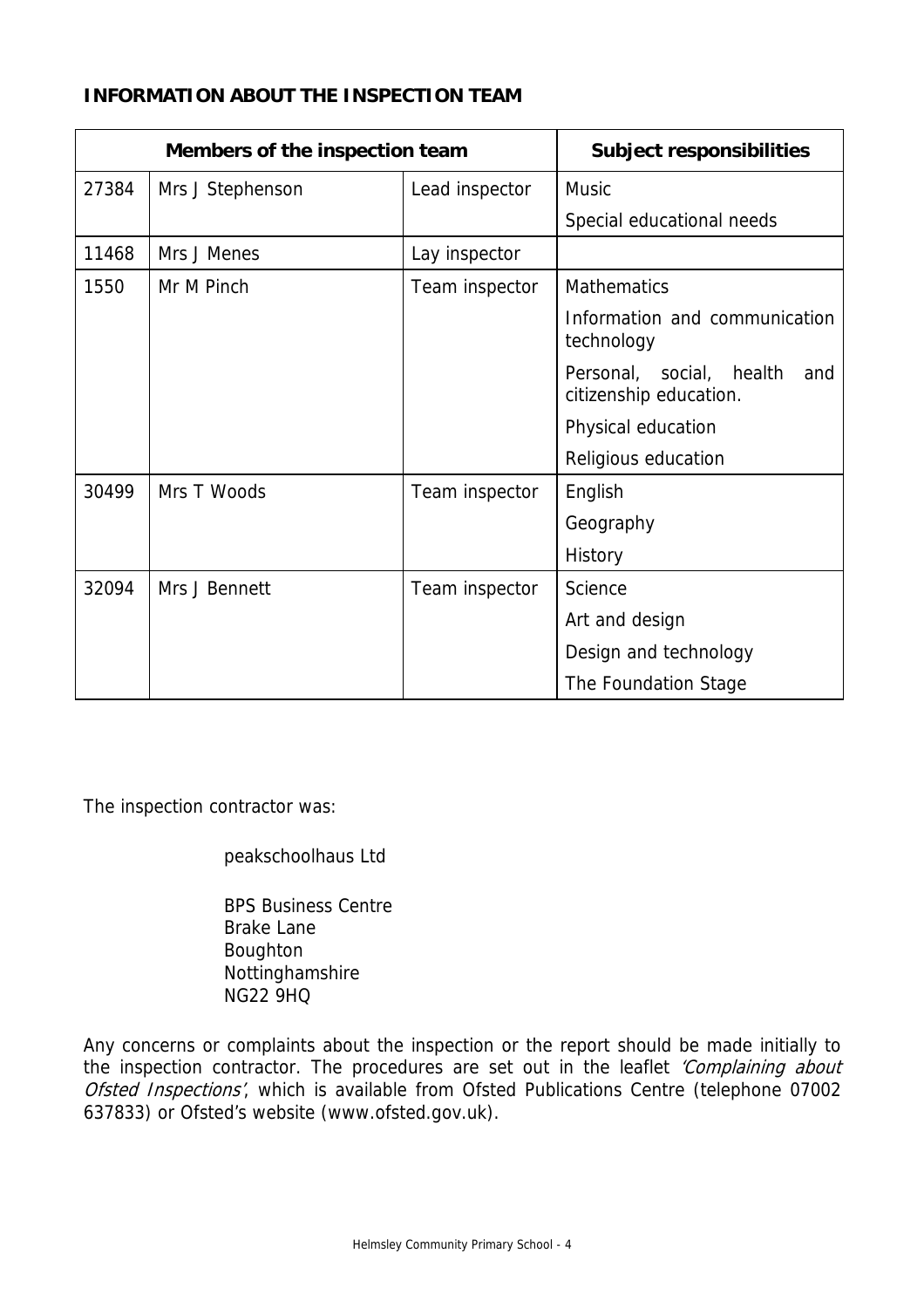## **REPORT CONTENTS**

|                                                                                                                                                                    | Page |   |
|--------------------------------------------------------------------------------------------------------------------------------------------------------------------|------|---|
| <b>PART A: SUMMARY OF THE REPORT</b>                                                                                                                               |      | 7 |
| PART B: COMMENTARY ON THE MAIN INSPECTION FINDINGS                                                                                                                 |      |   |
| <b>STANDARDS ACHIEVED BY PUPILS</b>                                                                                                                                | 9    |   |
| Standards achieved in areas of learning and subjects                                                                                                               |      |   |
| Pupils' attitudes, values and other personal qualities                                                                                                             |      |   |
| <b>QUALITY OF EDUCATION PROVIDED BY THE SCHOOL</b>                                                                                                                 | 12   |   |
| Teaching and learning<br>The curriculum<br>Care, guidance and support<br>Partnership with parents, other schools and the community                                 |      |   |
| <b>LEADERSHIP AND MANAGEMENT</b>                                                                                                                                   | 16   |   |
| PART C: THE QUALITY OF EDUCATION IN AREAS OF LEARNING<br><b>AND SUBJECTS</b><br>AREAS OF LEARNING IN THE FOUNDATION STAGE<br><b>SUBJECTS IN KEY STAGES 1 AND 2</b> | 19   |   |

## **PART D: SUMMARY OF THE MAIN INSPECTION JUDGEMENTS 32**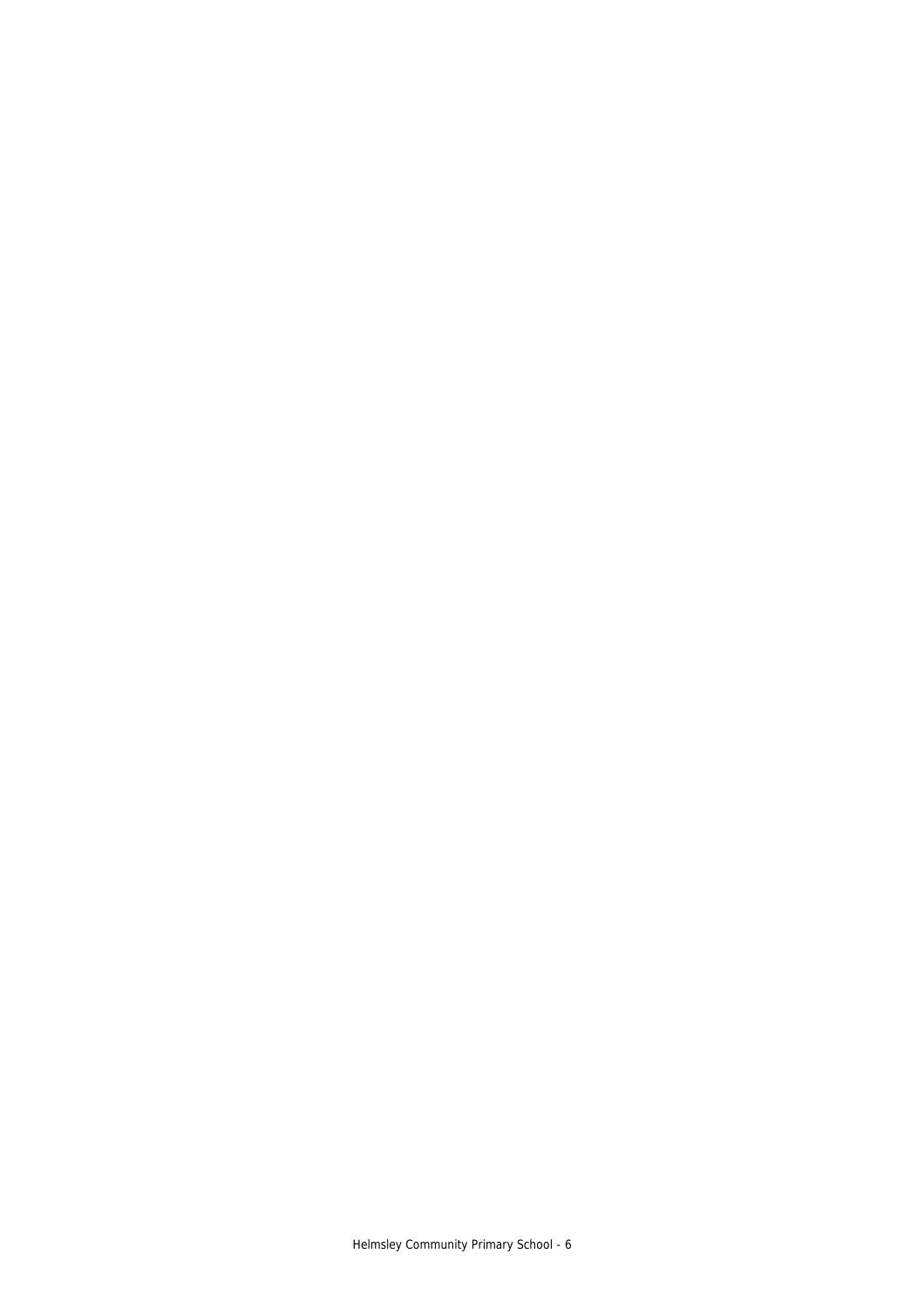# **PART A: SUMMARY OF THE REPORT**

## **OVERALL EVALUATION**

**This is an effective school with a number of key strengths.** It rightly prides itself on providing well for all its pupils. Results in national tests in English, mathematics and science at the end of Year 6 are well above average, although standards are lower across other subjects. Pupils achieve well because teaching is good. In the reception class and Year 6, pupils make very good progress because teaching is very good and sometimes excellent. The school is well led by the head teacher and governing body. The management of the school is satisfactory. Pupils really enjoy their learning and parents hold the school in high regard. The school gives satisfactory value for money.

#### **Main strengths and weaknesses**

- Pupils achieve well because teaching is good. It is very good in Year 6 and the reception class.
- By the end of Year 6 standards in English, mathematics and science are very good. Standards in art and design and physical education are good.
- Staff work hard to include all pupils, resulting in very positive attitudes to work.
- The monitoring and evaluation role of some subject leaders is underdeveloped.
- The leadership of the head teacher is good. He has a clear vision for the school and is building a strong team to improve it further.
- Marking and tracking systems are not used consistently to support pupils' progress.
- There are very good links with the community and this helps to enrich the curriculum.

The school has made satisfactory progress since the last inspection. Standards in information and communication technology (ICT) are now average. The quality of resources has improved considerably and pupils are enthusiastic and very keen to learn. The interactive whiteboards in some classrooms effectively support pupils' learning.

| <b>Results in National</b><br>Curriculum tests at the |      | similar schools |      |      |
|-------------------------------------------------------|------|-----------------|------|------|
| end of Year 6, compared<br>with:                      | 2002 | 2003            | 2004 | 2004 |
| English                                               |      |                 | В    | n    |
| mathematics                                           |      |                 | A    |      |
| science                                               |      |                 | A*   | A*   |

## **STANDARDS ACHIEVED**

Key: A - well above average; B – above average; C – average; D – below average; E – well below average Similar schools are those whose pupils attained similarly at the end of Year 2.

**Pupils' achievement is good overall;** it is very good in the reception class and Year 6. The nursery provides a good start to education and children make good progress. The skilful teaching in the reception class ensures that children make very good progress and exceed the expected goals for their age. In Years 1 and 2 pupils make good progress and by the end of Year 2 standards are above average in reading, writing and mathematics. Achievement in Years 3 to 6 is good. Pupils' make very good progress in Year 6 and achieve very good standards in English and mathematics, as well as excellent science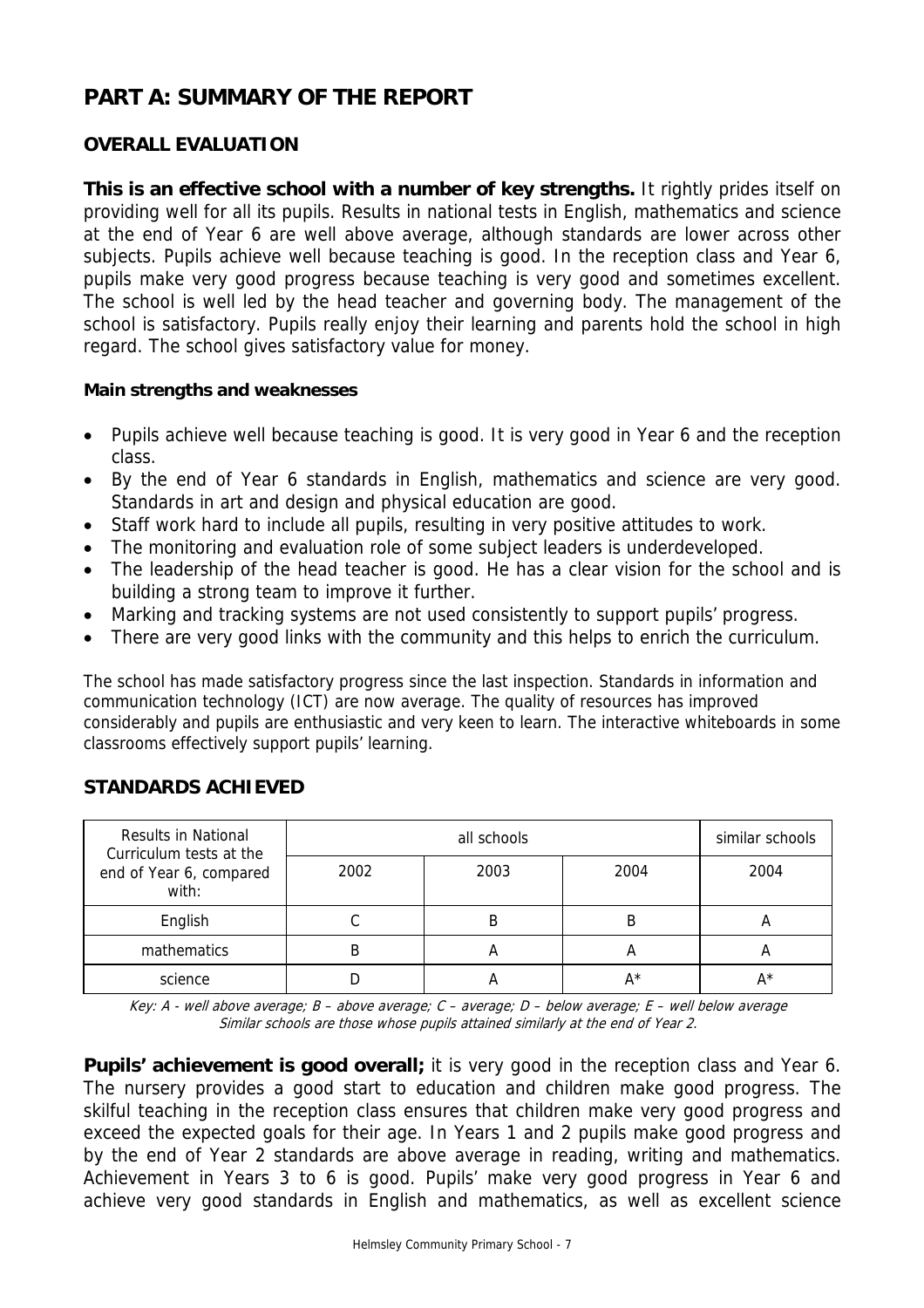standards, which are in the top 5% in the country. Boys' achievement in Years 4 and 5 is less good in writing, because their lack of concentration is not always dealt with effectively.

Throughout the school, pupils speak clearly and confidently with enjoyment, articulating their thinking in a lively manner. Rich learning opportunities provided by visiting specialists and clubs support the good standards in art and physical education (PE). Pupils with special educational needs receive good support and achieve very well.

Standards in ICT, religious education (RE), history, geography, design and technology (DT) and music are average. Insufficient time is allocated to these subjects and planning does not always provide sufficient detail on the teaching of specific skills. Behaviour is good; pupils have very good attitudes and personal skills. They work very well together and with enthusiasm. This reflects the very good provision for spiritual, moral, social and cultural development. Attendance is good.

## **QUALITY OF EDUCATION**

**The quality of education is good**. Fundamental to this is **good quality teaching**: wellplanned and prepared activities and very good support from teaching assistants. This results in well above average standards in English, mathematics and science, promotes enjoyment of learning and meets the individual needs of pupils. In the reception class and in Year 6 very good teaching helps pupils to make rapid progress. Provision for pupils with special educational needs is very good.

The **curriculum is good** overall. It is significantly enriched through clubs, visits and visitors. It is well planned in English, mathematics and science. However, the balance of the curriculum is not as good as it should be and planning for other subjects lacks detail. Specific skills in ICT, RE, history, geography, DT and music are under-emphasised and standards are only average. A**ssessment is satisfactory**. The pupil tracking system enables teachers to set realistic targets but does not always highlight pupils who need to make more progress. The head teacher has effectively implemented a good approach to marking and there are examples of very good practice, for instance in Year 6, but the quality of advice to pupils is inconsistent between classes.

Pupils are very well cared for in a safe and secure environment. The school is very welcoming and links with parents are good. Links with the community are very good**.** 

## **LEADERSHIP AND MANAGEMENT**

**Leadership and management are good**. The head teacher provides effective leadership. He quickly evaluated the school's strengths and weaknesses to underpin improvement. He has very good relationships with staff and has built an effective team so that all can contribute to the school's development agenda. The governing body is good and fully committed to the future direction of the school.

Management is satisfactory. The head teacher has implemented good systems for monitoring and evaluation. However, subject managers, particularly in ICT, RE, history, geography, DT and music, are insufficiently involved in this work. Financial management is good.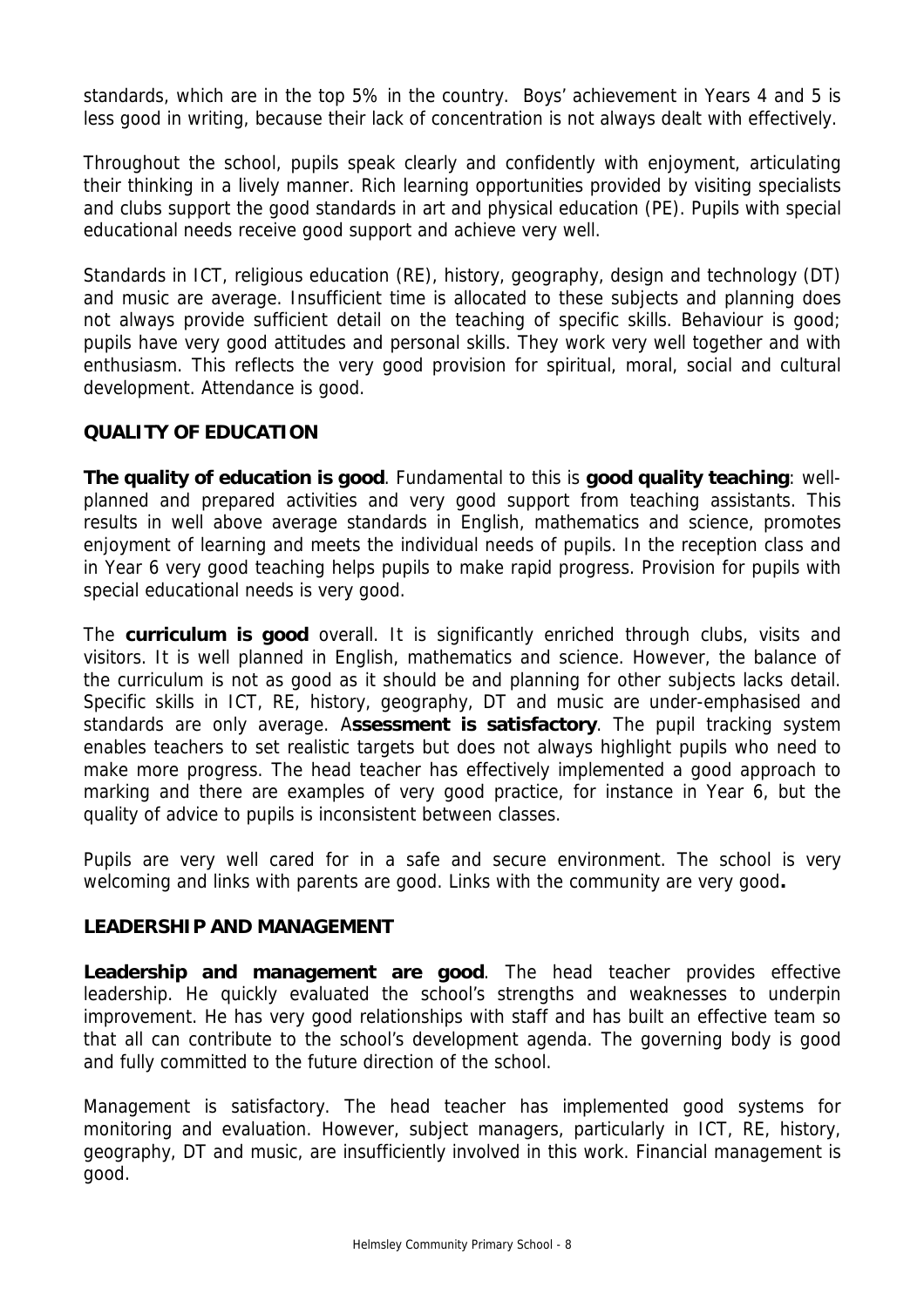## **PARENTS' AND PUPILS' VIEWS OF THE SCHOOL**

Parents are very supportive of the school. They feel confident in approaching staff and are very pleased with the information they receive. Pupils are very enthusiastic about the school, and their teachers; they like coming to school and share fully in its sense of community.

#### **IMPROVEMENTS NEEDED**

In order to raise standards further, the school should:

- Develop the role of subject leaders.
- Improve pupil tracking and marking systems to ensure that they are used consistently to support progress for pupils of all ages.
- Improve the balance of the curriculum and ensure that pupils' skills in ICT, religious education, history, geography, design and technology and music are properly emphasised.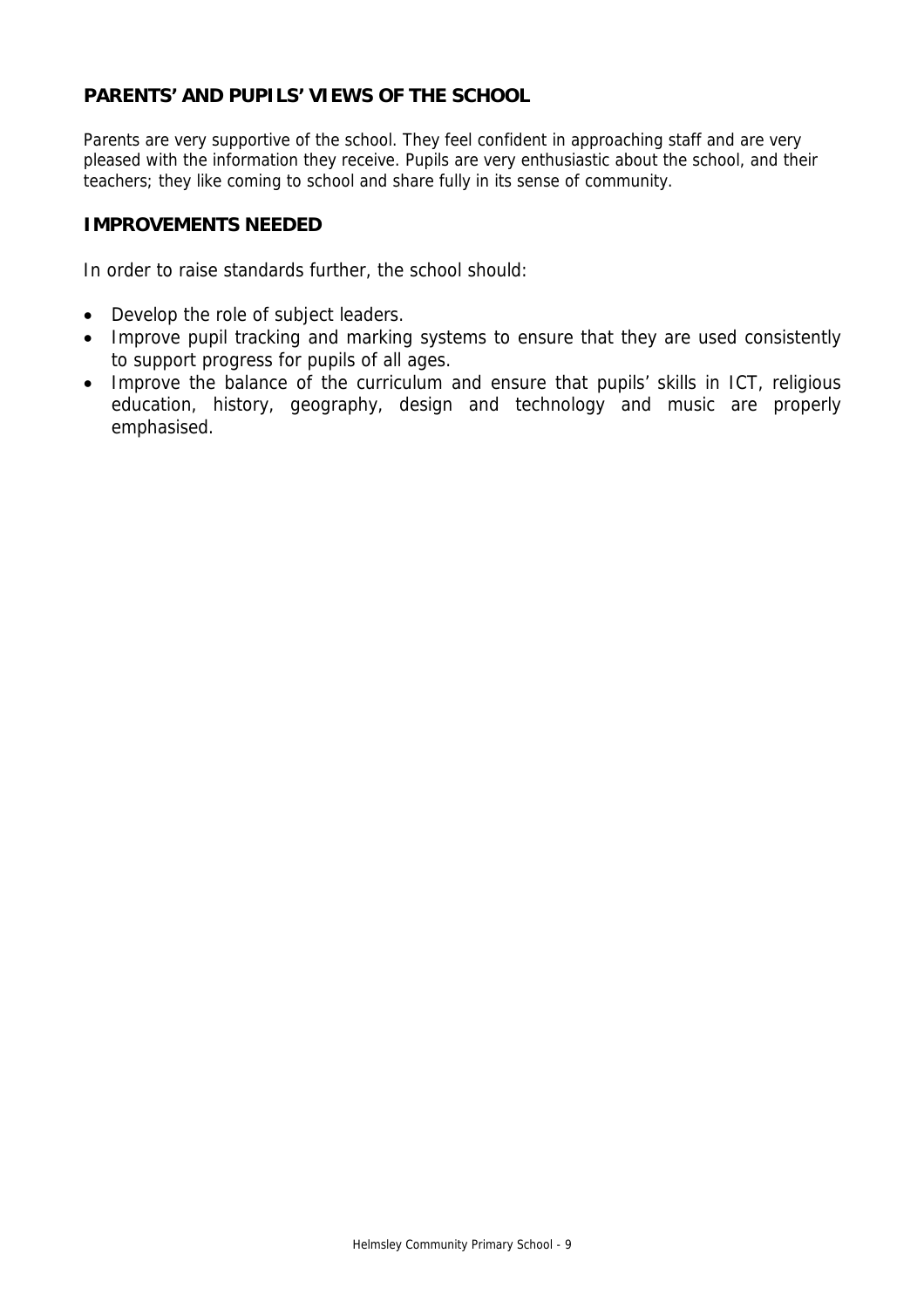# **PART B: COMMENTARY ON THE INSPECTION FINDINGS**

## **STANDARDS ACHIEVED BY PUPILS**

## **Standards achieved in areas of learning and subjects**

**Achievement is good. Standards by Year 2 are above average and by Year 6 are well above average.** Girls outperformed boys in the national tests by Year 2 and Year 6. Since the last inspection results have fluctuated at Year 6, but over the last two years they have improved considerably because of the very high quality teaching.

## **Main strengths and weaknesses**

- By the end of Year 6 achievement in English, mathematics and science is very good.
- Pupils' speaking skills across the school are very good.
- Children in the reception class and pupils in Year 6 and those with special educational needs achieve very well.
- Pupils' ICT skills have improved but they are not used as well as they could be to support learning in other subjects.

## **Commentary**

## **Foundation Stage**

1. Children enter the nursery with levels of attainment that are in line with expectations. They attend the nursery for morning sessions only and they make good progress. Most of these children transfer to the reception class and they settle into full-time schooling very quickly. Children make very good progress in the reception class because of the expertly structured provision that very effectively supports all areas of learning. By the end of reception the majority of children are expected to exceed the nationally defined early learning goals in all areas of learning. Standards in speaking and listening, personal and social education (PSE) and knowledge and understanding of the world are well above average. The good teaching in the nursery and the skilful teaching in the reception class, the superb relationships and the very good routines ensure that important foundations for learning are established quickly.

## **Key Stage 1**

| Standards in: | School results | National results |
|---------------|----------------|------------------|
| reading       | 17.0(18.0)     | 15.8(15.7)       |
| writing       | 15.4(16.0)     | 14.6 (14.6)      |
| mathematics   | 17.5(18.4)     | 16.2(16.3)       |

#### **Standards in national tests at the end of Year 2 – average point scores in 2004**

There were 16 pupils in the year group. Figures in brackets are for the previous year

2. Results in the Key Stage 1 tests have been very high for a number of years and the trend has been better than the national trend. In 2004 standards were lower than in previous years because there were only 16 pupils in the cohort and one or two pupils of lower ability can make a significance difference to the standards that the school achieves. In addition, there were serious staff absences during 2003-2004 that had a disruptive effect on pupils' learning.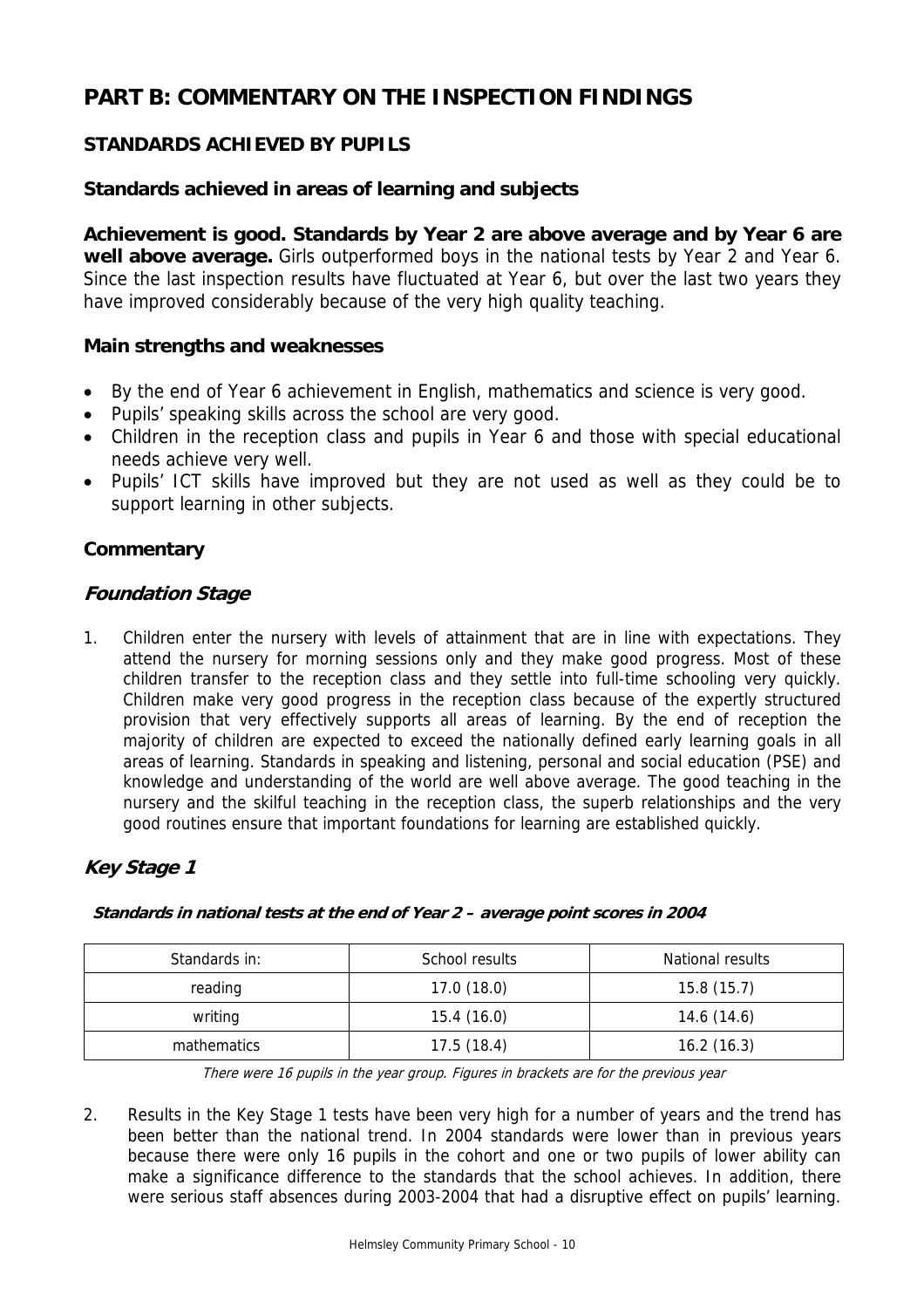Cohort sizes remain small in Years 1 and 2 but there is now good and often very good teaching and as a result standards in reading, writing, mathematics and science are above average and pupils' achievement is good.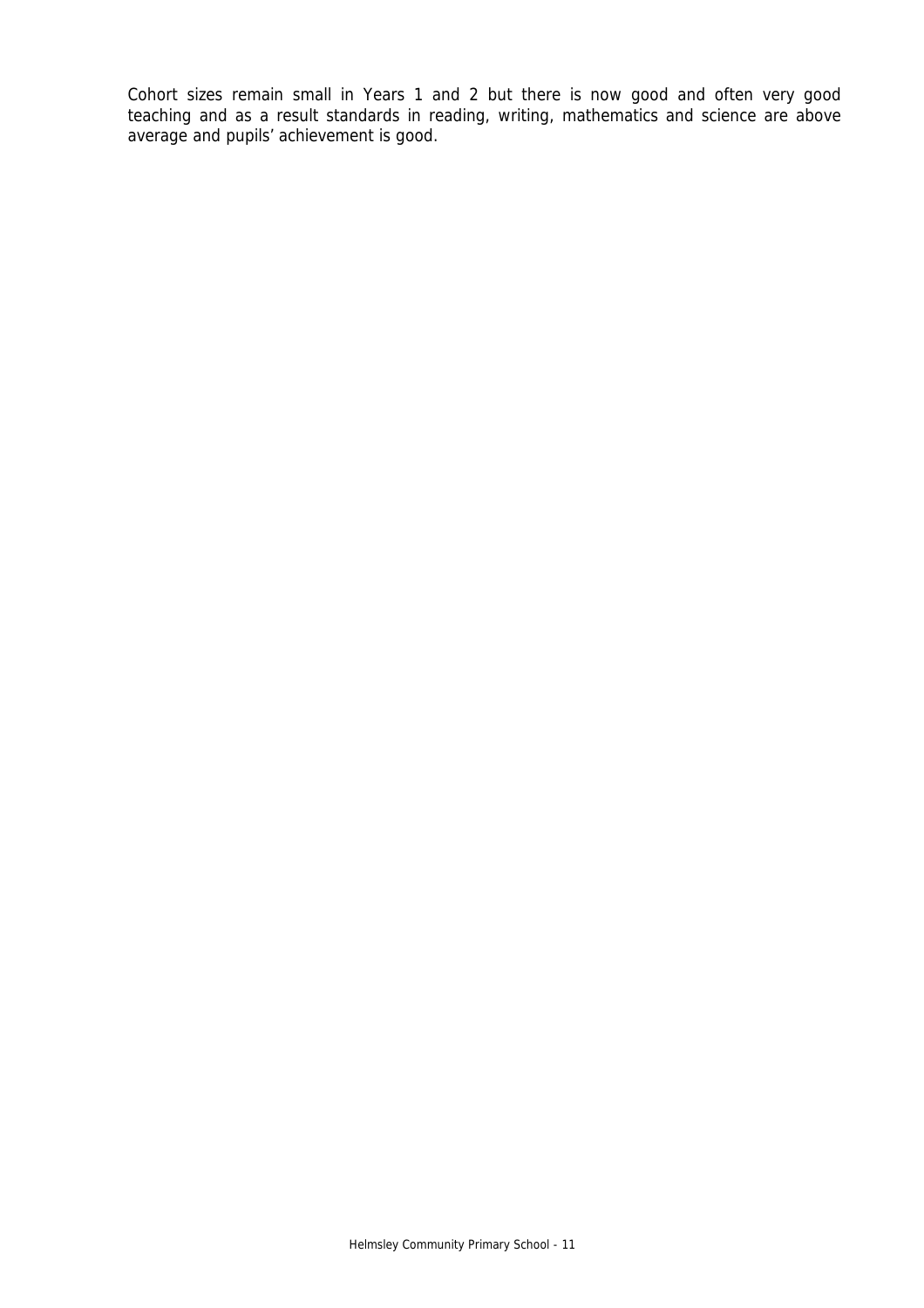## **Key Stage 2**

| Standards in: | School results | <b>National results</b> |
|---------------|----------------|-------------------------|
| English       | 28.3 (28.2)    | 26.9(26.8)              |
| mathematics   | 28.7 (28.7)    | 27.0(26.8)              |
| science       | 31.5(30.4)     | 28.6 (28.6)             |

#### **Standards in national tests at the end of Year 6 – average point scores in 2004**

There were 25 pupils in the year group. Figures in brackets are for the previous year

- 3. Since the last inspection results at the end of Year 6 have fluctuated and the school's trend is currently below the national trend. However, results improved considerably in 2003 and these very good standards have been maintained this year. In 2004 English standards were good; mathematics standards were very good and science standards were excellent. Current Year 6 pupils are working to a high standard in all these core subjects. This is because of the high quality teaching by the head teacher and the deputy head teacher. They have expert subject knowledge and high expectations for all pupils, and as a result pupils make rapid progress. This is particularly the case in science where standards and achievement are very good because teaching really inspires pupils to learn.
- 4. Achievement across Years 3 to 6 is good overall. In mathematics and science there is very little difference between the performance of boys and girls. In Years 3 and 6 boys are achieving as well as girls in English. However, in Years 4 and 5 boys' achievement is relatively lower in writing. On occasions boys' restlessness in class is not always dealt with effectively and this results in a decline in their concentration.
- 5. Throughout the school pupils' speaking skills are very good. Their natural enthusiasm towards learning generally results in them talking to one another and articulating their thinking in a lively manner. They speak clearly and confidently both in lessons and to visiting adults. This supports their progress in all core subjects, especially in mathematics. They have good instant recall of facts and they articulate their mathematical reasoning very well.
- 6. At the time of the last inspection ICT standards were unsatisfactory. Since then, and particularly in recent months, the school has worked hard to improve resources and pupils have developed better skills in using computers. Standards are now average. Pupils' achievement is satisfactory but could be better. ICT planning does not always ensure that teachers have the appropriate detail to guide their teaching of specific skills. There are some satisfactory links made with other subjects but these are limited.
- 7. Pupils with special educational needs achieve very well because of the support they receive. Work is well matched to their different levels of ability and this ensures that they gain confidence and achieve high levels of self-esteem through the successful completion of their work.
- 8. Standards for all pupils in art and design and physical education are above average. There are rich opportunities, from visiting specialists and from attendance at clubs outside of the school day, for pupils to develop their skills in these areas.
- 9. Standards in religious education, history, geography, design and technology and music are broadly average. Pupils' achievement is satisfactory but could be better. On too many occasions teachers are unclear about subject-specific skills to be taught.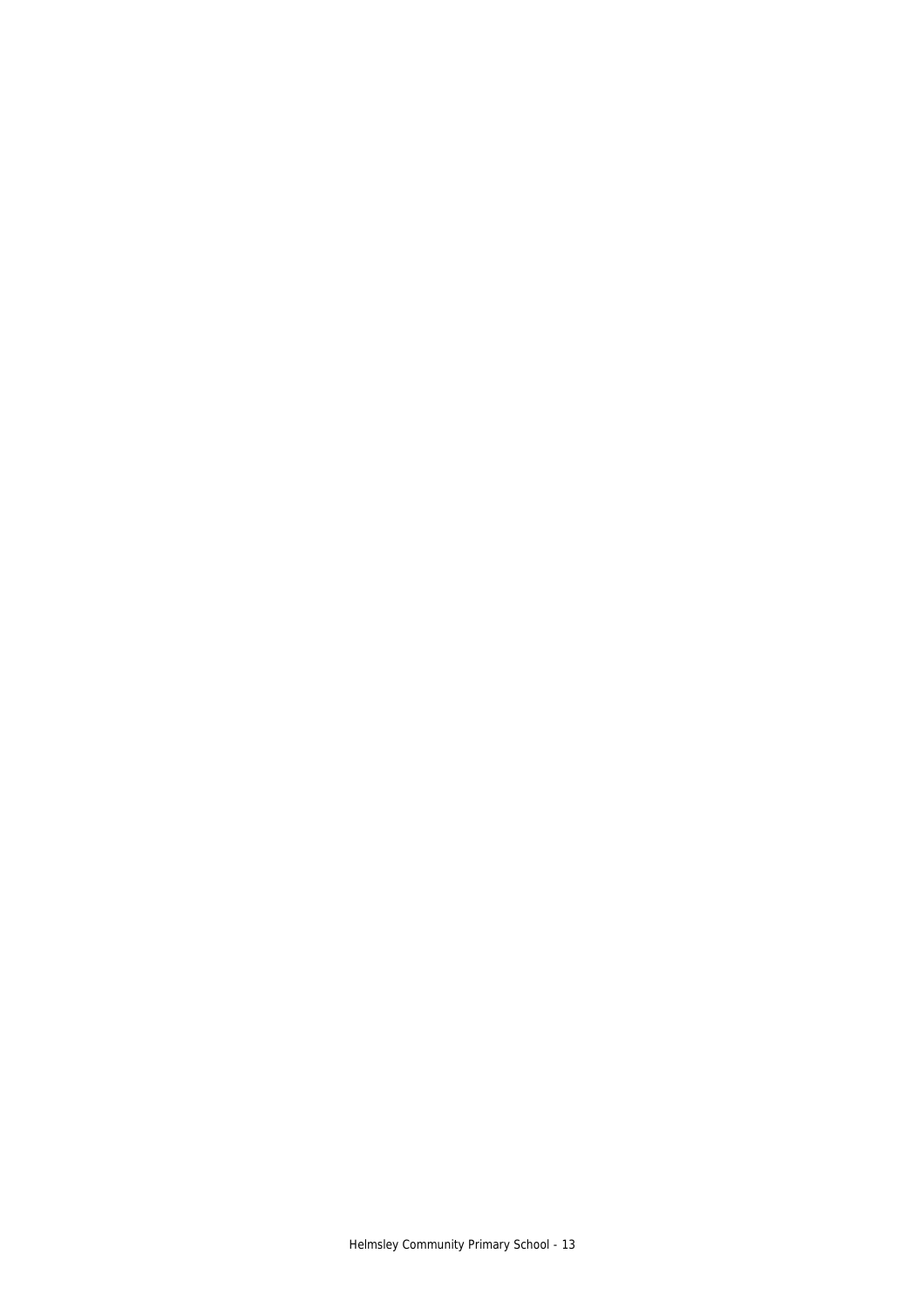## **Pupils' attitudes, values and other personal qualities**

Pupils' attitudes, values and other personal qualities are all **very good** and a strength of the school. Pupils' spiritual, moral, social and cultural development is **very good**. Attendance is **good**.

#### **Main strengths and weaknesses**

- Spiritual, moral, social and cultural development is very good.
- Relationships are very good and older pupils care for younger ones.
- Pupils are very willing to work with others and to share their ideas.
- Pupils like coming to school and share fully in its sense of community.

## **Commentary**

- 10. Pupils' attitudes to their work are very good and this makes a significant contribution to the good progress they make and the well above average standards they achieve in English, mathematics and science. Behaviour is good overall and this also has a positive impact on pupils' learning. However, in a very small number of lessons in Years 4 and 5, some pupils become restless and the teachers do not always deal with this effectively; it results in some pupils, particularly boys, losing concentration. Pupils are very interested in the range of activities that is provided and they enjoy coming to school. Teachers expect pupils to work hard and this motivates them to try their best and to learn and achieve as much as they possibly can.
- 11. Spiritual, moral, social and cultural development continues to be a strength of the school as it was at the time of the last inspection. Pupils' spiritual development is very well cared for through opportunities for them to reflect and examine their emotions, feelings and sense of well-being. This is often achieved through aspects of their cultural development in drama, dance, art and music. Pupils know and understand how they should behave, what they should do, what is right and wrong and what is fair. From an early age pupils develop these qualities through working and playing together and through the example set by adults in the school. Pupils gain awareness and understanding of their own and other cultural traditions through local visits and visitors to the school. The school continues to extend opportunities for pupils' cultural development through events such as inviting teachers from Spain, Poland and Italy to visit. These directly enhance the cultural aspects of subjects such as art, history, geography and religious education.
- 12. Relationships between pupils and adults throughout the school are very good and pupils relate very well to each other. Girls and boys of all ages work and play together and older pupils take good care of those who are younger through a well-established buddy system. This is reflected in lessons where it helps pupils to learn more effectively and to make good progress. They do this with self-assurance, independence and consideration for others. Pupils and adults listen carefully to each other and everyone makes sure that the different views and opinions are well respected.
- 13. The school is safe and secure and pupils are confident that they will receive high levels of care. Very good attitudes and values are actively promoted and this has a positive influence on their quality of learning and the standards they achieve.

## **Attendance**

14. Attendance is good. There are effective procedures in school to ensure that pupils attend regularly. In 2004 pupils' attendance was reported to be below the national average. This was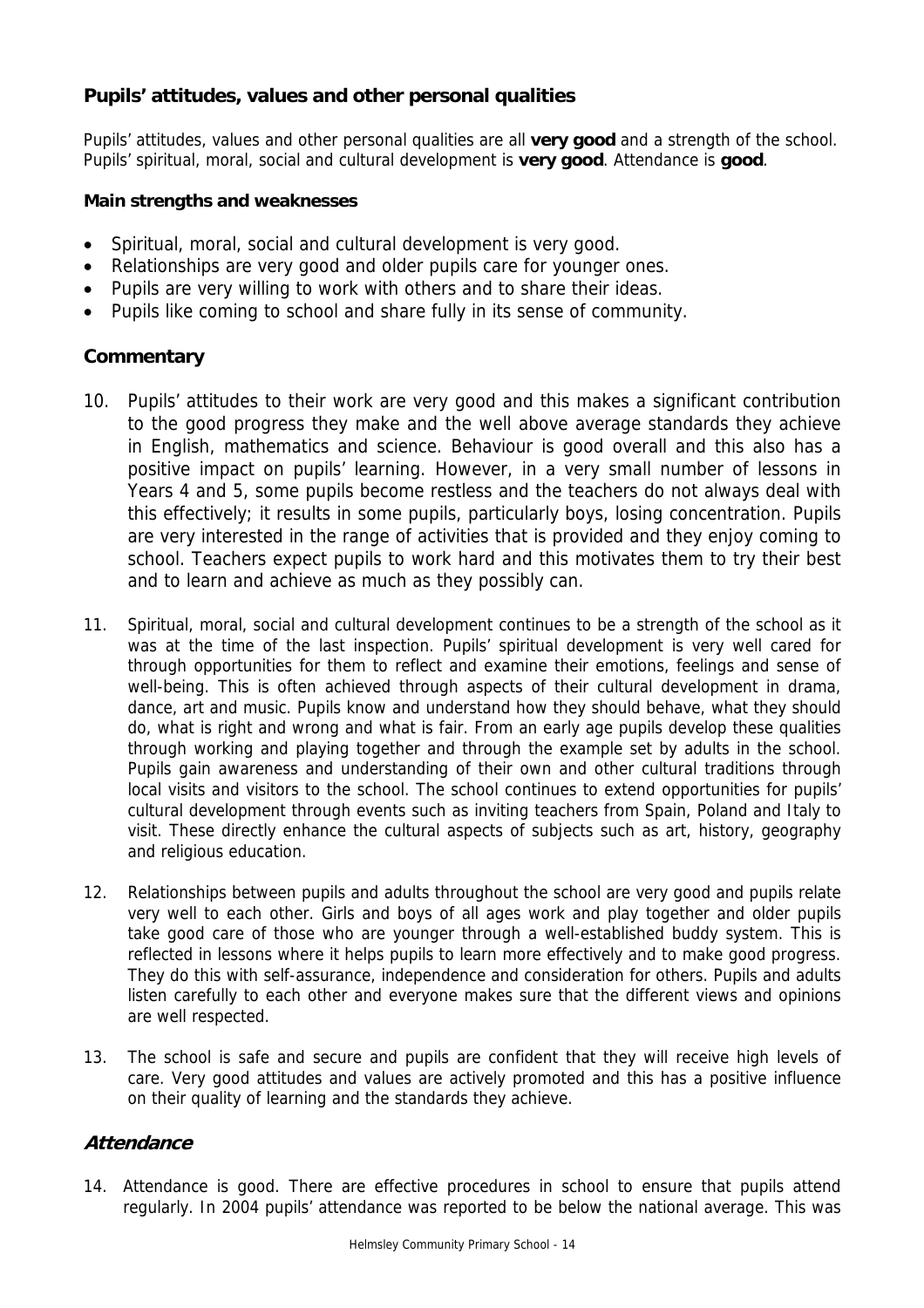because the school was closed for two days because of inclement weather and all pupils were recorded as being absent.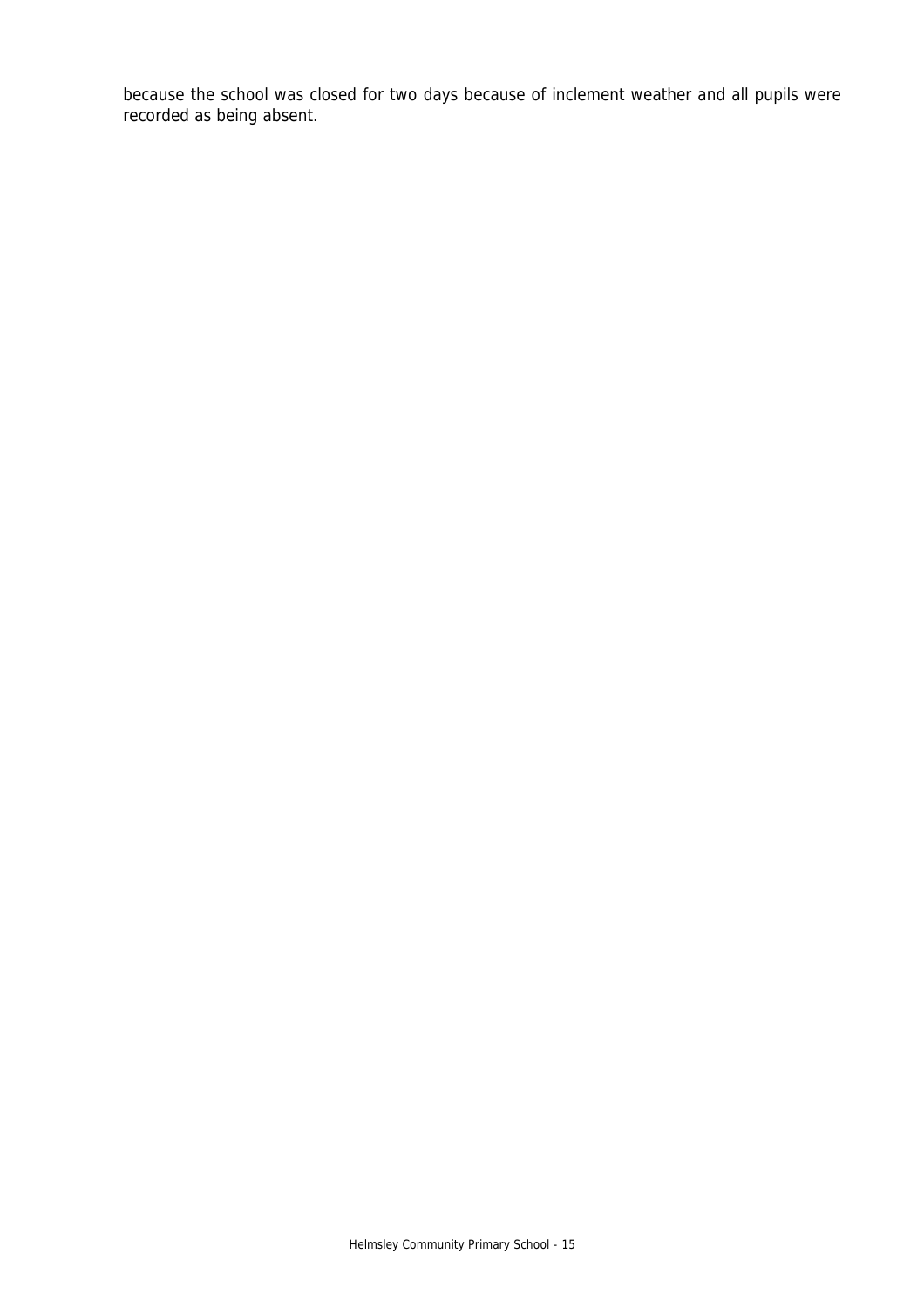#### **Attendance in the latest complete reporting year (94.2%)**

| Authorised absence |     | Unauthorised absence |     |
|--------------------|-----|----------------------|-----|
| School data        | 5.7 | School data          |     |
| National data      | 5.1 | National data        | 0.4 |

| Authorised absence |    | Unauthorised absence |     |
|--------------------|----|----------------------|-----|
| lata               | ь. | School data<br>0.0   |     |
| data               |    | National data        | 0.4 |

The table gives the percentage of half days (sessions) missed through absence for the latest complete reporting year.

## **QUALITY OF EDUCATION PROVIDED BY THE SCHOOL**

**The quality of education is good**. Teaching is good overall, with many examples of very good teaching and some that is outstanding. The curriculum for English, mathematics and science is good but there are some planning weaknesses in most of the remaining subjects. It is significantly enriched by a variety of exciting opportunities both within and outside the school day. The school places a strong emphasis on supporting and guiding pupils, and the care they receive is good; parents and pupils have positive views of the school.

## **Teaching and learning**

Teaching is **good**; it is particularly strong in the reception class and Year 6 where it is sometimes outstanding. The quality of learning reflects that of teaching. Overall **assessment systems are satisfactory**. Some teachers are effectively implementing the new approach to **marking** but this **is inconsistent** across the school.

## **Main strengths and weaknesses**

- Children in the reception class and pupils in Year 6 learn very effectively because of the very high quality teaching.
- Pupils are lively and keen to learn because teachers encourage them to talk and think carefully about their work.
- Teaching assistants are very effective and give very good support to pupils.
- Pupil tracking and marking systems are not consistently used to support progress for pupils of all ages.
- Some teachers are not always clear about the skills they want pupils to learn, in lessons other than English, mathematics or science.
- Provision for boys in Years 4 and 5 does not always deal effectively with restlessness and lack of concentration

## **Commentary**

| Summary of teaching observed during the inspection in 28 lessons |
|------------------------------------------------------------------|
|------------------------------------------------------------------|

| Excellent | Very good | Good | Satisfactory | Unsatisfactory | Poor | Very poor |
|-----------|-----------|------|--------------|----------------|------|-----------|
|           |           |      |              |                |      |           |

The table gives the number of lessons observed in each of the seven categories used to make judgements about lessons; figures in brackets show percentages where 30 or more lessons are seen.

15. There are examples of outstanding teaching in the reception class and in Year 6. Both teachers are skilled at providing a very effective environment so that pupils are constantly and actively involved in their learning. Pupils have confidence and trust in their teacher and are not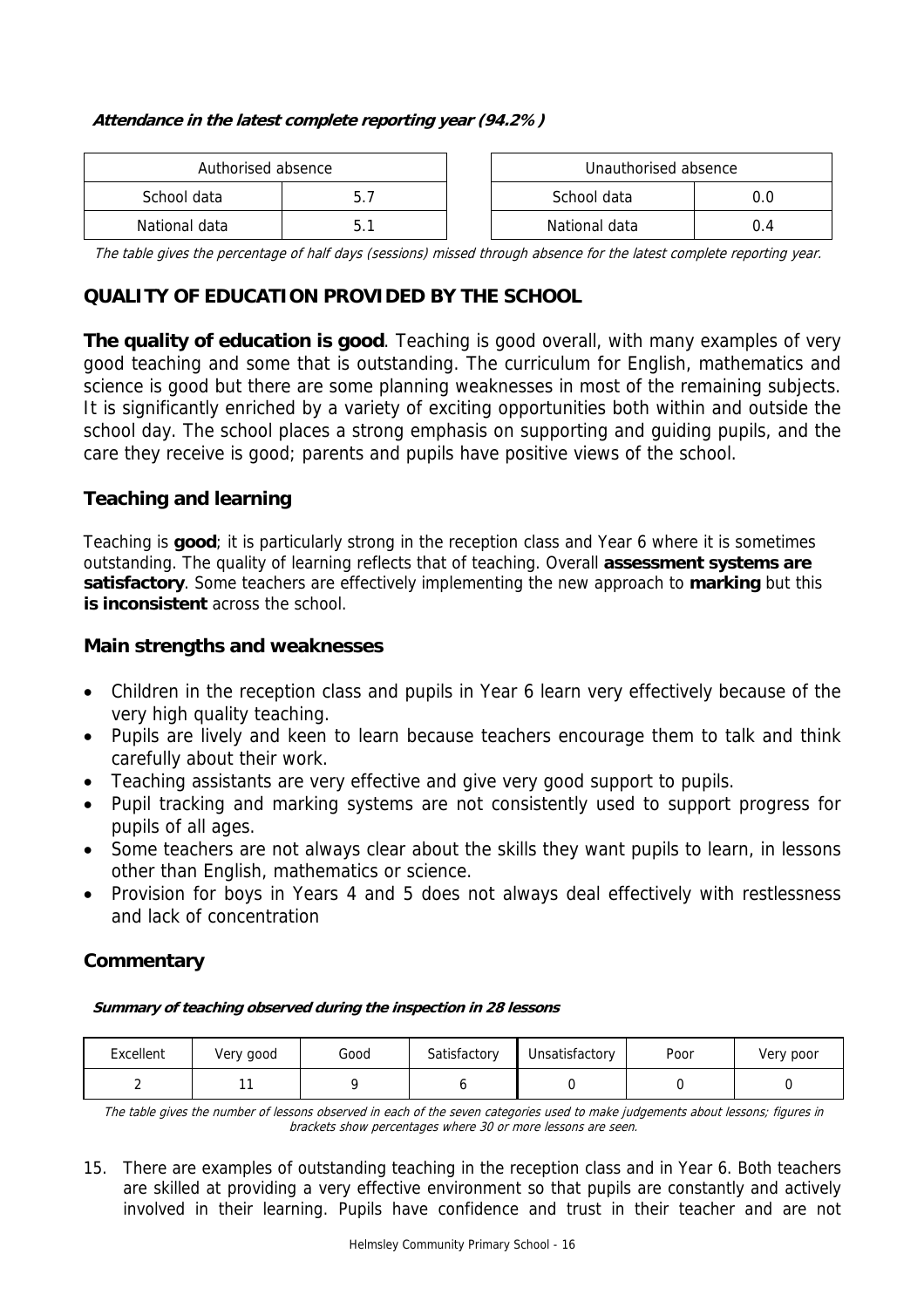frightened to openly ask personal questions or to express their ideas. These teachers know exactly what they want their pupils to learn. They continually evaluate the learning throughout the lesson and make changes to it if necessary. All pupils want to achieve as much as they possibly can because teachers motivate and inspire them to work hard.

- 16. Teachers have very good subject knowledge in English, mathematics and science. Lessons in these subjects are well planned and always thoroughly prepared. Teachers know their pupils very well and are almost always sensitive to their different needs. They use well-planned tasks and questions to ensure that pupils remain involved in their learning. Pupils are keen, lively and enthusiastic about their work because they are encouraged to think and talk about what they are doing. On rare occasions in some Year 4 and 5 English lessons the restlessness of some pupils, particularly boys, is not always dealt with effectively. This disrupts the quality of learning and leads to a decline in concentration.
- 17. Teaching assistants are very well informed about their tasks. They maintain the high expectations of teachers. Their work is well planned and they are able to give very effective support to individuals within a group as well as teaching small groups. For example, in a Year 3 mathematics lesson, the teaching assistant was very effective in helping a group of pupils to understand that addition is the opposite of subtraction. They also work with teachers to ensure that the quality of teaching for pupils with special educational needs is very good. These pupils are fully included in lessons and work is carefully matched to their particular needs to ensure that they make very good progress.
- 18. Assessment systems are satisfactory. There is a tracking system in place that enables teachers to set realistic targets but it does not always highlight those pupils who need to make more progress, for example boys in Years 4 and 5 who are not achieving as much as they should in writing. In addition, the system does not extend beyond English, mathematics and science. This means that progress is not tracked in other subjects and pupils' achievement in ICT, religious education, history, geography, design and technology and music, is not as high as it should be.
- 19. The head teacher has recently introduced a well-designed marking system. This is being used well by some teachers but there are inconsistencies across the school. The very best marking uses praise effectively with comments that help pupils to improve their work. However, this is not yet implemented across all subjects and year groups. Even where supportive comments are included pupils do not always benefit from a greater understanding of how they can improve. For example, Year 6 pupils are very clear about what they have to do to improve their work; pupils in Years 4 and 5 are less clear.
- 20. The vast majority of lessons observed were in English and mathematics. Some teaching of other subjects was seen and in these lessons teachers are rightly beginning to make links in learning. For instance, in a Year 5 history lesson, pupils were writing a 'Lord Frosty' comic strip outlining the adventures of an evacuee during World War 2. This was good in terms of practising and consolidating literacy skills but specific historical enquiry skills were not being taught. There is not enough rigour in some subject planning such as religious education, geography, history, design and technology and music and as a result pupils only make satisfactory progress.

## **The curriculum**

The school provides a **good curriculum**. It is significantly enhanced by good opportunities for enrichment. In the foundation stage the curriculum is well planned and managed to provide effectively for the children's needs. Considerable importance is given to English, mathematics and science. These subjects are well planned. However, too little time is given to other subjects and planning of the curriculum overall is only satisfactory. Plans for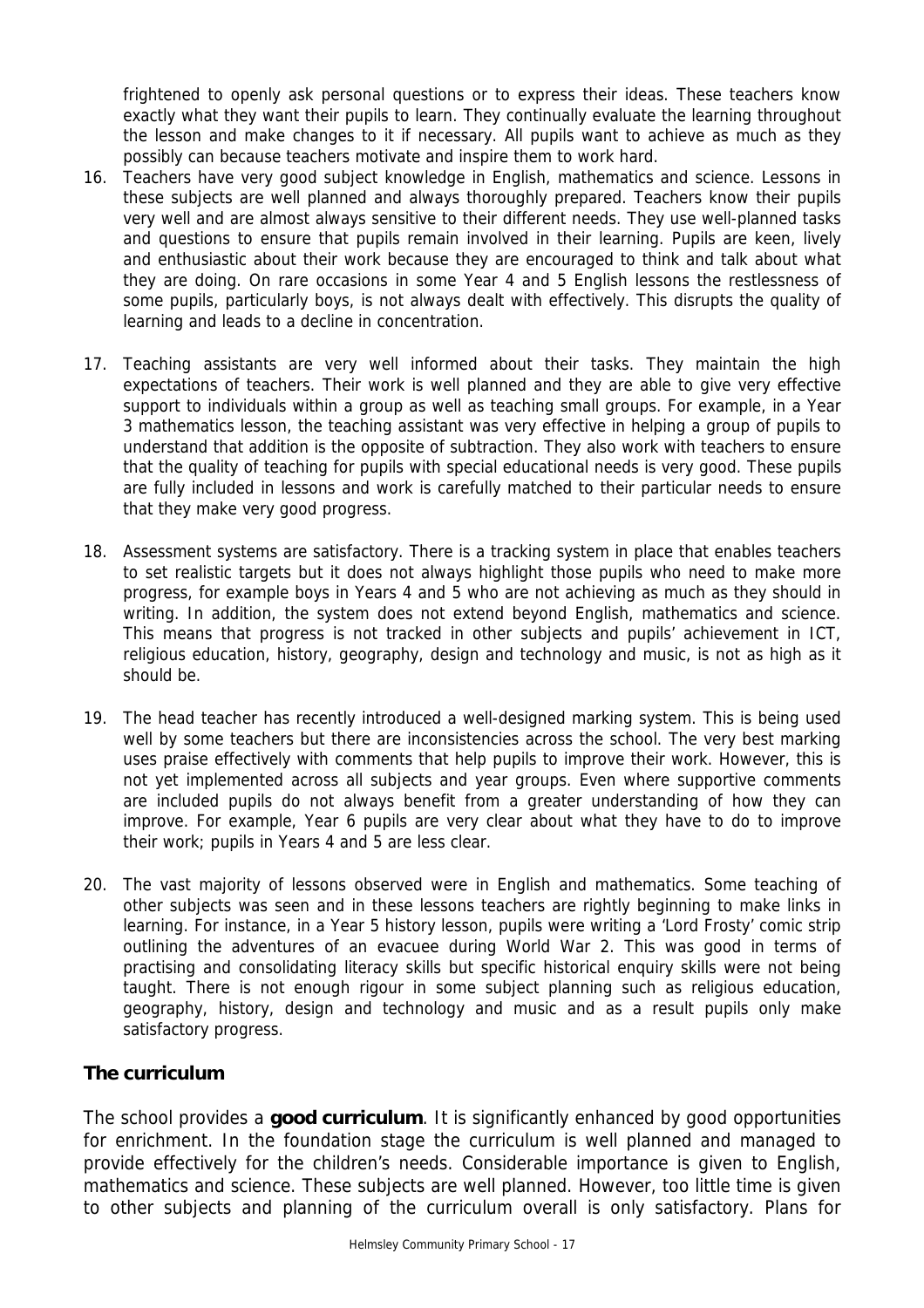teaching in ICT, religious education, history, geography, design and technology and music do not always contain enough detail to provide the teaching of specific skills. Accommodation is good, as is the range of resources to support teaching and learning.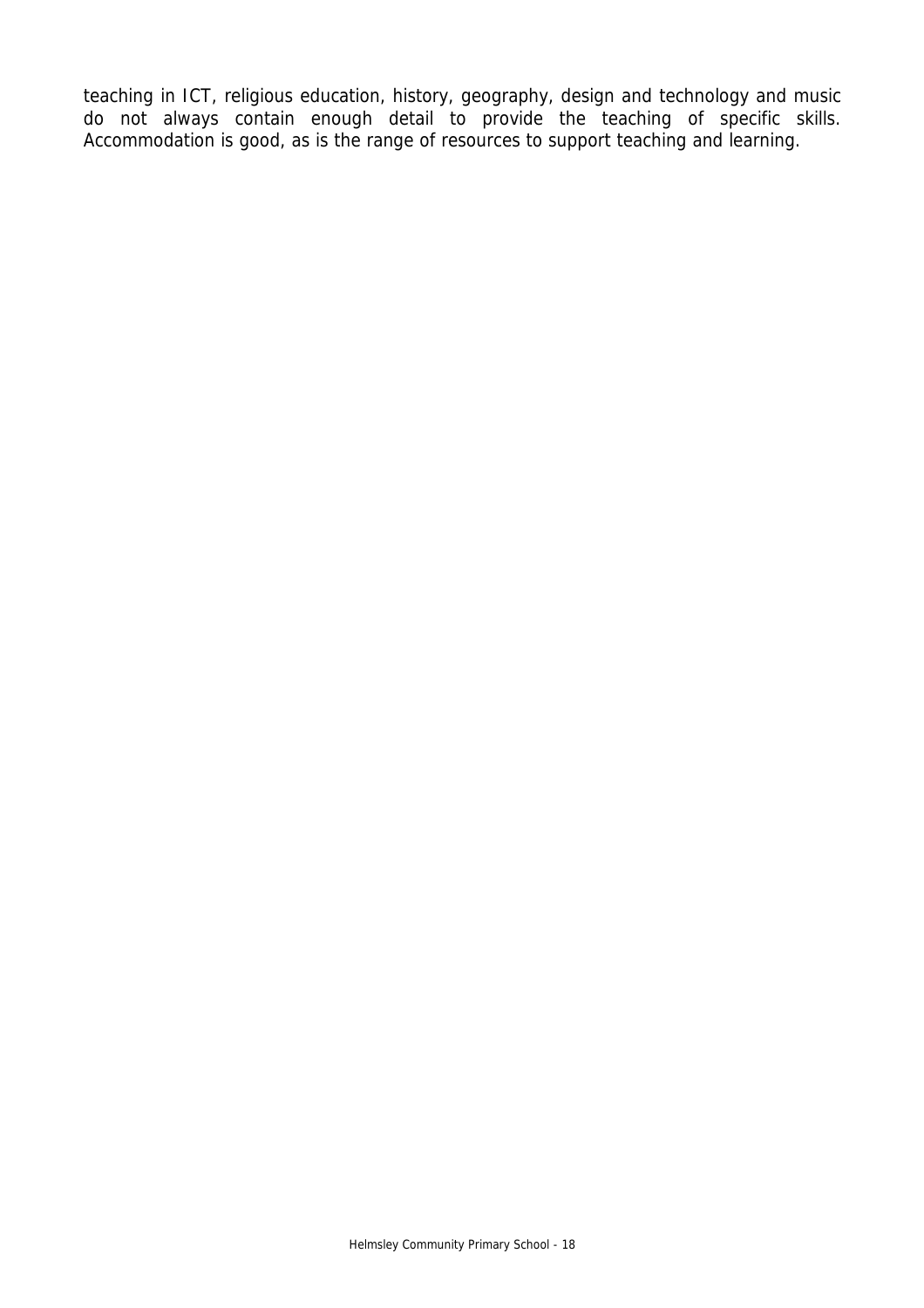## **Main strengths and weaknesses**

- The curriculum provides very well for pupils with special educational needs.
- There is a very good range of extra-curricular and other activities that enrich learning.
- The curriculum provides equality of access for all pupils.
- The balance of the curriculum is not as good as it could be.

## **Commentary**

- 21. The school provides a broad and rich curriculum for the pupils. This is significantly enhanced by the opportunities for enrichment, both within and outside of the school day. The school caters very well for pupils' personal social and health development and some projects raise the pupils' interest in and knowledge of their local environment and heritage. However, the balance of the curriculum is not as good as it should be because too much time is currently given to English and mathematics. Each day, most of the whole morning session is devoted to English and mathematics. This means that there is not enough time available for ICT, religious education, geography, history, design technology and music and standards in these areas are average. The school has recently begun to review its curriculum to better meet the needs and interests of pupils. Recommended units of work are being selected and adapted so that links can be made between subjects. In the best lessons, teachers manage this well. For example, in a Year 6 literacy lesson, boys were motivated to write when the theme was linked to the historical event, the Charge of the Light Brigade. Pupils were given background information about this event, and the tight focus of the lesson remained on improving reading and writing skills. However, in a music lesson, links made with other subjects hindered the teaching of the necessary musical skills that pupils needed to progress their learning further. ICT, religious education, history, geography, design and technology and music planning does not always ensure that specific subject skills are taught progressively.
- 22. The curriculum gives equality of access to all pupils and provides very well for pupils with special educational needs. Their learning is very well structured and aided very effectively by teaching assistants. Pupils have good individual education plans and the targets in these are well focused and precise. They are fully involved in lessons because work is very well matched to their needs. The very supportive atmosphere in school ensures that these pupils have high levels of confidence and self-esteem. As a result they are well motivated to do their very best and make very good progress. Provision for personal, social and health education is good. The school council provides opportunities for pupils to take responsibility and listen to the views of others. French is taught and pupils can attend a club to learn Latin. There is a very good range of other extra-curricular activities that enrich pupils' experiences. For example, pupils can take part in drama activities, and can work towards their cycling proficiency badge. They can learn to juggle or sew and enjoy a range of sporting activities including football and table tennis. Opportunities to enrich curriculum experiences through visits, visitors, residential trips and the use of the local environment are well developed. For example, pupils in Years 1 and 2 visit the local allotments and the church. Year 6 pupils go on a residential trip to Humphrey Head and visit Eden Camp as part of their World War 2 studies. All additional, enriching activities safeguard the breadth of the curriculum whilst it is undergoing change.
- 23. Overall accommodation is good. Teachers make good use of the space available including the school's extensive and well-maintained grounds. The school's computer suite has only recently come into operation and so is not yet fully supporting the development of skills across the curriculum. Library provision is enhanced by weekly visits to the local public library. The quality of other resources is generally good.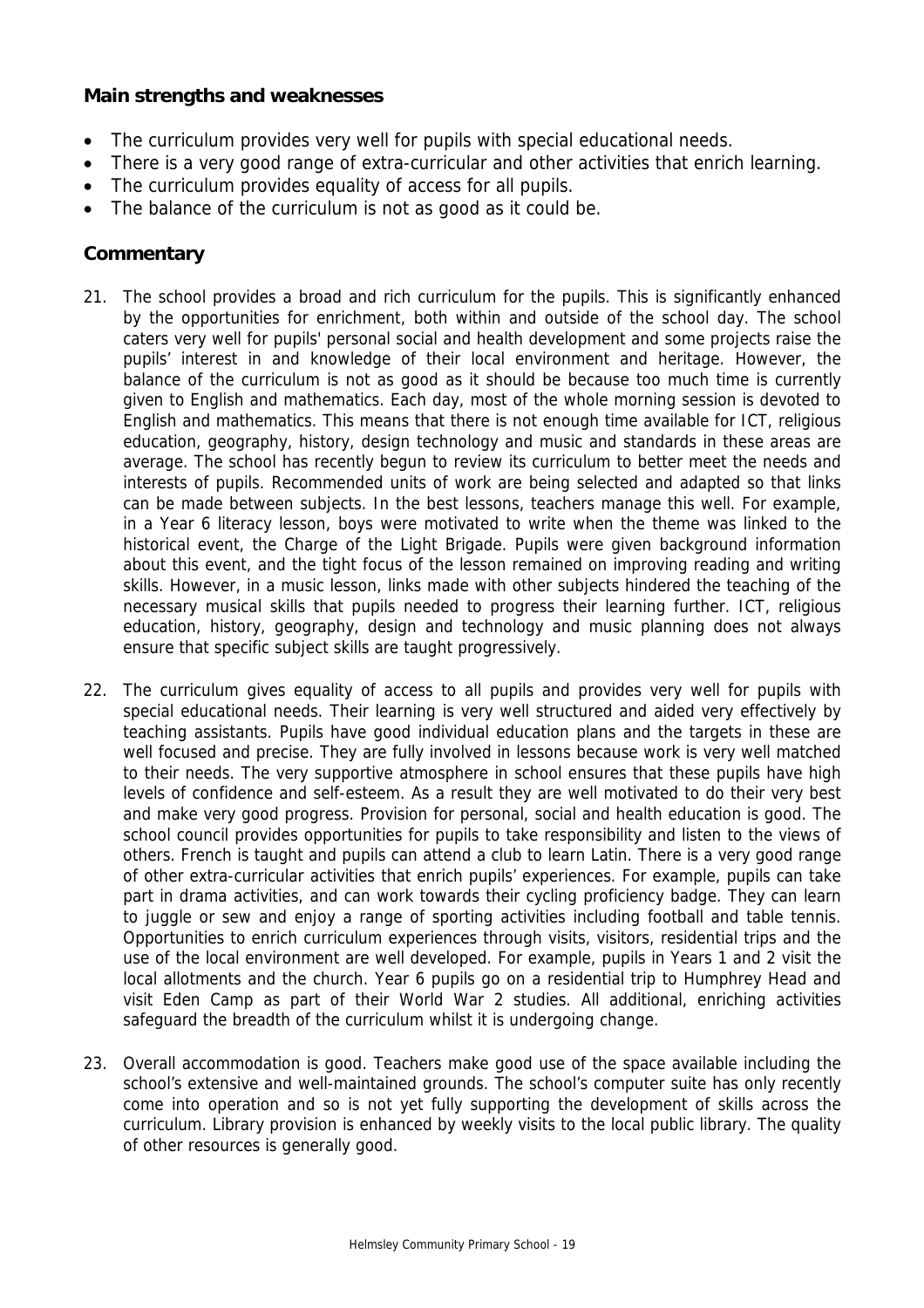## **Care, guidance and support**

Care of pupils is strength of the school; the school provides **very well** for their health and safety. Support and guidance of pupils by the school are **satisfactory**. There are **good** opportunities for pupils to express their views.

#### **Main strengths and weaknesses**

- Well-established routines and careful monitoring enable the school to effectively promote pupils' health and safety.
- Very good relationships support pupils' welfare and guidance.
- There are no formal procedures to monitor pupils' personal development.
- There are some inconsistencies in the quality of setting and reviewing personal targets.

#### **Commentary**

- 24. There is a strong family atmosphere in the school. Teachers are friendly and welcoming to pupils and their parents, and set an example of care and concern for others. Older pupils look after younger ones and develop friendships beyond their own age group. Routines for entering and leaving the school, for moving around the school and for lunch times operate smoothly. Similarly, rotas for the use of playground equipment are well understood and respected by pupils. Staff and governors monitor health and safety in the school to ensure procedures are workable and effective.
- 25. Pupils like their teachers and have confidence in them. Teachers and classroom assistants know and understand their pupils very well and give them effective guidance on how to improve their work. Pupils with special educational needs receive very good support and guidance with their learning and personal development. However, there are some inconsistencies in the quality of marking in pupils' books from one class to another, and not all pupils are involved in their own learning through setting and reviewing their personal targets. Although the school is active in promoting pupils' personal development it has not yet developed a formal approach to monitoring the progress of individual pupils in ICT, religious education, history, geography, design and technology and music. As a result standards achieved in these subjects are only satisfactory.
- 26. The school takes good care to introduce each child into the school sensitively. Parents are very happy that their children settle quickly into school life.
- 27. The school works hard to involve pupils in the development of the school. The school council provides a useful forum for pupils' ideas and suggestions. The council was instrumental in the introduction of the buddy system that encourages pupils to provide effective support for each other. Pupils also have opportunities to express their views and feelings in class through circle time, and they help to write their class rules and review the aims of the school.

## **Partnership with parents, other schools and the community**

The school has **good** links with parents and is working hard to develop these further. There are **effective** links with other schools and **very good** links with the community.

#### **Main strengths and weaknesses**

• Strong and well-established links within the community have a positive impact on pupils' learning and personal development.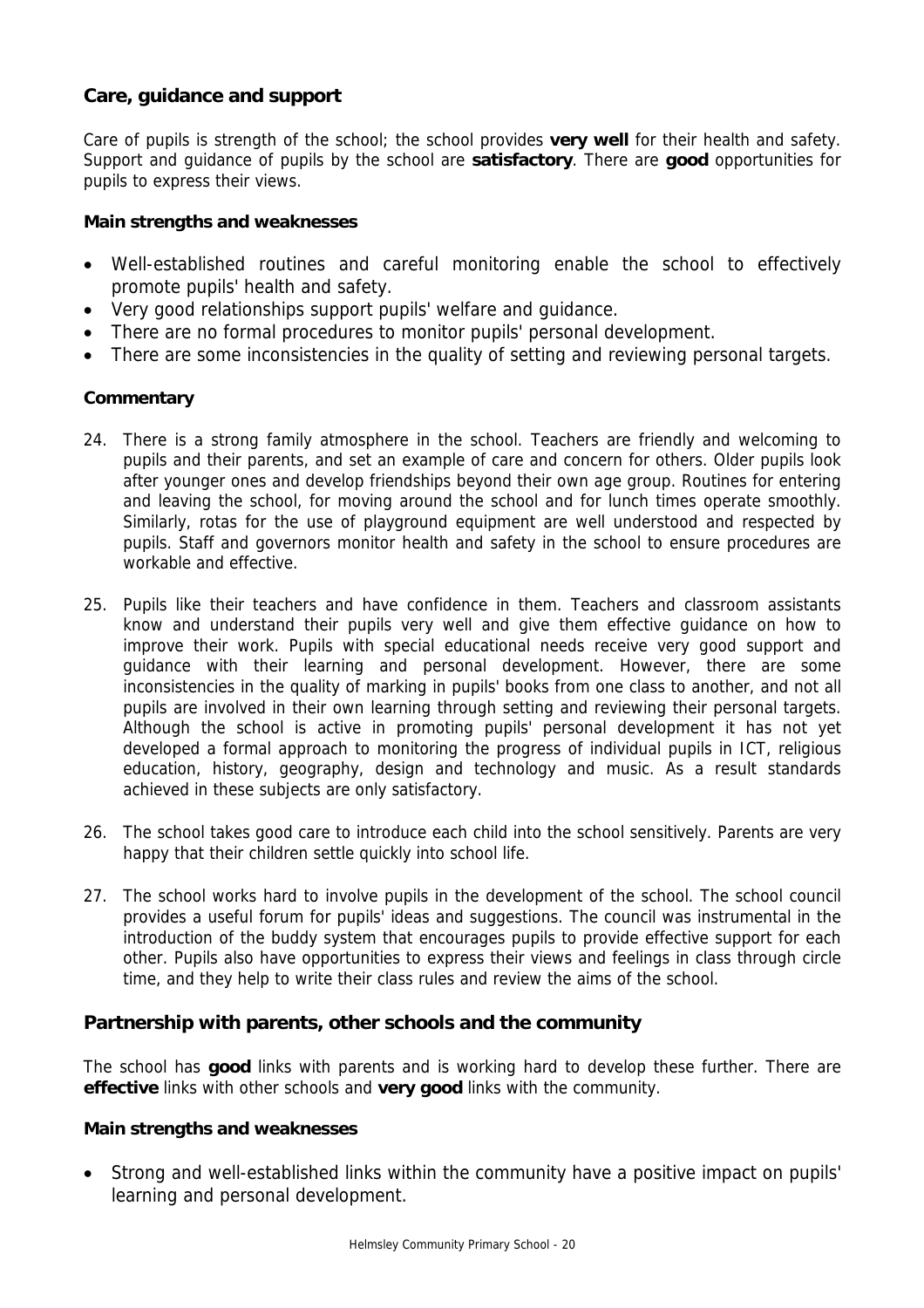- Parents are very pleased with the education the school provides.
- Communication with parents is very effective and supports pupils' learning and welfare.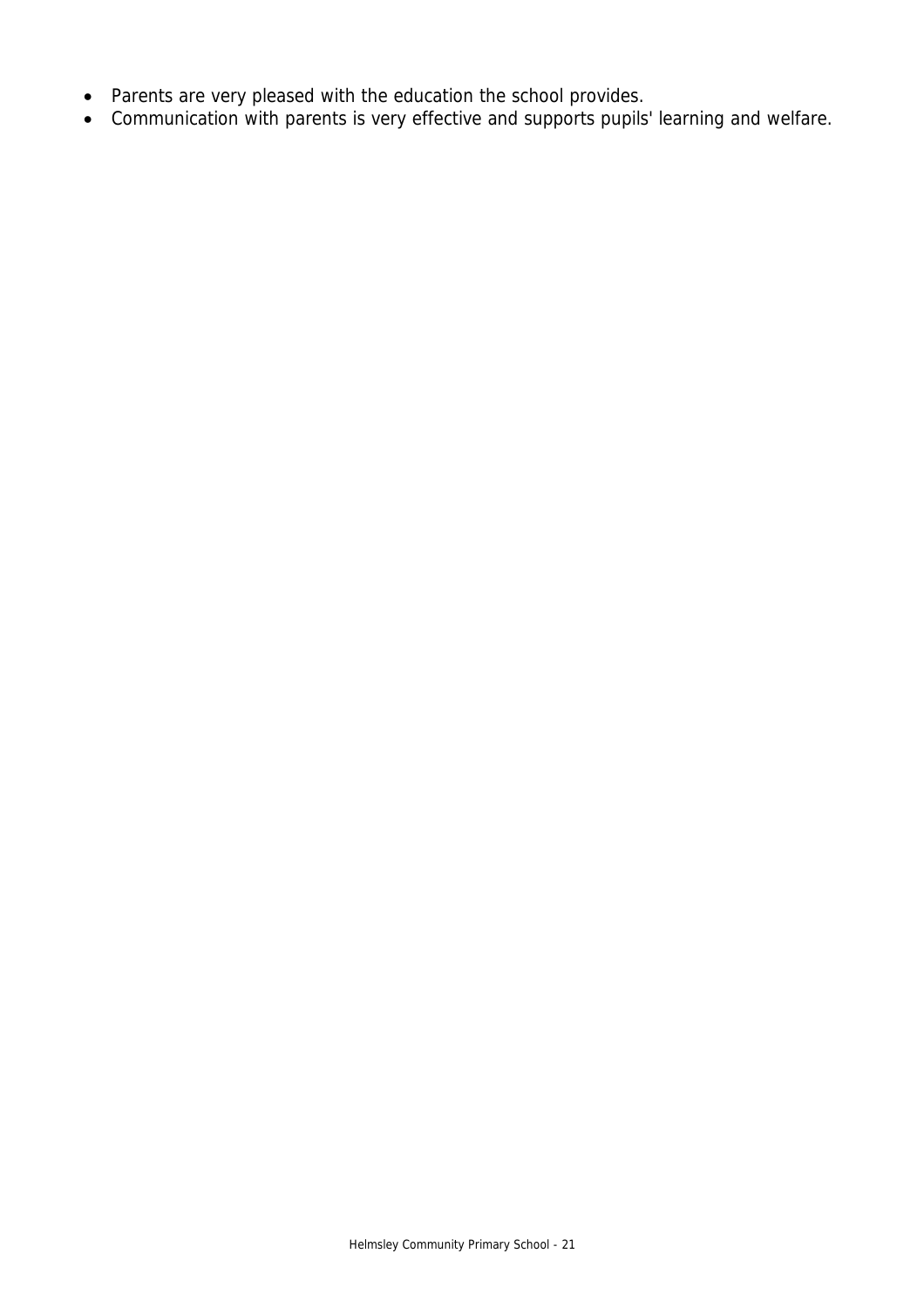- 28. The school is very welcoming to parents and the good relationships between home and school have had a positive impact on pupils' welfare and learning. Parents feel confident in approaching teachers with any anxieties or queries and know that they will be listened to and their concerns will be addressed. There are opportunities at school events for teachers and parents to get to know each other, and parents respond well to requests for contributions and help. There are opportunities for them to become involved in school activities and the school values their contribution and is grateful for their support. The head teacher is also working to involve parents through consultation meetings in order to discover their views about the school and proposed developments.
- 29. The school provides very good information for parents through regular newsletters and a newly developed website. Class teachers actively encourage parents to be involved in their children's learning. They send letters home each term explaining the work their children will be doing. Parents are pleased that the school offers advice on how they can help their children, and value opportunities to see their children's work. Parents receive useful information on pupils' progress and what they need to do to improve, through written reports, meetings with teachers and leaflets explaining pupils' targets in mathematics and English. These good communication systems keep parents well informed about the school and their children's progress.
- 30. The school sees itself as an integral part of the town and welcomes members of the community to social events. It encourages pupils to participate in their community through use of the local library, performing in the market square and the local theatre at Christmas, and holding the school carol service in the church. There are good links with local churches, and ministers who visit the school to take assemblies are popular with the children. Local businesses welcome pupils when visits are arranged to support the curriculum. The school makes its building available for community use, such as a well-established table tennis club which caters for all ages and abilities. There are productive links with organisations working in the area, like the National Trust, which involves pupils annually in an orchid survey as well as helping the school to develop its grounds.
- 31. There are good links with local schools, and effective liaison with the secondary school helps pupils to make a smooth transfer to their next stage of education. Pupils with special needs are particularly well supported in this way. Links with the secondary school are developing further as a result of its achievement of performing arts status. There are extensive contacts with other schools for competitive sport, and the school is working as one of a group developing a shared approach to healthy lifestyles. As a result of these links, pupils' standards in art and design, physical education and personal, social, health and citizenship education are good. The school hopes to widen pupils' horizons through participation in the Comenius Project, which will develop links with schools in Poland, Spain and Italy.

## **LEADERSHIP AND MANAGEMENT**

**Overall leadership and management are good**. The leadership of the head teacher and the governance of the school are good. The role of some subject leaders is underdeveloped. Management overall is only satisfactory because currently there is insufficient monitoring of progress and evaluation of success particularly in subjects other than English, mathematics and science.

#### **Main strengths and weaknesses**

• The head teacher has a good understanding of the school's strengths and weaknesses.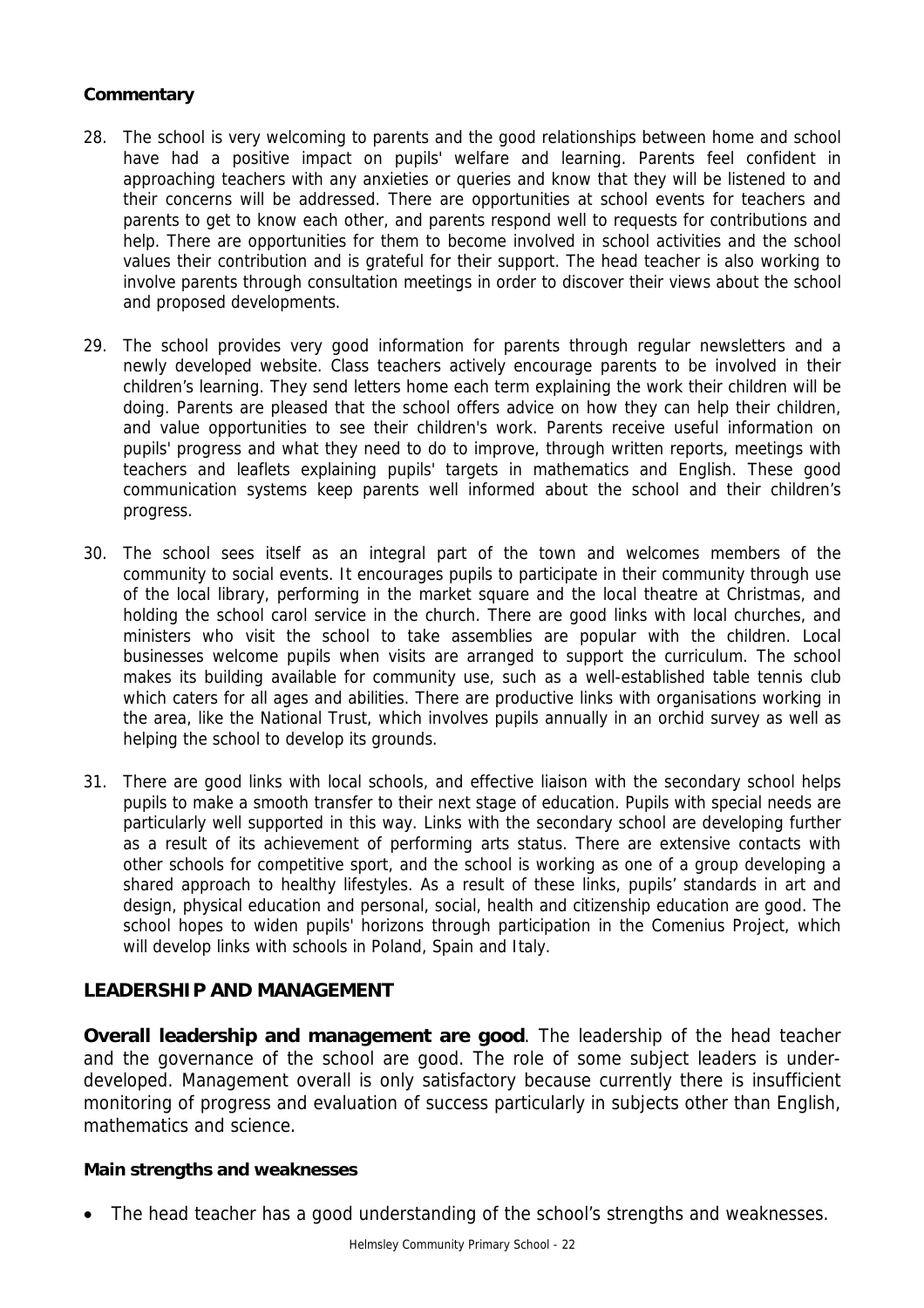• The head teacher has a clear vision and commitment to creating an effective wholeschool team.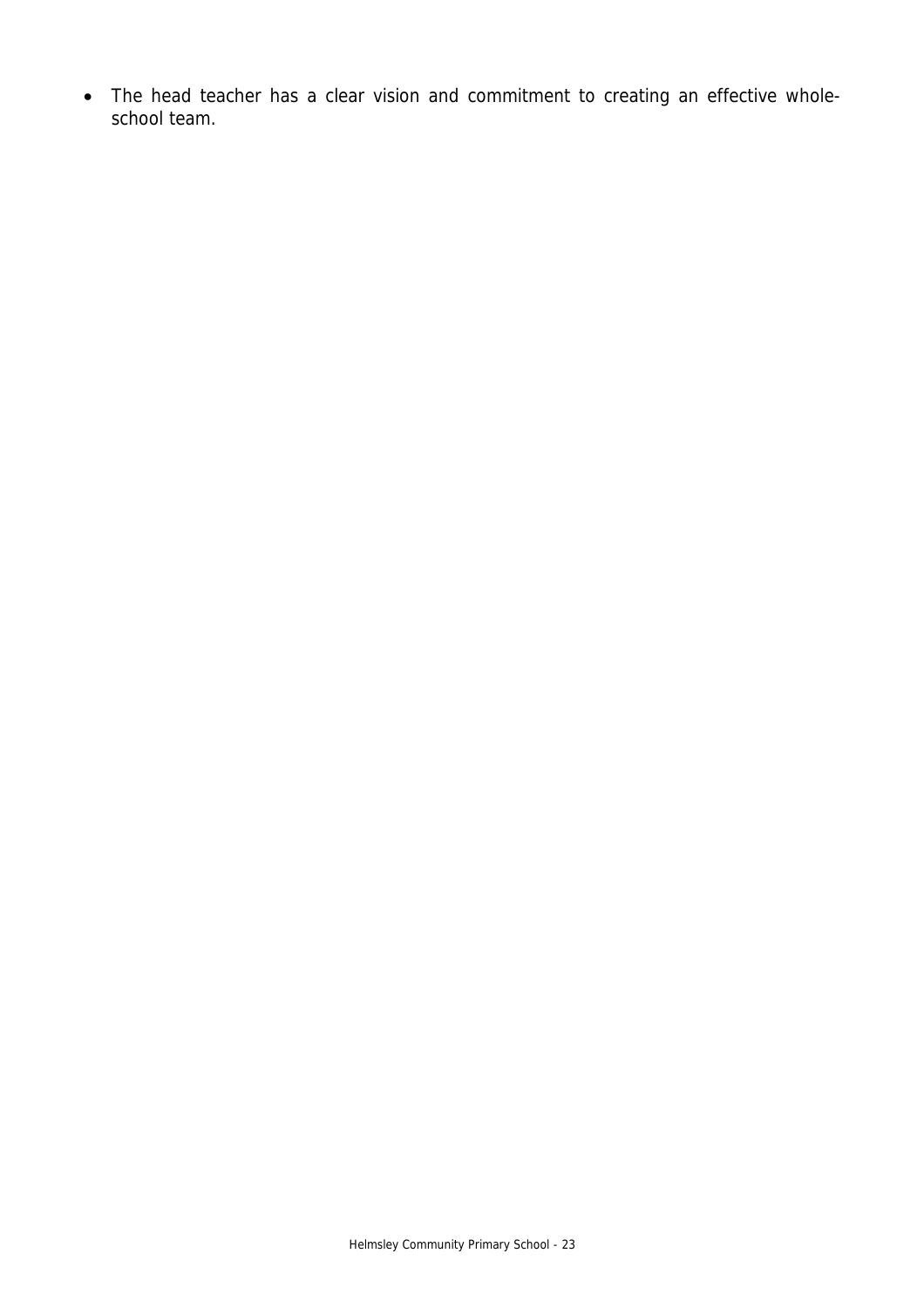- The role of some subject leaders in monitoring and evaluating teaching, learning and the curriculum is under-developed.
- Systems to regularly evaluate the effectiveness of school improvement planning are under-developed.

- 32. The head teacher has been in post for eleven weeks. During this short period of time he has quickly identified the school's strengths and the areas that need to be addressed in order to bring about further improvement. This has been achieved through his effective monitoring of standards, teaching and learning, and through formal and informal discussions with staff.
- 33. He has a clear vision for school improvement and has already demonstrated a determination to bring about change that will further improve learning opportunities for all pupils. He has quickly built very good and trusting relationships with staff, and he is using the strengths that exist within the school to build an effective, whole-team approach to evaluation and improvement planning.
- 34. The deputy head teacher is energetic and enthusiastic in her commitment to the school. She is a good role model for staff and pupils. The head teacher is developing their complementary leadership roles to ensure a co-ordinated and coherent approach to school improvement.
- 35. The head teacher has accurately analysed data in order to establish a clear view of changing trends over time and to identify the most important priorities for school improvement. Appropriate amendments have been made to the school improvement plan as result of this analysis, which have been informed by a sensible evaluation of the factors impacting upon achievement.
- 36. Subject leadership is satisfactory overall. Staff are well informed about their subjects and are committed to improving provision. Some subject leaders have recently been appointed to their role, for example in mathematics and art, and they have worked hard to analyse and identify the strengths and weaknesses in their subject. However, the current strategies that subject leaders use to monitor and evaluate their subjects, other than in English, mathematics, science, art and physical education, are insufficiently rigorous to enable them to accurately identify the most important priorities for improving achievement. As a result achievement in ICT, religious education, geography, history, design technology and music is not as good as it should be.
- 37. The school improvement plan is clear and well structured, supporting school development. It identifies clear priorities for improvement and allocates resources appropriately. However, opportunities for formal review are not built into the plan. As a result staff are not involved in regularly evaluating the impact of action taken, and there are no in-year systems to re-focus the plan to reflect priorities identified through monitoring.
- 38. The governing body meets its statutory requirements and is fully supportive of the head teacher and deputy head teacher. Governors are well informed about the school's strengths and weaknesses and its priorities and direction. There is an effective committee structure and identified governors work with some members of staff to gain an understanding of some key areas of school life.
- 39. Financial management systems are good. A sub-committee of the governing body, which works closely with the school's finance and administration officer, regularly monitors the budget. Benchmark information is used to evaluate overall spending in relation to similar schools and governors evaluate the impact of budgetary decisions in relation to outcomes for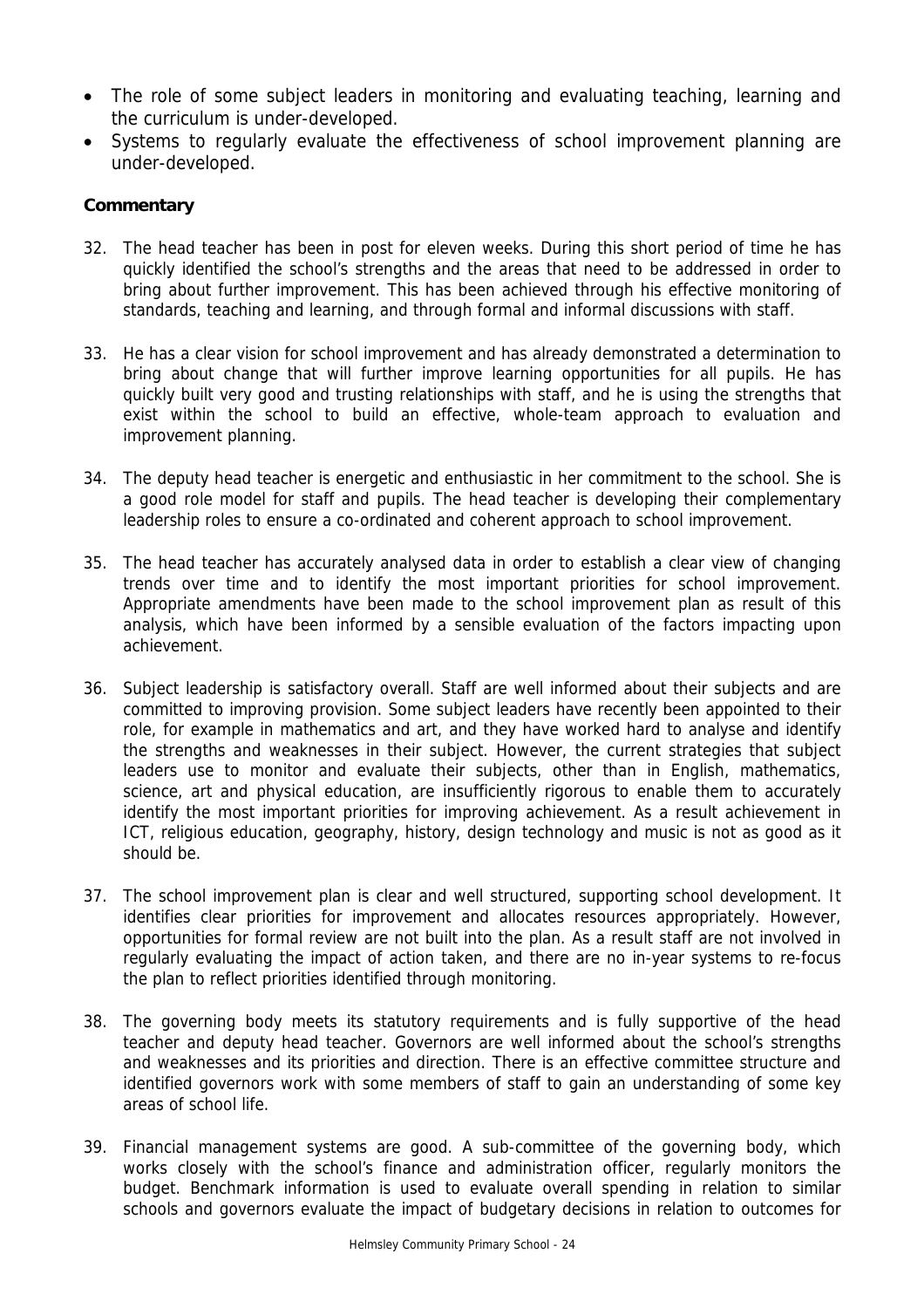pupils. Expenditure per pupil is above average for primary schools because the governors rightly decided to maintain high staffing levels, so that pupils could be taught in single year groups in Years 5 and 6. Given this high expenditure per pupil value for money is satisfactory.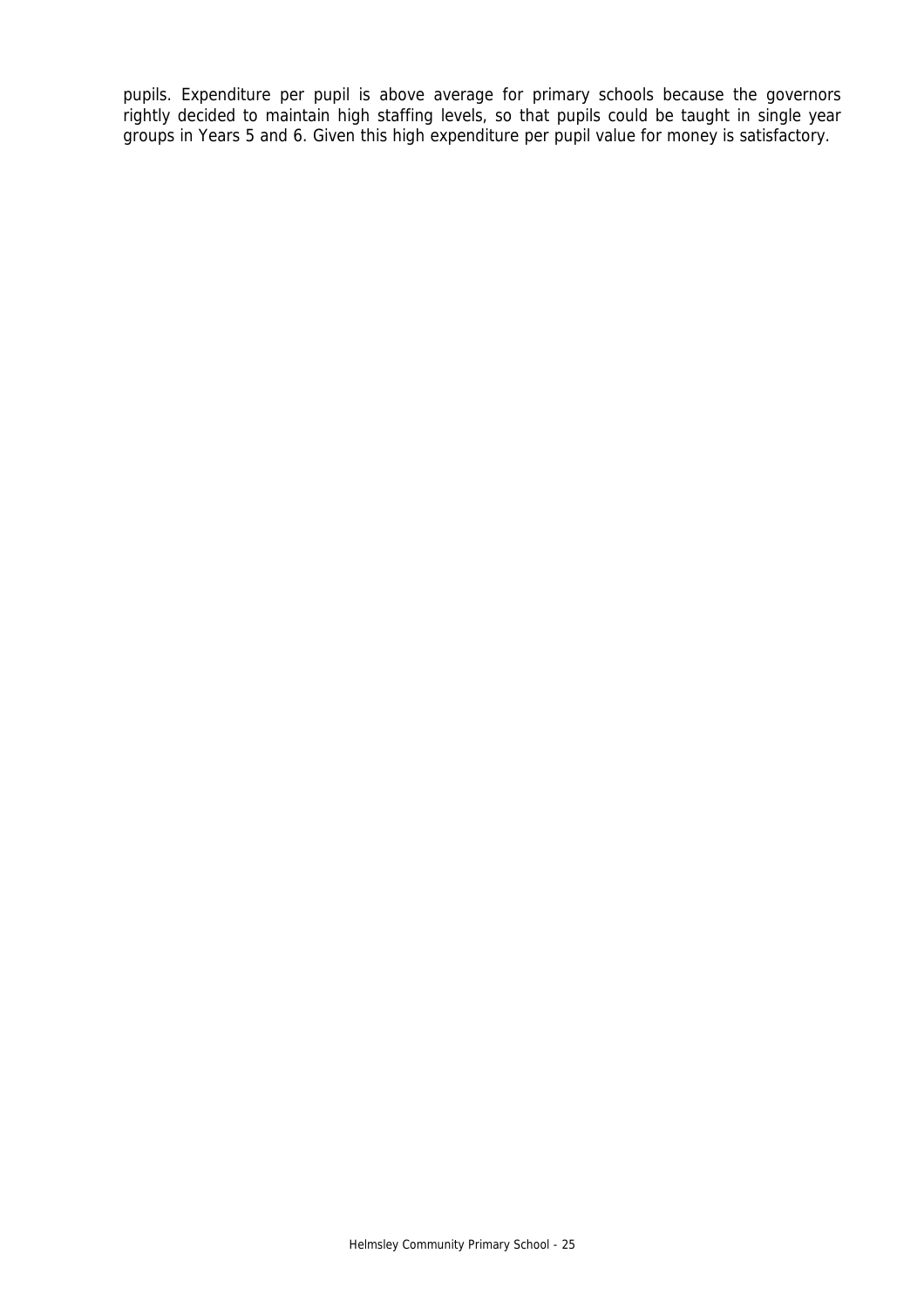## **Financial information**

## **Financial information for the year April 2003 to March 2004**

| Income and expenditure (£) |         |                            | Balances (£)                   |
|----------------------------|---------|----------------------------|--------------------------------|
| Total income<br>437,452    |         | Balance from previous year |                                |
| Total expenditure          | 447.195 |                            | Balance carried forward to the |
| Expenditure per pupil      | 2885    |                            |                                |

| Income and expenditure (£) |         | Balances (£)                        |        |
|----------------------------|---------|-------------------------------------|--------|
| Total income               | 437.452 | Balance from previous year          | 25.478 |
| Total expenditure          | 447.195 | Balance carried forward to the next | 15.734 |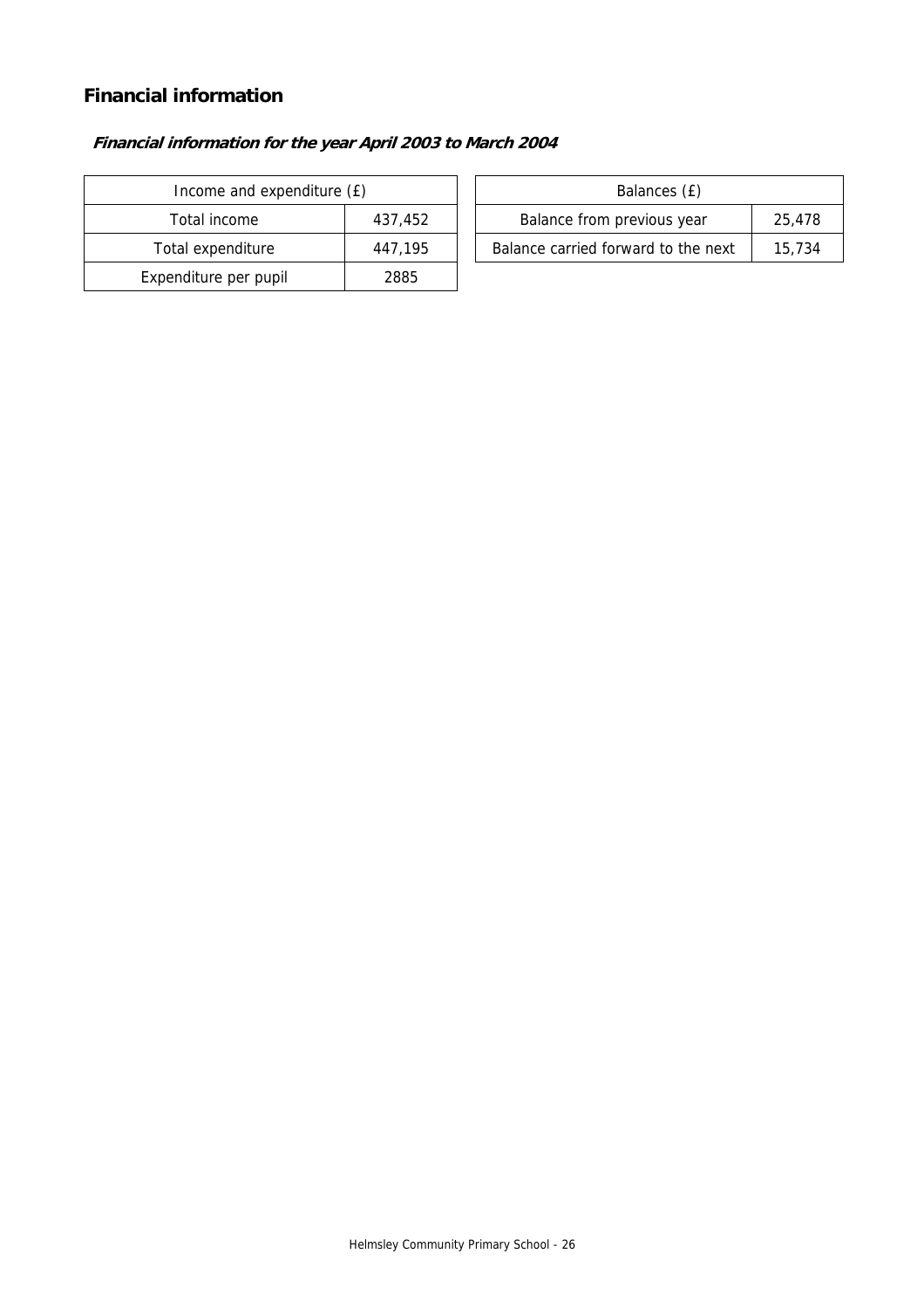# **PART C: THE QUALITY OF EDUCATION IN AREAS OF LEARNING AND SUBJECTS**

## **AREAS OF LEARNING IN THE FOUNDATION STAGE**

Provision is **good.** 

#### **Main strengths and weaknesses**

- Children make very good progress in their personal, social, and emotional development, their speaking and listening skills, and their knowledge and understanding of the world.
- Teaching is very good and sometimes excellent in the reception class.
- Teaching assistants contribute very well to children's learning.
- Systems for evaluating teaching and learning are under-developed.
- Assessment systems do not effectively promote continuity.

## **Commentary**

- 40. Children enter the nursery with a broad range of attainment but overall it is similar to that seen nationally. Children make good progress and achieve well and by the end of the reception year they attain standards above those expected for their age in communication, language and literacy, mathematical development, physical development, and creative development. Children make very good progress and achieve well above average standards in their speech and language, their personal and social skills, and in their knowledge and understanding of the world. This is because teaching in these aspects of learning is consistently very good.
- 41. Nursery education is provided for morning sessions only within a mobile classroom on the school site. The accommodation is shared with a childcare group that operates each afternoon. A significant number of children, but not all, transfer to the reception class during the year in which they are five. Almost all of the children in the current reception class accessed the school's nursery provision. Staff work hard to ensure that the current shared use of the nursery classroom works effectively. However, because some activities have to be cleared away at the end of each morning, children cannot revisit some activities in order to build upon and extend their learning. As a result, some planned activities do not contribute as effectively to children's learning as they should.
- 42. Assessment information is used well to identify next steps in learning. However, current strategies for recording information about children's progress are not always consistent and do not always provide a clear picture of skill development. On rare occasions some activities do not successfully build upon prior learning, which limits progress.
- 43. The head teacher and nursery teacher are jointly providing satisfactory leadership for the Foundation Stage during a staff absence. There has been satisfactory improvement since the last inspection. Monitoring systems are effective, providing an accurate view of standards at the end of the reception year. However, strategies for evaluating progress in order to accurately identify priorities to build upon children's good progress are under-developed.

## **PERSONAL, SOCIAL AND EMOTIONAL DEVELOPMENT**

Provision is **very good**.

#### **Main strengths and weaknesses**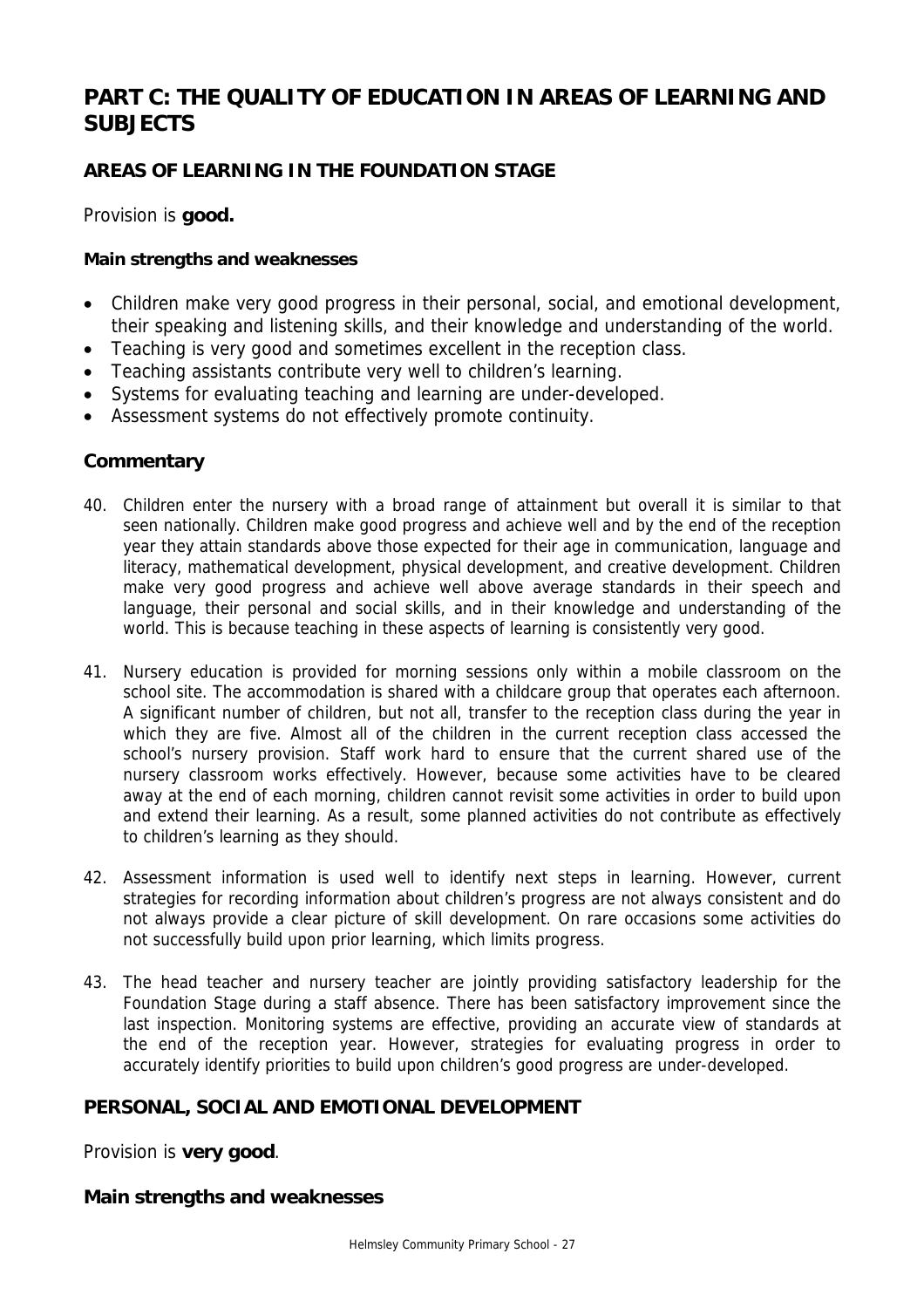- There is very effective teaching resulting in good progress.
- Children have very positive attitudes to learning.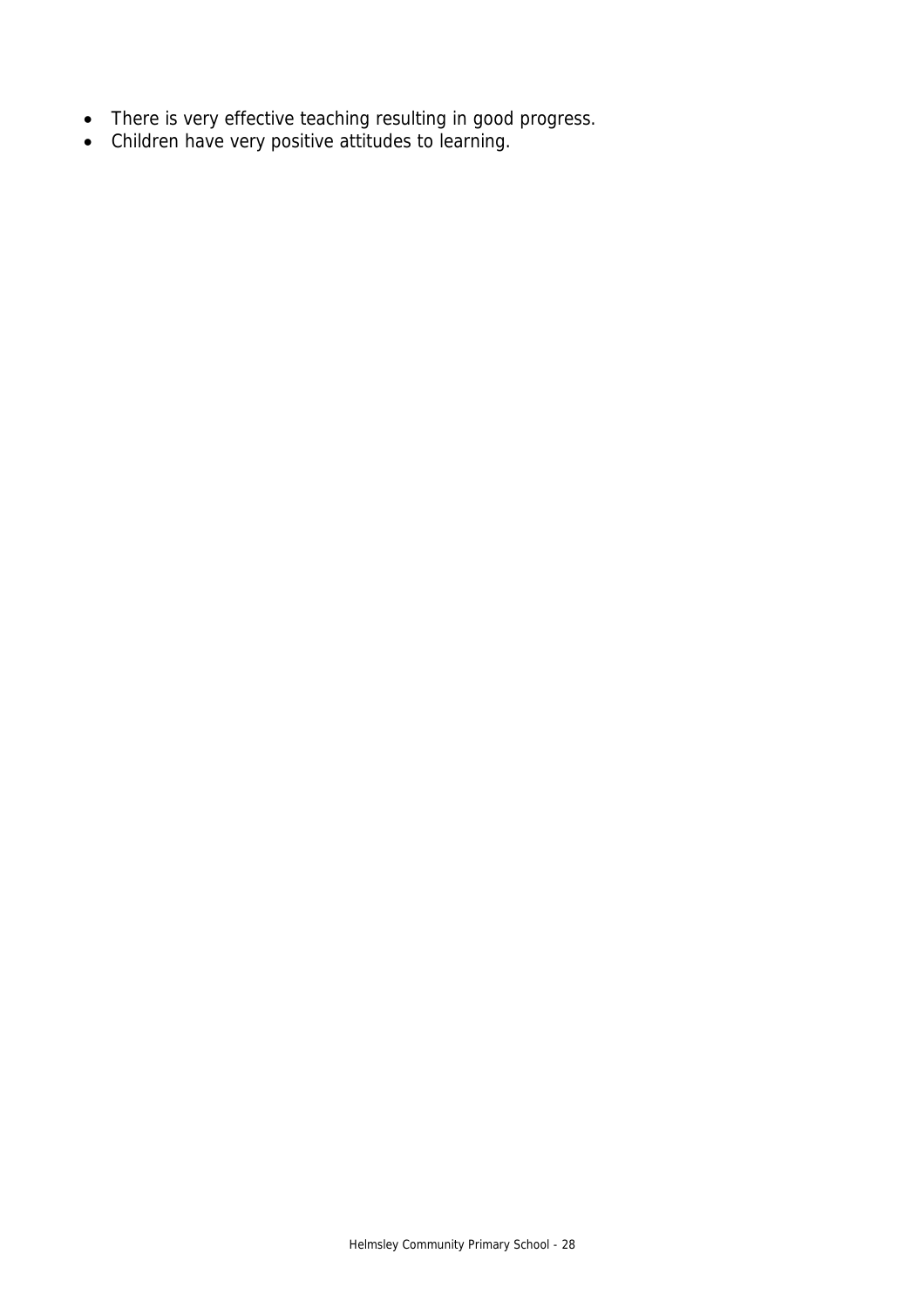- 44. Children make very good progress and achieve very well. By the end of the reception year they attain standards that are well above those expected for their age.
- 45. Teaching is very good. Procedures and routines are well established, and clearly understood by children. They contribute well to children's growing levels of independence and confidence. Relationships are excellent. Adults provide very high levels of care and they respond sensitively to children's personal and emotional needs. This creates a climate in which children feel safe and valued as individuals.
- 46. Adults respect children's ideas and opinions. They know children well and provide very good levels of support and encouragement. As a result children are motivated to share their experiences and to try out new ideas.
- 47. Children have very good attitudes to learning. This is because staff plan activities that interest and motivate them, and they intervene sensitively to extend the children's play. For example, when two boys were exploring the remote control cars in the nursery garden, the teacher suggested that they drew a track that the cars could follow. As a result the children worked productively, demonstrating high levels of concentration.

## **COMMUNICATION, LANGUAGE AND LITERACY**

Provision is **good**.

#### **Main strengths and weaknesses**

- Children make very good progress in speaking and listening skills.
- There are good opportunities for children to write for a purpose in their play.
- A very small number of nursery lessons do not successfully build upon the prior learning of all children.

#### **Commentary**

- 48. Children make good progress and achieve well. By the end of the reception year they are attaining standards that are above those expected for their age. This is because teaching is good. Staff consistently use opportunities that occur across the day to consolidate and extend children's learning. For example, as children in the reception class complete the weather chart the teacher challenges them to make links between sounds and letters in order to help them to write the day of the week.
- 49. Children make very good progress in speaking and listening. This is because staff provide good role models. They use language as they work alongside children to describe what they are doing. Staff are genuinely interested in what children have to say. They seek children's views and opinions and they encourage children to join in discussions through sensitive questioning.
- 50. Children use writing with confidence to communicate meaning. Staff provide opportunities for children to use writing in their play, and they value children's early attempts to communicate through marks and symbols. For example, in the nursery class, children can record their ideas at the writing table or by using clipboards that are available throughout the classroom. In the reception class they are encouraged to record the outcomes of their investigations and to create their own simple books. In a very small number of nursery lessons, activities do not successfully build upon prior learning. This is because assessment systems do not always provide a clear view of skill development in order to support teachers in their planning.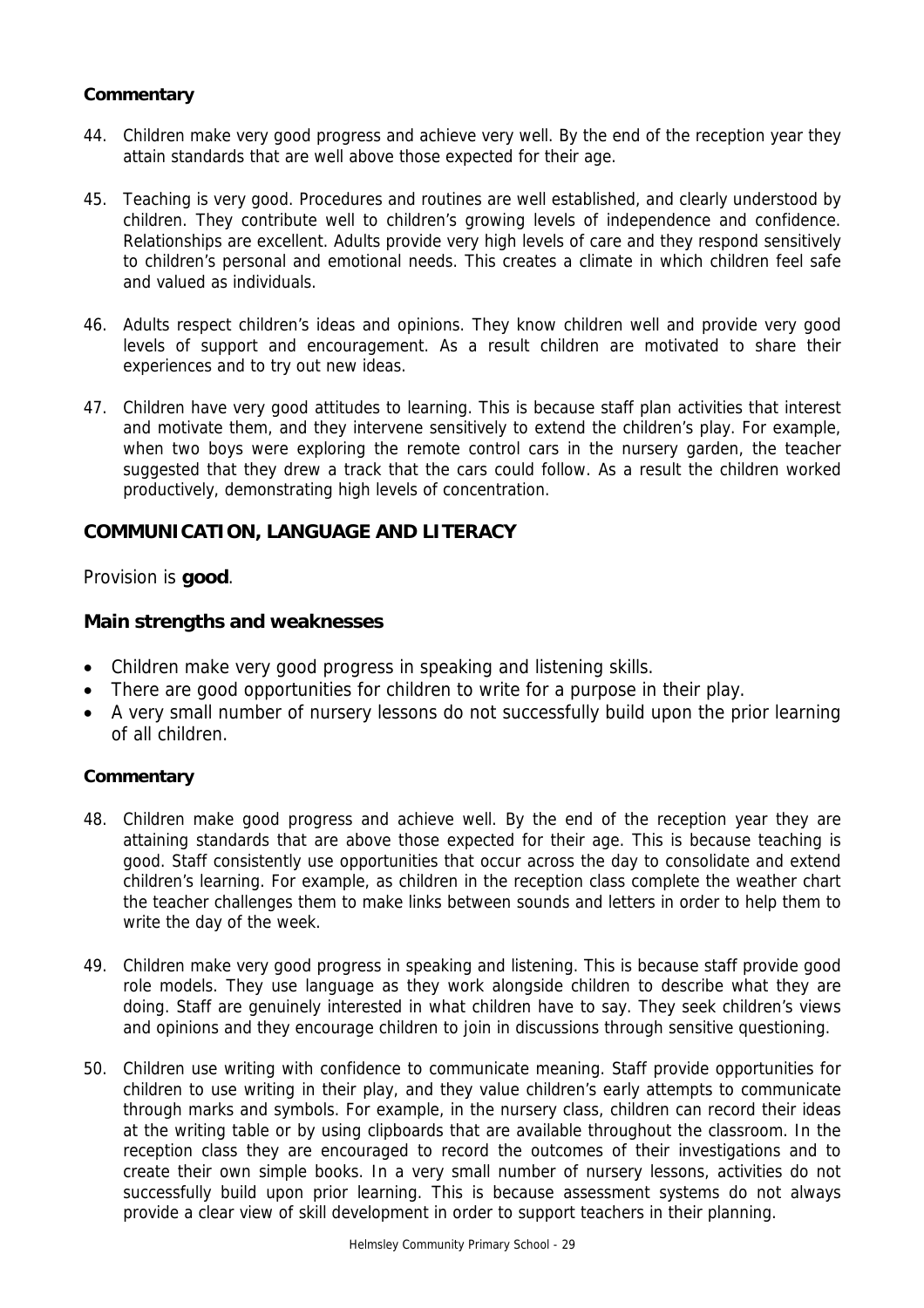## **MATHEMATICAL DEVELOPMENT**

Provision is **good**.

#### **Main strengths and weaknesses**

- Indoor play is well planned to promote mathematical understanding.
- Good use is made of opportunities to consolidate and extend learning as they occur.
- There are some missed opportunities to extend learning for nursery children through outdoor play.

#### **Commentary**

51. Children make good progress and achieve well. By the end of the reception year they attain standards that are above those expected for their age. This is because of the very high quality teaching in the reception class.

#### **Example of Outstanding Practise**

In an excellent reception class mathematics lesson the children were all highly involved in practical activities in which they were using differing measures to make comparisons. Time was used flexibly across the morning so that children had time to practise their skills, and to learn from each other by sharing their discoveries.

The teacher checked the learning of the children who had been working independently outdoors by asking them to explain to others how they had used a metre measure to find objects that were longer than and shorter than one metre, and to show how they had recorded their findings. This helped children to clearly understand what they had to do, and it motivated other children to do the same.

The teaching assistant used a baking activity to provide children with direct experience of comparisons using scales, while the teacher worked with targeted children in the water tray to compare the capacity of differing containers. Both adults used questioning very effectively to extend children's understanding.

Children made excellent progress in this lesson because the activities motivated them to work hard, questions were used very well to challenge them, and children knew that the teacher would value the outcomes of their independent work.

- 52. Teaching is good overall. Staff plan activities that are well matched to the learning needs of young children. For example, in the nursery, staff encourage children to count the animals in the 'jungle', to work out how many plates will be needed if everyone at the table needs one, and to sort pasta and seeds according to shape and size.
- 53. Staff usually make good use of opportunities that occur across the day to consolidate and extend learning. For example, in the reception class, children are asked to count how many children are present and to work out how many are absent, and they are challenged to write the date in numerals on the weather chart. However, some opportunities to extend the learning of nursery children through outdoor play are missed. For example, children develop their very good knowledge and understanding of the world by taking on the role of a driver or passengers in a bus. However, opportunities to extend an understanding of money, by providing real coins that could be used in exchange for tickets, were not provided for.

## **KNOWLEDGE AND UNDERSTANDING OF THE WORLD**

Provision is **very good**.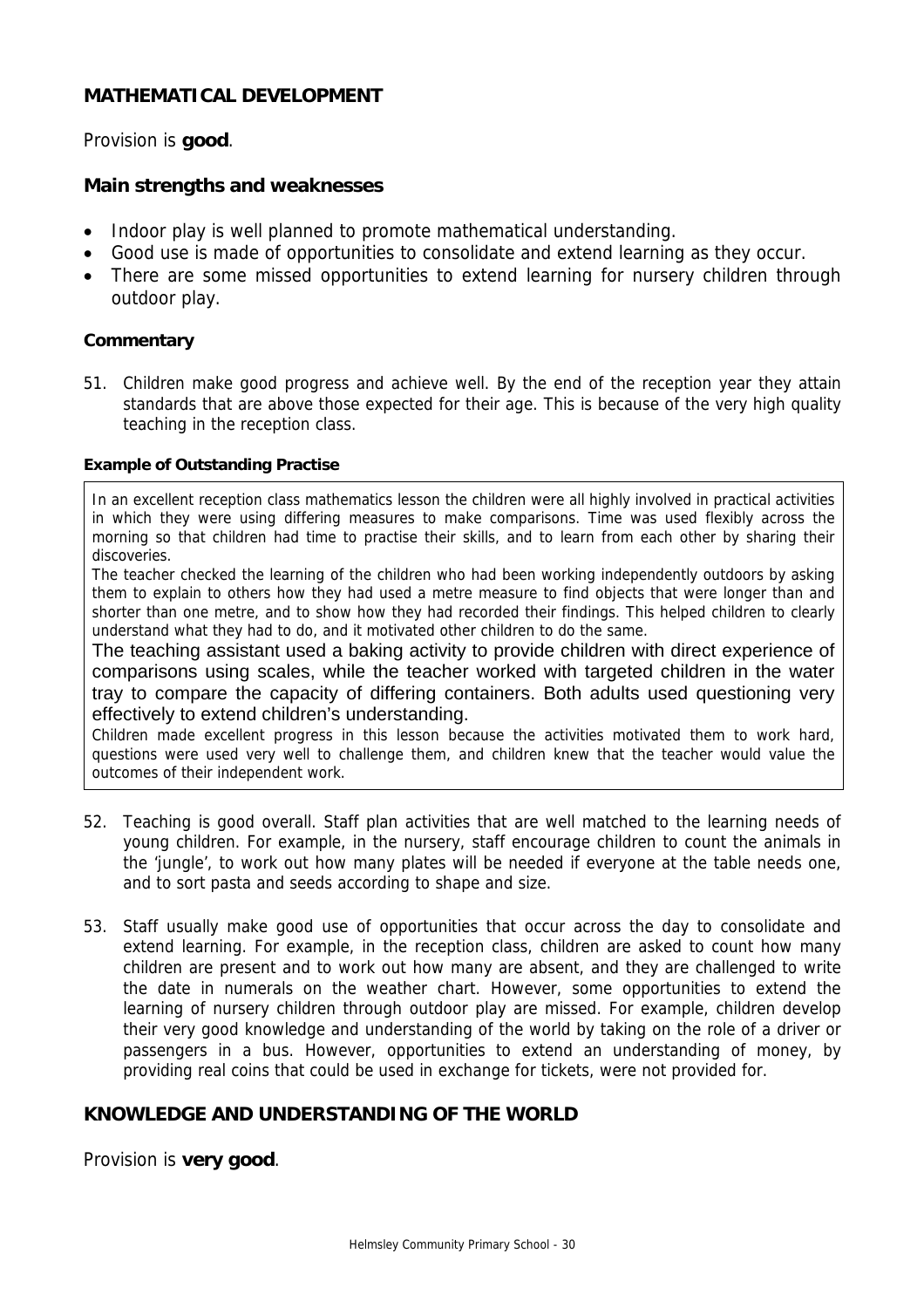## **Main strengths and weaknesses**

- There are well-planned activities for children to investigate the world around them.
- The teaching of ICT skills is very effective.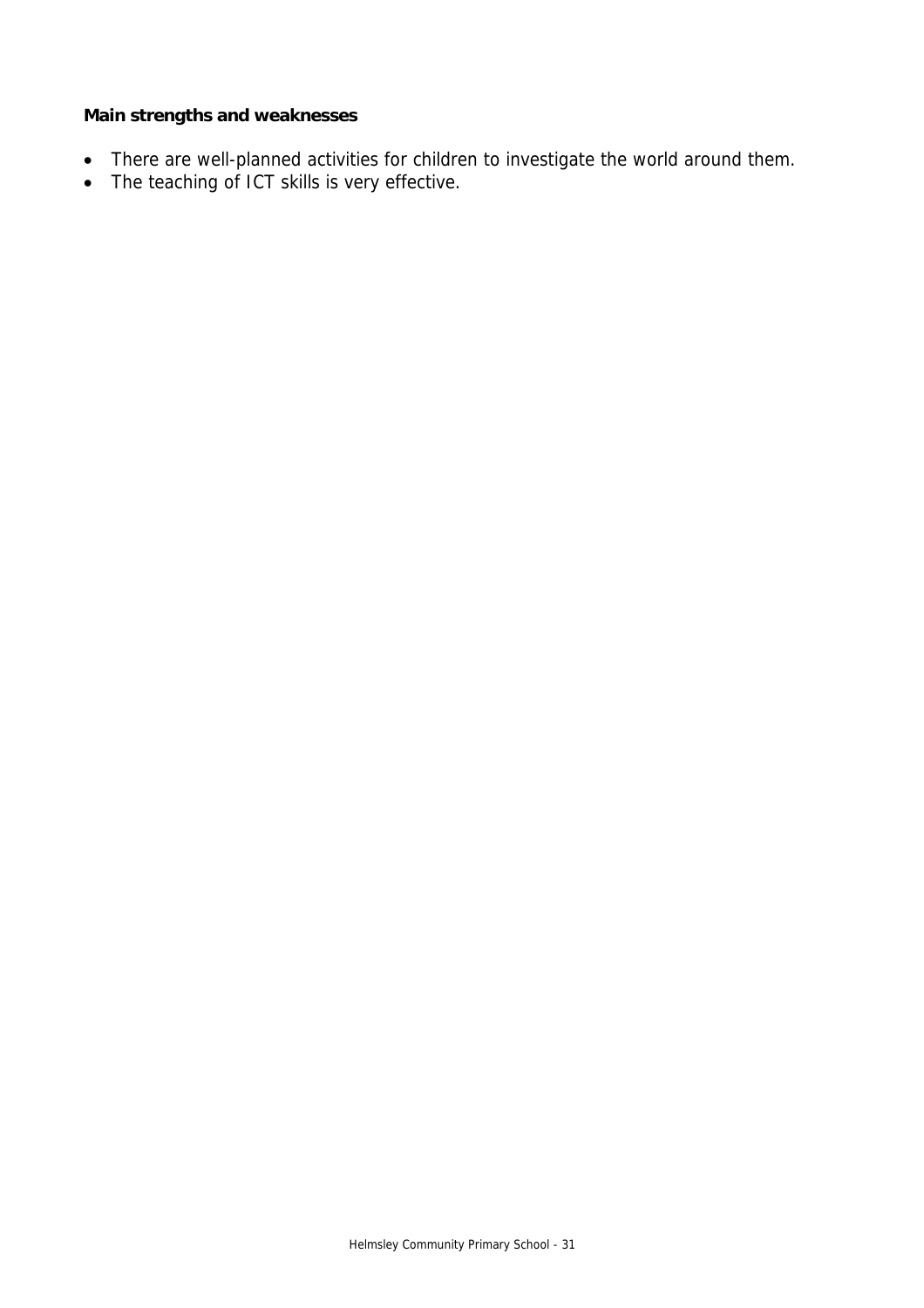- 54. Children make very good progress and achieve very well. By the end of the reception year children are attaining standards that are well above those expected for their age. This is because teaching is very good. Staff plan activities that interest and motivate children, and they encourage children to 'find things out' by investigating. In the nursery class, children enjoy using the binoculars in the 'jungle' to explore the effect that different lenses have on objects around them, and they learn about special events in the lives of other people by making foods and exploring artefacts associated with the celebration of Diwali. They use simple computer programs with independence and they learn about control technology as they play with remote control cars in the nursery garden.
- 55. In the reception class the teacher encourages children to observe carefully and to explore. She is a good role model, asking questions such as, "I wonder what would happen if…?" When one child saw a spider's web through the classroom window she allowed time for all children to look at it, and talk about what they saw. When demonstrating a computer program using the electronic whiteboard, she encouraged children to experiment as she 'wondered' what particular icons would do. ICT skills are very effectively taught. This is because new programs are demonstrated well. Explanations are very clear and children have good opportunities to use programs that allow them to practise and extend their skills.

## **PHYSICAL DEVELOPMENT**

Provision is **good**.

#### **Main strengths and weaknesses**

- There are well-planned activities to develop children's physical skills both indoors and out.
- The opportunities to challenge nursery children to extend their skills are sometimes missed.

#### **Commentary**

- 56. Children make good progress and achieve well. By the end of the reception year they achieve standards that are above those expected for children of their age. This is because children have good opportunities to develop their physical skills. In the nursery class, children learn to use tools effectively as they create models in the design and technology area and they are shown how to use cooking implements safely as they work with the nursery assistant to prepare vegetables for a snack.
- 57. Children learn to move in a range of ways because regular opportunities are planned both indoors and out. They regularly work outdoors where they have opportunities to climb; crawl, jump and balance as well as using wheeled toys. Staff also plan regular lessons in the school hall where children learn to move safely in a large space and to co-operate with others. Nursery children work very well together to play games using the parachute and activities such as this contribute well to their social skills as well as their physical skills. However, on rare occasions opportunities to extend the skills of nursery children are missed, for example when all children are asked to jump with two feet. Some find this difficult and the teacher does not model the skill or challenge them to improve.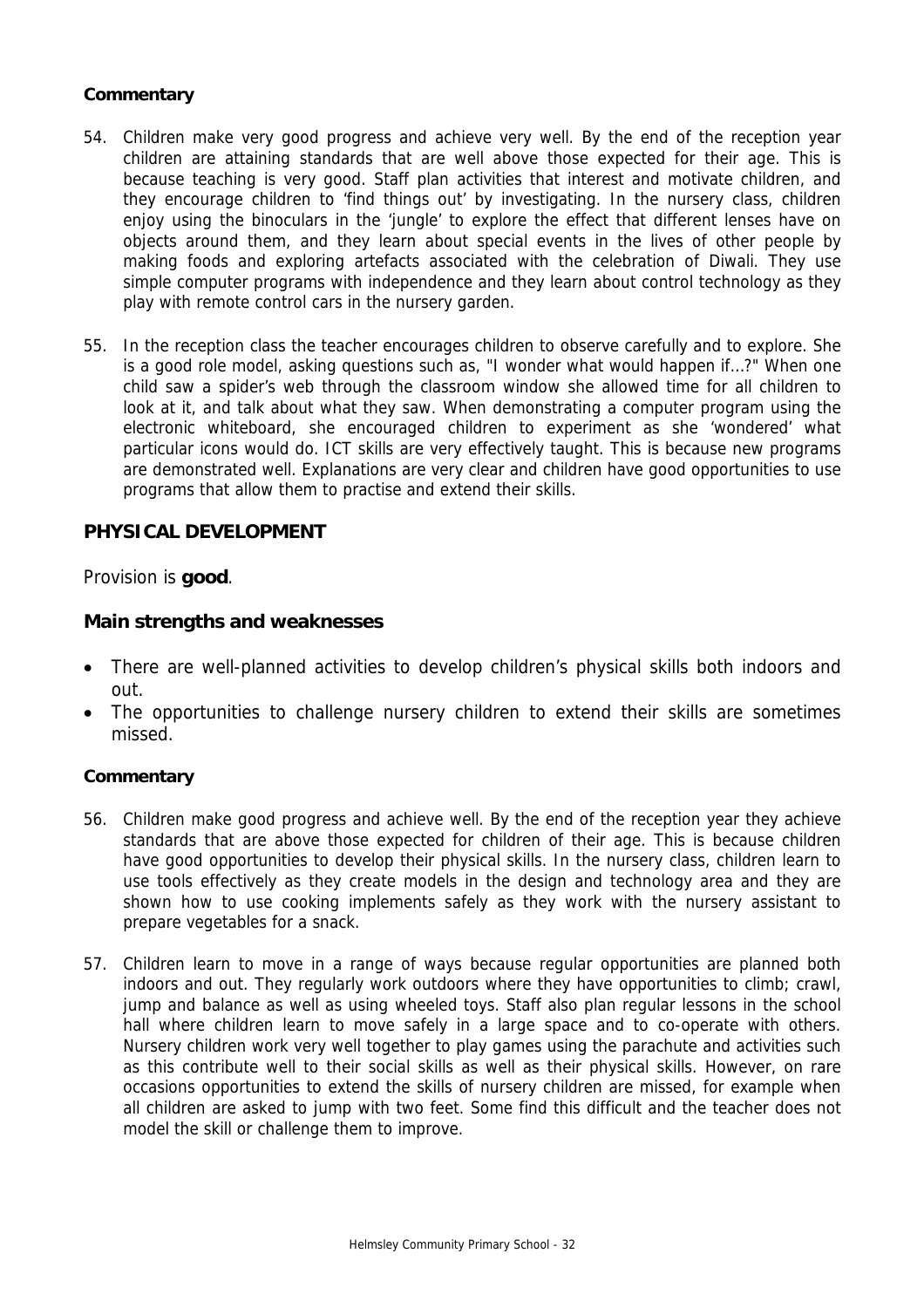## **CREATIVE DEVELOPMENT**

Provision is **good**.

#### **Main strengths and weaknesses**

There are well-planned activities that motivate and interest children.

#### **Commentary**

58. As a result of effective teaching children make good progress and achieve well. They attain standards that are above those expected for their age by the end of the reception year. Staff provide good opportunities for children to explore and to learn skills. In the nursery, children learn how to use musical instruments. They are able to record their ideas using a range of media and they enjoy responding to music by moving in a range of ways. These skills are effectively built upon in the reception class where children's skills and interests are effectively nurtured and developed.

## **SUBJECTS IN KEY STAGES 1 AND 2**

## **ENGLISH**

Provision in English is **good**.

#### **Main strengths and weaknesses**

- Standards in Year 6 are well above average and pupils achieve very well because of the very high quality teaching.
- Standards in speaking and listening across the school are very good.
- Boys in Years 4 and 5 do not always make good progress in their writing.
- The use of ICT in lessons is underdeveloped.

## **Commentary**

- 59. Standards overall are above those expected nationally and pupils' achievement across the school is good. This is similar to the last inspection.
- 60. Current standards in Year 6 are well above average and pupils make very good progress and achieve very well. This is because of the high quality teaching, which is consistently very good. Pupils in this class are well motivated to learn because the teacher uses questions very effectively to draw out knowledge and understanding, as well as to prompt and aid discussion. In a very good literacy lesson linked to the theme of ' War and Peace', pupils were able to talk confidently about 'The Charge of the Light Brigade' and empathise with the soldiers involved in this event. Lessons are always thoroughly planned and the teacher is always clear about what she wants pupils to achieve. Tasks are well matched to pupils' different abilities and writing activities are interesting and focus on practising and developing skills. This helps pupils, especially boys, to settle very quickly to their work and to make very good progress.
- 61. All teachers provide a very good variety of opportunities for pupils to practise their speaking skills. As a result the standard of speaking across the school is very good. Pupils speak clearly and confidently both in lessons and when talking to visiting adults. They use a very good range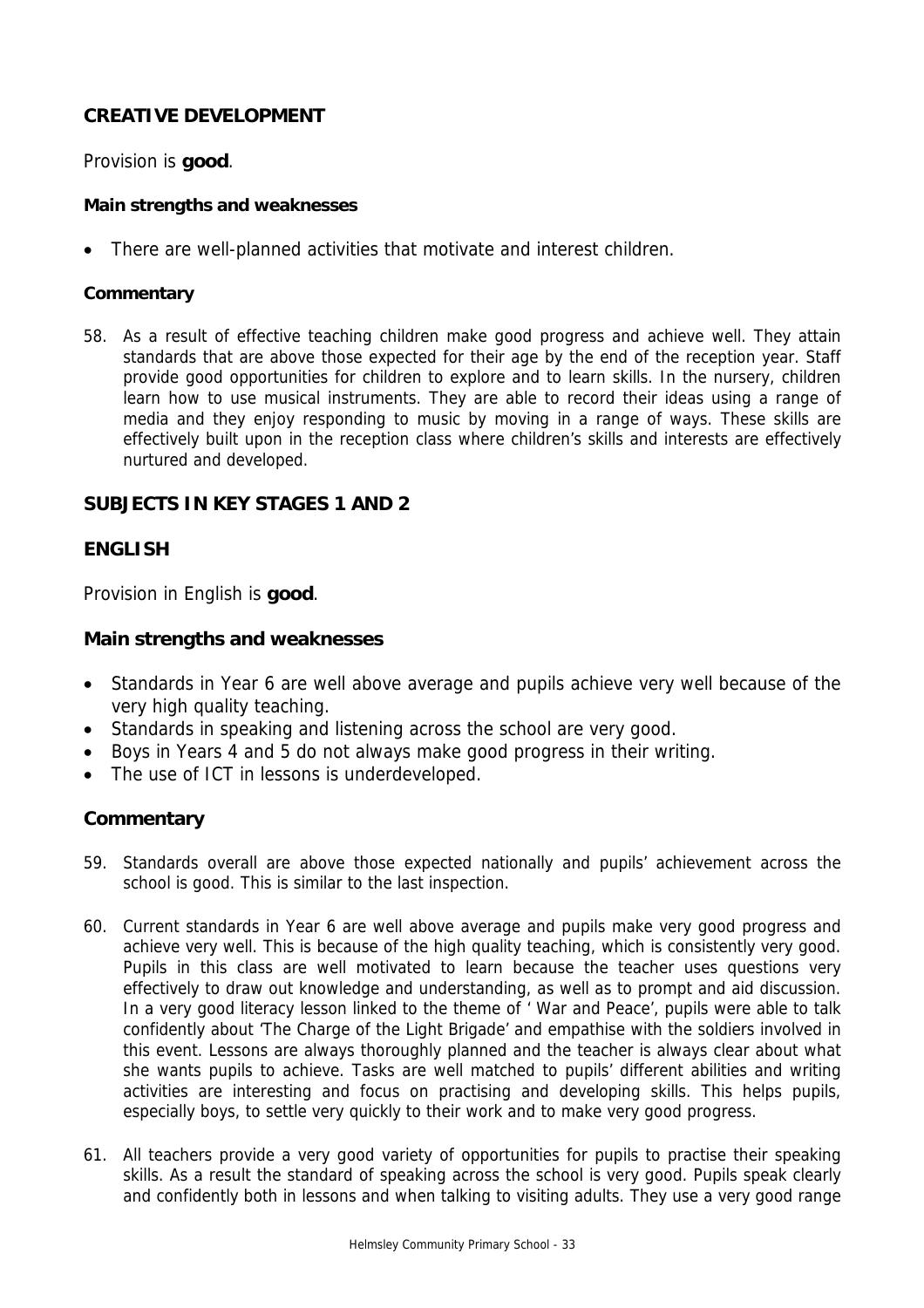of vocabulary and speak in well-structured sentences. These skills help them to improve their reading and writing.

- 62. In Years 1 and 2 pupils attain standards that are above average in reading and writing and achieve well because tasks are well matched to their different needs. The quality of marking for younger pupils is clear and effective, describing how they can improve their work. Pupils' achievement in Years 3 to 6 varies from one class to another. In Year 3 it is good and in Year 6 it is very good. In Years 4 and 5, achievement is only satisfactory. Teachers in these classes do not always expect the very best from their pupils in terms of quality of work, behaviour and positive attitudes. On occasions some pupils, usually boys, are restless and shout out their answers to questions or talk to one another across the class. This disrupts the learning for the majority of pupils who are quieter and who are trying to listen to the teacher. The quality of marking in these two year groups is not as good as it should be. Some marking is detailed but written comments are sometimes too difficult for pupils to read and understand.
- 63. The quality of teaching is good overall. The skills pupils need to become confident readers and creative writers are generally well taught. This is because the vast majority of teachers have very good subject knowledge and use it to plan and prepare their lessons very effectively. However, the use of ICT is underdeveloped because its potential to improve and motivate learning in English is not always recognised. In the very best lessons, teachers structure activities that engage the interest of all pupils. They have high expectations of what pupils at all ability levels can do and they use resources, such as writing frames, very effectively. These teachers successfully link English to other subjects, to encourage and motivate less confident writers, particularly boys, to achieve. Teaching assistants make a very valuable contribution to helping and supporting pupils with special educational needs and lower attaining pupils. They encourage pupils to talk about their work and to think carefully about their answers to questions. As a result pupils make very good progress and achieve well.
- 64. The leadership and management of English are good. The subject leader is keen and enthusiastic. She has a clear view of what needs to be done to ensure that all pupils, including boys, make as much progress as they possibly can.

## **Language and literacy across the curriculum**

65. There are satisfactory links made between literacy and other areas of the curriculum and these are improving. Reading activities and resources are used effectively across the full range of subjects. Very good opportunities are provided for pupils to develop their speaking and listening skills. The school is currently working to further improve writing and has identified themes linked to subjects across the curriculum aimed at engaging and motivating pupils. In the best lessons this works very well. However, this approach is at an early stage of development and is not yet underpinned by rigorous curriculum planning.

## **MATHEMATICS**

Provision in mathematics is **good.**

#### **Main strengths and weaknesses**

- Standards in Year 6 are well above average and pupils achieve very well because of very good teaching.
- Pupils have good instant recall of number facts and think logically.
- Pupils with special educational needs make very good progress because teaching assistants support them very well.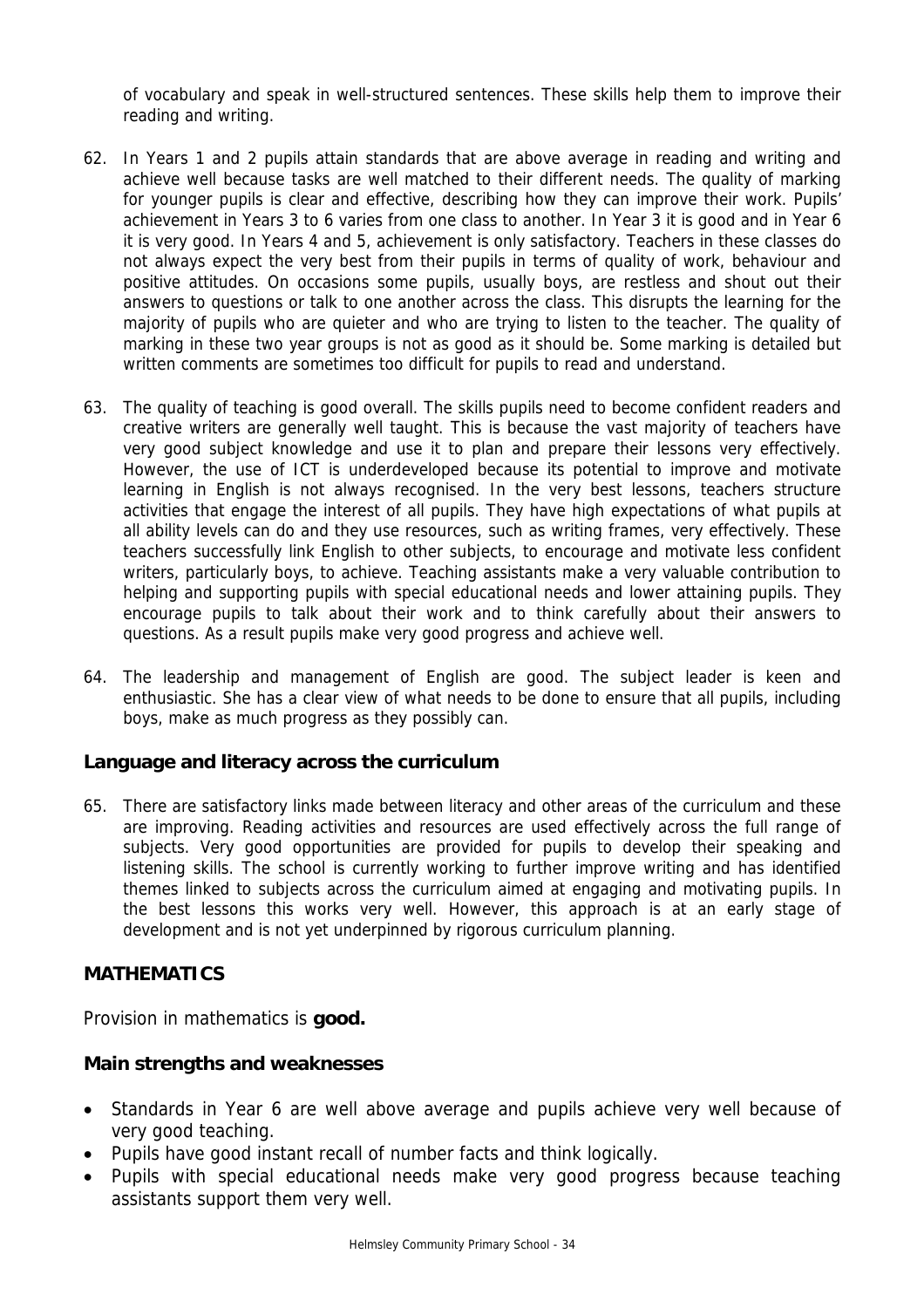- Marking of pupils' work is inconsistent and does not always contribute to pupils' learning.
- The use of ICT in mathematics is sometimes ineffective in supporting learning.

66. In 2004 test results at the end of Year 2 and Year 6 were well above average. The number of pupils achieving the higher levels was very good. Current standards in mathematics are above average. The head teacher teaches Year 6 pupils and current standards in this class are well above average. He has high expectations for his pupils and they develop good strategies for learning through talking and explaining their ideas. Standards in mathematics have improved since the time of the last inspection. All pupils make good progress because tasks are well matched to their ability and a thorough understanding and recall of number facts are gained at an early stage. Many opportunities are given for pupils to discuss their work and explain their answers and this also makes a significant contribution to their good progress. The higher attaining pupils are often set tasks that involve independent investigation through which they are able to extend their skills and reach higher levels of achievement. Pupils with special educational needs and less able pupils are well supported by very able teaching assistants who actively encourage them to share in the learning during whole-class sessions. Such opportunities enable them to raise their self-esteem and confidence as well as improve their mathematical understanding.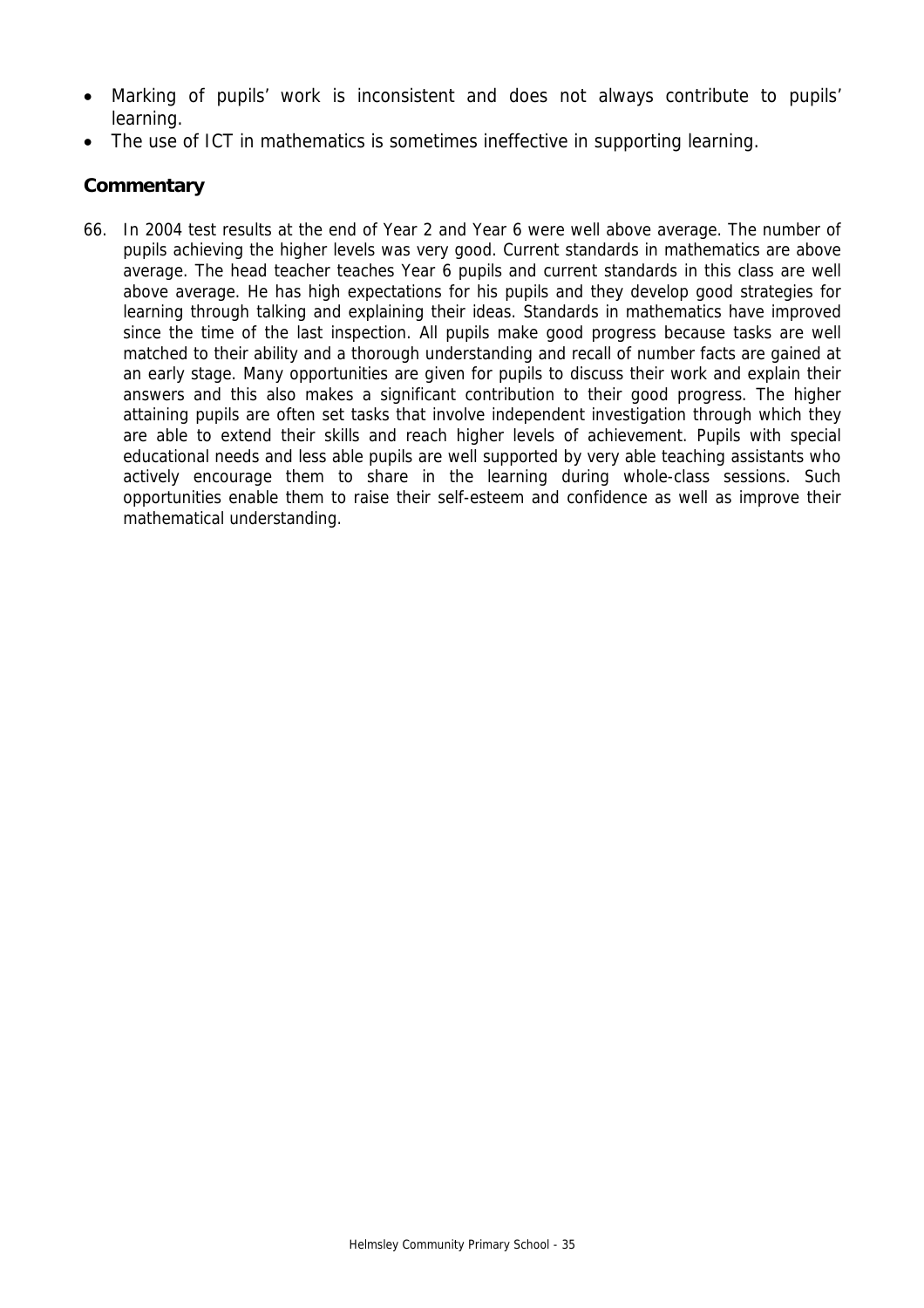- 67. Overall the teaching of mathematics is good. It is very good in Years 1 and 2 and in Year 6. Teachers have very good subject knowledge and a clear understanding of each pupil's level of ability. Lessons are well planned and tasks are effectively tailored to meet the needs of all pupils. This combined with good teaching strategies enables pupils to make good progress across the school. They gain a good understanding of mathematical ideas quickly because teachers are clear about what they want pupils to learn. There are some good examples of marking but it is inconsistent. In some classes pupils are not always clear about what they have to do to improve their work.
- 68. In a minority of lessons, ICT is used effectively to support pupils' learning, for example in Year 6 where the properties of two-dimensional shapes were explored. However, in too many other lessons, ICT is often used to give general practice in the consolidation of number facts in which pupils are already confident. Pupils are encouraged to talk about their work and provide clear explanations of how they have reached their answers to problems. This helps pupils to think about their learning and it further develops their reasoning and logical skills. Younger and less able pupils are able to confidently use a range of mathematical vocabulary to support their learning. By Year 6 pupils are able to think creatively and logically when they approach tasks such as estimation, and classifying and naming quadrilaterals.
- 69. In most lessons pupils are given opportunities to discuss their work together and to choose from a wide range of resources. These have a positive effect on the progress that pupils make and their understanding of concepts such as area being a measure of surfaces. This also enables pupils to be set tasks with more than one solution and this allows them to think creatively and to learn from each other.
- 70. Emphasis on mathematics is strong throughout the school and a well-planned curriculum forms the basis of good quality teaching and learning. The curriculum is effectively led and managed. The subject leader is new to the post and is currently being shadowed by the head teacher, who is a mathematics specialist. Together they have a good, clear knowledge of the subject's strengths and weaknesses.

## **Mathematics across the curriculum**

71. The strategy of using mathematics to support learning in other curriculum areas and to practise the use of mathematical skills in a wider context is satisfactory. Pupils have opportunities to develop their mathematical skills in subjects such as design and technology, science and geography. However, there are missed opportunities to practise and develop mathematical skills in some other subjects, particularly ICT.

## **SCIENCE**

Only one lesson was observed during the week of the inspection. Judgements about teaching are also based upon scrutiny of work and informal discussions with pupils.

Provision is **good**.

## **Main strengths and weaknesses**

- Standards in Year 6 are very good and pupils achieve very well.
- There are good opportunities to develop investigational skills across the school.
- In some lessons pupils do not make as much progress as they should because recording methods are insufficiently varied.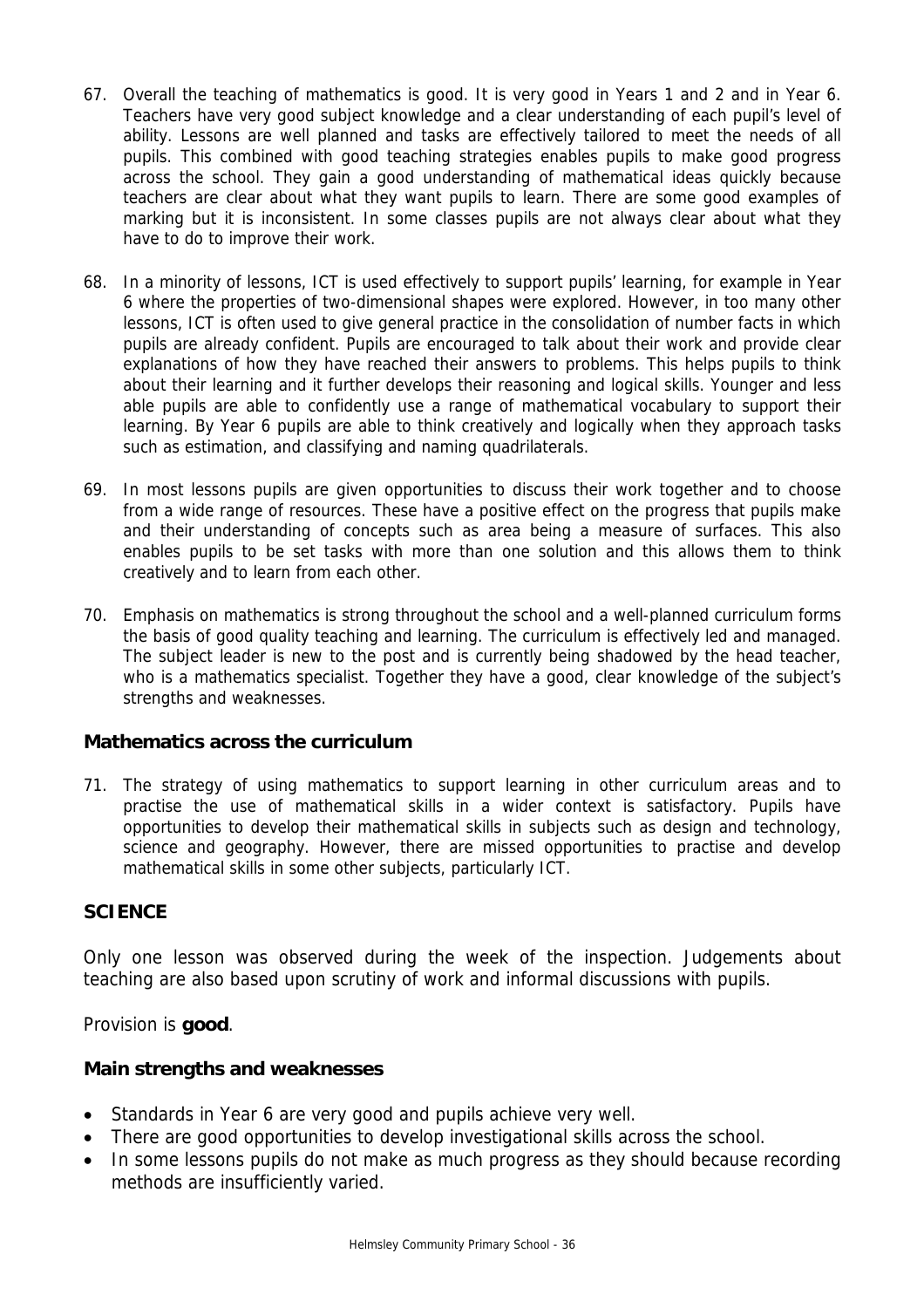- 72. Standards in science at the end of Year 2 are above national expectation. Older pupils successfully build upon their scientific skills and knowledge and by Year 6 standards are well above average. Pupils achieve well throughout the school. Pupils in Year 6 achieve very well and attain very high standards because of the excellent teaching. Standards have improved since the last inspection.
- 73. Teaching is very effective in Year 6. The teacher plans lessons carefully to build upon prior learning and provides very clear explanations so pupils understand what is expected of them. Relationships are very good. Pupils are extremely keen to learn and to do their very best because of the respect they have for their teacher. They are confident to ask questions openly if they do not understand. The very purposeful learning environment that the teacher creates contributes very effectively to pupils' learning and high achievement.

#### **Example of Outstanding Practise**

Pupils were mesmerised in an outstanding Year 6 science lesson about the respiratory system. They very keenly watched a short video extract showing the structure of the lungs and the effects of smoking. Pupils were visibly shaken when they saw black encrusted lungs, diseased by tobacco. The teacher very quickly followed this extract with a series of open questions to test their understanding of the respiratory system. Pupils were able to quickly name and talk about the main functions of the nose, mouth, throat, trachea, bronchia and alveoli. Questions relating to family habits about smoking, and the effects of nicotine and tar, were handled very carefully and sensitively. Taking into account pupils' family circumstances pupils were confident to state their views and opinions, articulating their thinking about the effects of tobacco on the human body very clearly.

- 74. Good opportunities are planned across the school for children to develop their scientific knowledge and their understanding of investigation processes. For example, pupils in Year 2 are able to evaluate their understanding of planets to identify sensible questions for further inquiry and they are beginning to consider the outcomes from their investigations. Following a class investigation about evaporation one child was "surprised that the water outside did not evaporate". These experiences are built upon effectively in Year 3 to 6 where pupils are challenged to draw conclusions from their experiments and to recognise when a test is 'fair'. By Year 6 pupils are able to interpret results, drawing accurate conclusions. For example, they are able to use information that shows the relationship between diet and tooth decay in different countries, in order to suggest ways in which levels of tooth decay can be reduced by altering eating habits.
- 75. Pupils are given a broad range of opportunities to build upon their scientific knowledge. In Year 6 pupils use their literacy skills very well to support their work. However, in other classes pupils are asked to record their methods and findings in detail and some find this difficult. As a result some pupils' written work does not always accurately reflect their scientific knowledge and understanding. This limits the progress that they make in some lessons.
- 76. The leadership and management of science are good. The head teacher has taken on this role and he has a clear understanding of standards and necessary strategies to further improve curriculum, teaching and learning.

## **INFORMATION AND COMMUNICATION TECHNOLOGY**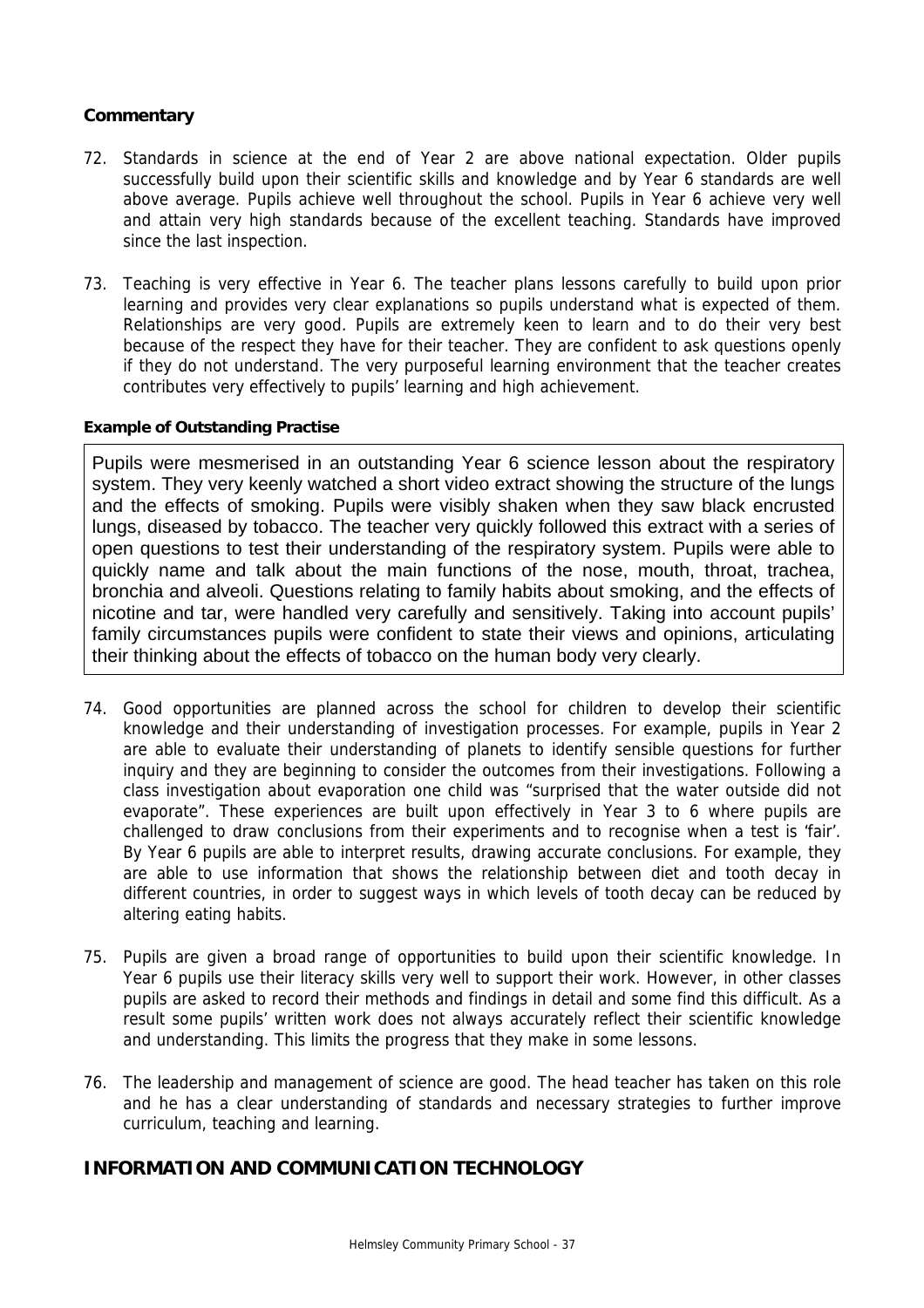No ICT lessons were seen in which pupils were learning specific computer skills. Inspectors observed ICT being used in other lessons.

Provision in information and communication technology (ICT) is **satisfactory**.

#### **Main strengths and weaknesses**

- Pupils' ICT skills are developing well and they are confident and enthusiastic about using them.
- The use of ICT to support pupils' work in other subjects is under-developed.
- ICT resources are well managed.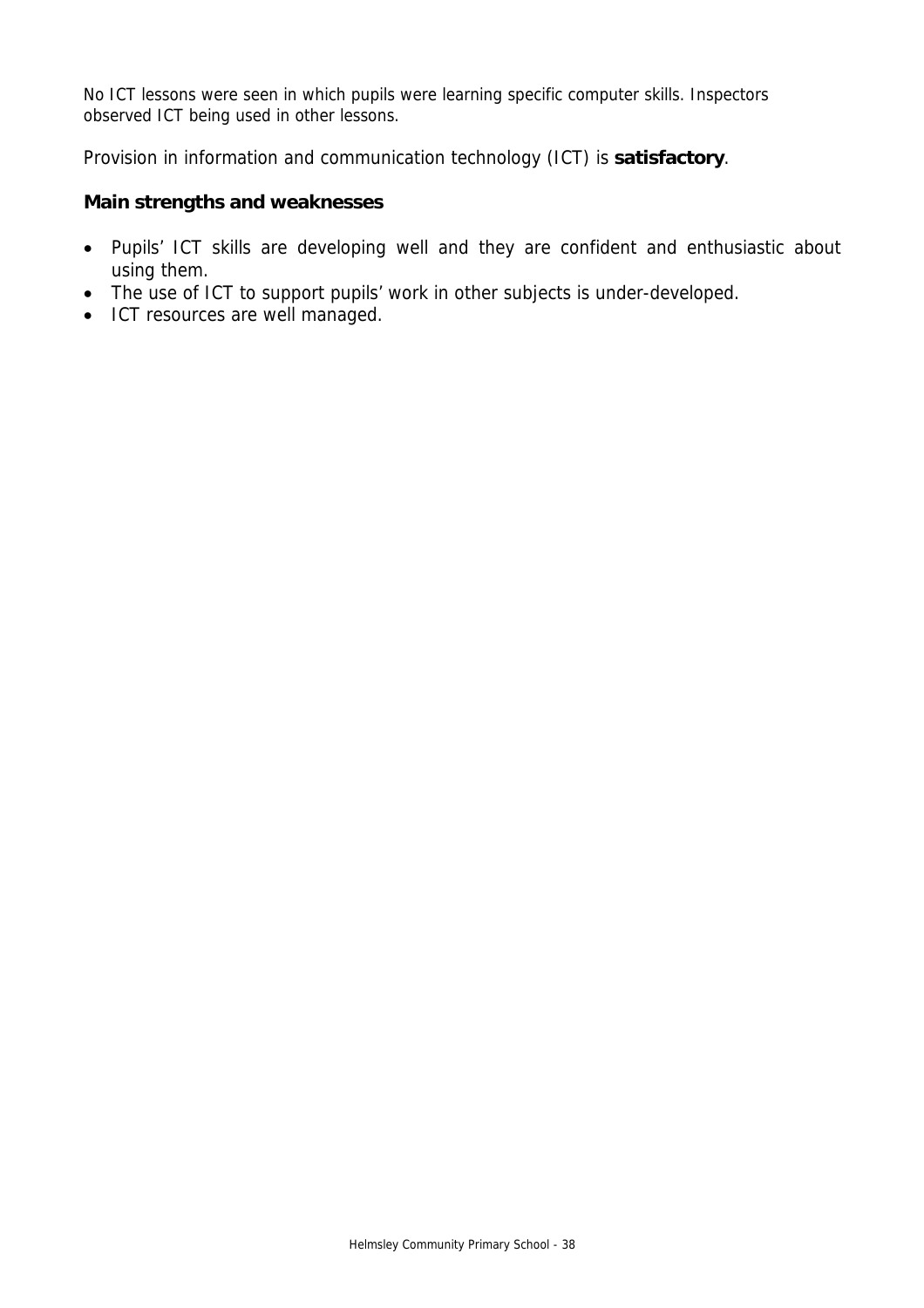- 77. At the time of the last inspection, standards in ICT were unsatisfactory. Standards are now average at the end of Year 2 and Year 6 and achievement is satisfactory. Standards are rising because the quality of equipment and associated software is improving. Pupils with welldeveloped skills and high levels of confidence are used very effectively to coach other pupils. Since the last inspection there has been a significant improvement in the quality of equipment and media that give access to computers everywhere in the school. Increasingly the school is providing more opportunities for pupils to enhance their skills and use computers to support their work. A high proportion of pupils have access to computers at home and this contributes to their learning in areas such as becoming familiar with conventions, running software, word processing and saving, retrieving and printing their work. The school has recently developed its own website and pupils are encouraged to contribute to this. ICT in the school is now in a good position to improve further.
- 78. Interactive whiteboards have recently been introduced into some classrooms. This supports effective learning because teachers are able to give good quality demonstrations and pupils are motivated to work hard and try their best. Pupils make satisfactory progress in the acquisition and application of ICT skills. Younger pupils learn to display text and create their work on screen, can run simple programs effectively, use a mouse to make choices and print and save their work. Older pupils know how to use drawing tools, create and re-size textboxes and navigate encyclopaedia software to research information on topics such as the planets.
- 79. Overall teaching of ICT is satisfactory. Teachers' knowledge of the subject and of how to use ICT to support learning is variable across the school. The use of ICT in lessons is satisfactory, although there is some very good practice to be shared across the school. For instance, in a Year 6 mathematics lesson, taught by the head teacher, pupils employed software very successfully in their work on the properties of rectangles. Pupils were keen, interested and enthusiastic. This high quality teaching ensured that pupils worked hard and learnt actively through experiment and discussion. However, where teachers are less successful in choosing appropriate software, pupils' experiences in using computers do not successfully build upon prior learning. For instance in a Year 4 mathematics lesson, pupils using the computer were not challenged to think because the chosen program was not fully integrated into their work.
- 80. The leadership and management of ICT are satisfactory. The subject leader has recently been appointed to the post and has worked hard to give the subject a high profile in the school. The head teacher supports him very well, and together they have a clear plan for further improvement.

## **Information and communication technology across the curriculum**

81. Satisfactory use is made of ICT across the curriculum but it is variable between subjects and classes. The school has sufficient hardware and a good range of software for effective progress to be made. Although pupils are making satisfactory progress, on too many occasions they are practising and consolidating skills and knowledge that they have already learnt. Very good use is made of ICT in Year 6 to promote numeracy skills. However, there are not enough opportunities for pupils to use ICT effectively in most other classes.

## **HUMANITIES**

## **History and Geography**

82. One lesson was observed in history and no lessons were observed in geography. There was a very limited sample of pupils' work available. Discussions took place with pupils and with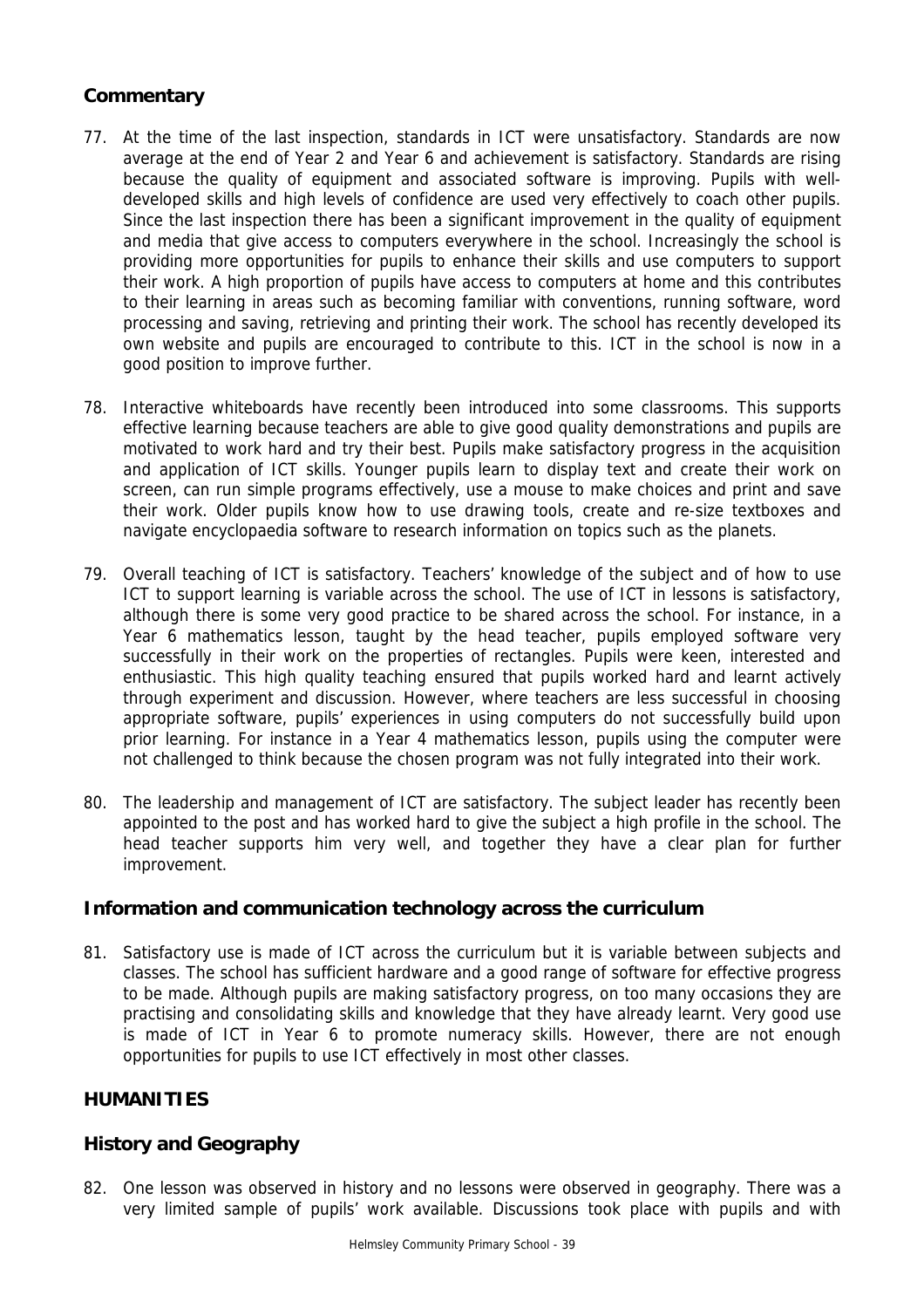subject leaders. It is not possible to make an overall judgement about provision in these subjects.

- 83. In history, Year 2 pupils have a satisfactory understanding of what the life of a soldier would have been during World War 1. They know that Florence Nightingale was a nurse and that she cared for sick and wounded soldiers. They have an awareness of the differences between the past and the present.
- 84. **By Year 6 standards in history are in line with national expectations.** Pupils make satisfactory progress. They can recall some of the events that led up to World War 2. They can describe some of the features of life at that time. For example, they know how the role of women changed and how people's lives were affected by the Blitz. Pupils carry out some research tasks using books and the Internet. They visit Eden Camp to enrich their understanding of life in wartime Britain. They benefit from listening to the experiences of a visitor from the local community who lived through the war years.
- 85. In geography, Year 2 pupils know something about the town of Helmsley. They can describe the shops and houses in simple terms and know that there is a market. Higher attaining pupils know where they live and can write their address. Pupils have located their house on a street map and visited the town itself. They know that there are cold and hot places in the world and that there are oceans and seas.
- 86. **By the end of Year 6 standards in geography are in line with expectations.** From the very limited amount of work in books, pupils show an understanding of how mountains and volcanoes were formed. Photographic evidence shows that Year 6 pupils go to Humphrey Head on a residential visit. They experience a range of activities that include orienteering and the study of rocks and land formation.
- 87. Pupils' work in English shows that links are being made to both history and geography to stimulate writing. However, in the one history lesson observed the development of subject skills was lost because the focus of the lesson was too confused with the practising of literacy skills. The lack of recorded work in both subjects supports this judgement. Subject leadership is at a very early stage of development and it is not yet having sufficient impact on overall improvement. Curriculum planning does not clearly state the historical and geographical enquiry skills to be learnt and there is insufficient time to ensure full coverage of these subjects. This means that the potential pupils have for learning and for producing high quality work, as they do in English and mathematics, is not yet being fully realised. Pupils' achievement is therefore only satisfactory.

#### **Religious education**

No lessons were observed in religious education, but evidence was gained through discussions with pupils and the subject leader, from examining teachers' planning and pupils' work and through observations of the religious elements of acts of collective worship

Provision in religious education is **satisfactory**.

## **Main strengths and weaknesses**

- Good opportunities are provided both in and outside lessons to support pupils' understanding of a wide range of religious beliefs of others.
- The role of the subject leader is under-developed.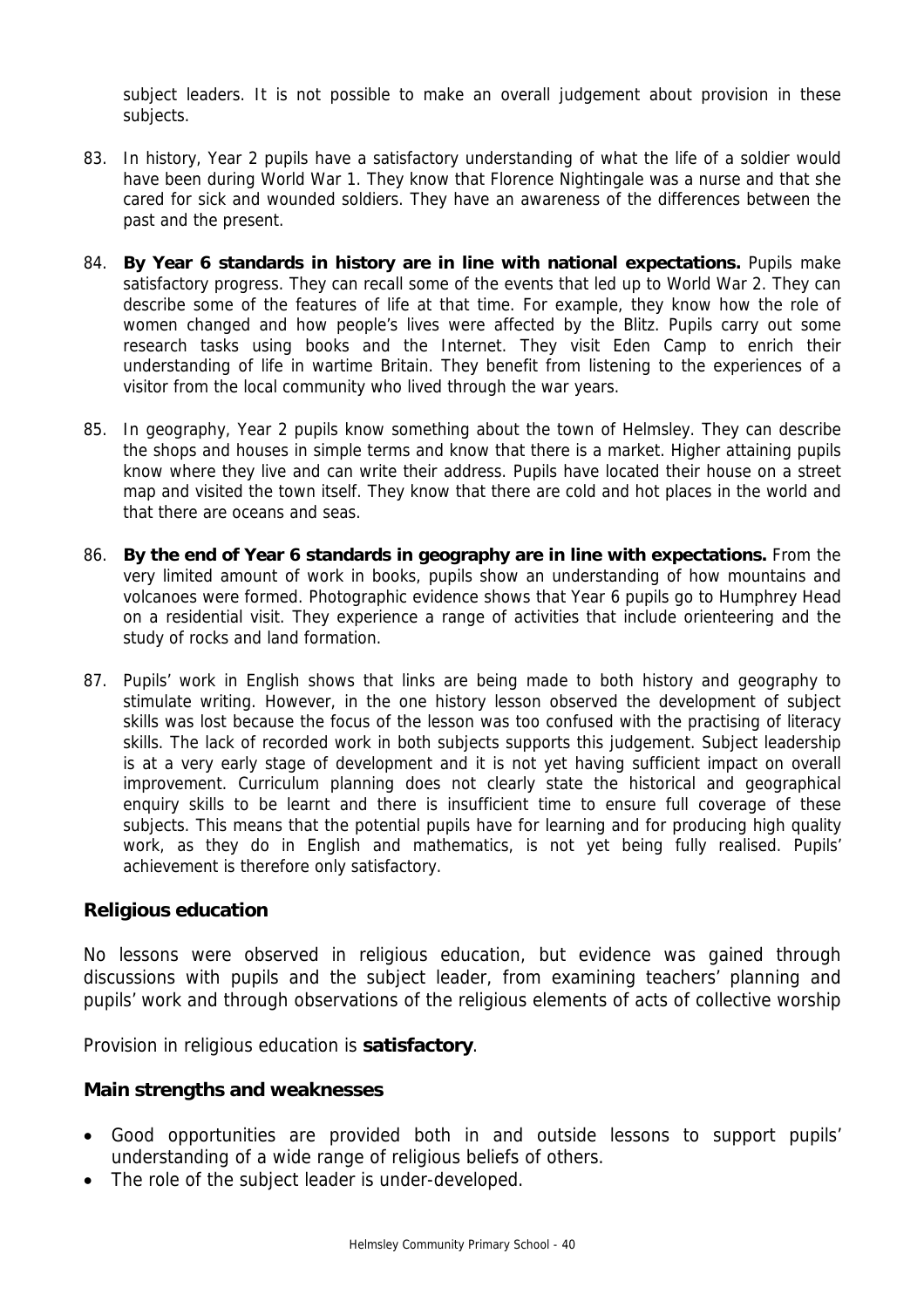- 88. **By the end of Year 2 and Year 6 standards are in line with the expectations of the locally agreed syllabus.** This is the same as it was at the time of the last inspection. Throughout the school pupils, including those who have special educational needs, have a sound knowledge of religious ideas based on major world religions, although there is an emphasis on Christianity. Younger pupils learn about festivals and celebrations associated with different religions, such as Christmas and Diwali, together with stories from the lives of prophets and famous people associated with them. They are encouraged to understand the meaning of the celebrations and beliefs that they study. Older pupils develop a more in-depth understanding of different religions and are able to distinguish similarities and differences between them. Year 6 pupils are currently studying Judaism and understand the significances of Passover. They know that the Torah is a holy book and that fingers must not touch it. Pupils also understand that the common pattern of religions is that they have divine beings, laws, festivals and celebrations, and moral principles. Pupils learn to show respect for other people's beliefs and values. Pupils usually complete the same written work and this limits the progress that some pupils make, particularly higher attaining pupils.
- 89. Lessons are supplemented by the religious content of assemblies in which moral issues are exemplified, and practices and beliefs of a range of religions are discussed. Pupils enjoy and follow stories such as that of the Spirit Bear of the Tsimshian people of Canada with great enthusiasm. This level of interest helps the understanding of the principles and values represented.
- 90. The locally agreed syllabus has been recently reviewed and the school curriculum is to be revised. Currently there is insufficient time to ensure full coverage of this subject. Representatives of different faiths are invited into school, to meet and discuss issues with pupils. Pupils also visit places of Christian worship and this extends their understanding. A suitable range of resources and artefacts is available to support pupils' work. Subject leadership and management are satisfactory and at an early stage of development. It is not yet having a positive impact on the progress that pupils make. Although the majority of pupils make satisfactory progress, the potential that pupils have, for producing good quality work, is not yet fully realised.

## **CREATIVE, AESTHETIC, PRACTICAL AND PHYSICAL SUBJECTS**

## **Art and design, Design and technology, Music and Physical education**

Two dance lessons in physical education were observed and one lesson in music. No lessons were seen in design and technology. Inspectors talked to pupils about these subjects and looked at pupils' work, where this was available. It is not possible to judge the overall quality of provision from the limited evidence available.

## **Design and technology**

91. Standards in design and technology are in line with expectations at the end of Year 2 and Year 6 and achievement is satisfactory. This is the same as at the time of the last inspection. Pupils have an appropriate range of opportunities to develop their 'design and make' skills. For example, Year 2 pupils design and make coats from felt. They use magazines to research ideas and to identify purpose, and they draw plans of their designs. They amend their designs as their ideas develop further, and they use appropriate joining techniques effectively. By Year 6, pupils are able to evaluate and amend their designs to address construction difficulties, and they show good attention to detail. For example, as part of their study around healthy living, pupils design and create 'foods' using clay. They demonstrate good observation skills, using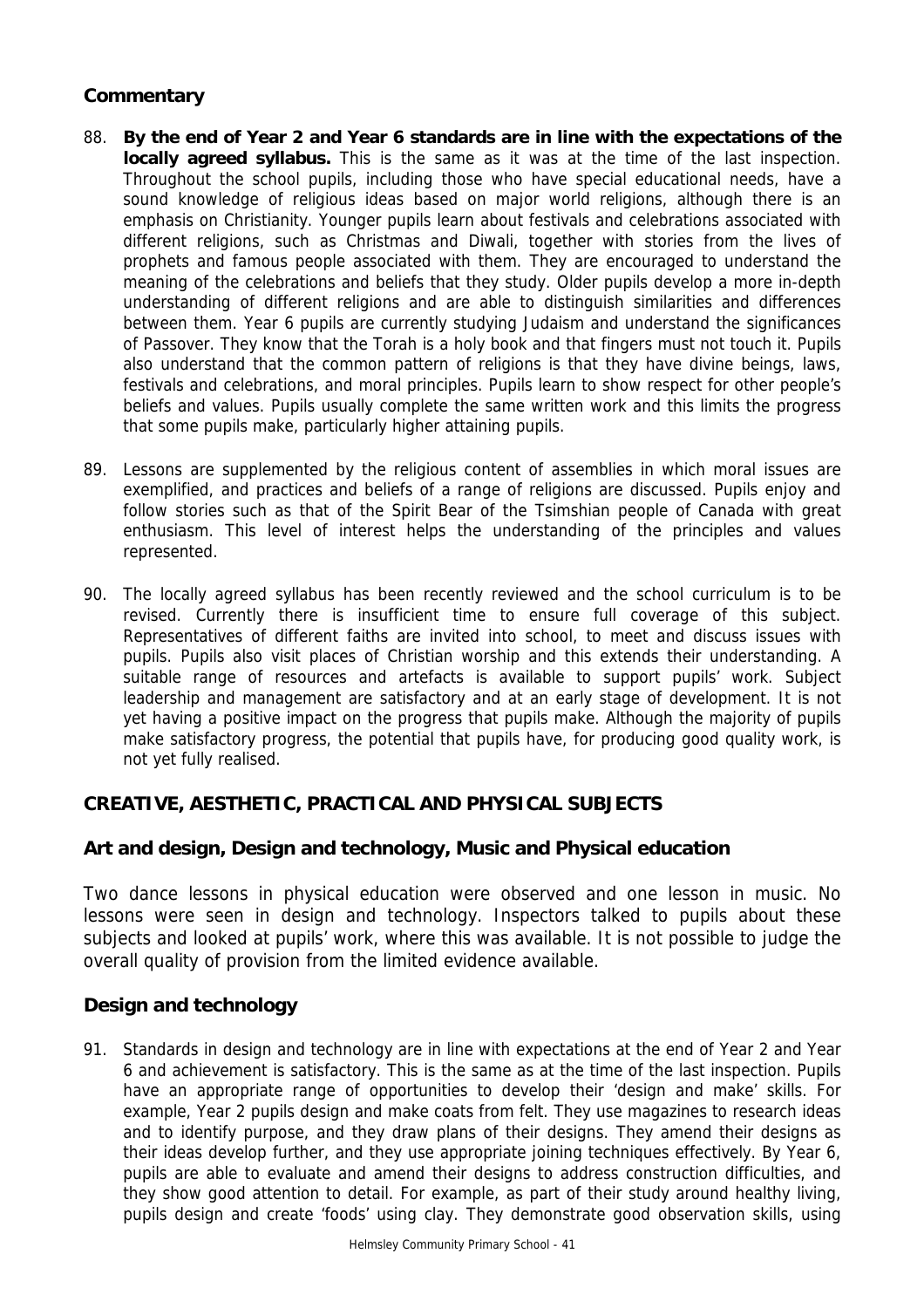tools and colour effectively to shape realistic healthy and unhealthy 'meals'. Curriculum planning is developing and most aspects of the subject are included but there is insufficient time to ensure full coverage of this subject.

## **Music**

92. Standards in music are in line with expectation. This is different from the last inspection when standards were above expectation. This is because the school has been without a music specialist for a number of years. However, the school now has a music specialist who is teaching across all year groups and this is beginning to have a good effect on pupils' musical abilities. Singing across the school is good. Pupils sing in tune, with good pitch, and they are able to sustain notes. The choir sing confidently and enthusiastically. They articulate the words clearly and sing with accurate pitch and rhythm because the teacher models singing well. However, there is not sufficient clarity in the specific music skills to be taught so that pupils can build progressively on their learning and standards can be raised beyond broadly average. Year 5 pupils who wrote their own lyrics to *There'll always be an England* demonstrated a good example of using literacy in music.

## **Physical education**

93. Standards in physical education are above expectation and in dance they are well above expectation. The extra sporting activities that pupils are involved in during and after school contribute well to the standards they are achieving. Pupils dance with vigour and enthusiasm. They relate their movements to the mood and tempo of the music with grace and feeling. On occasions a spiritual atmosphere is created and pupils have opportunities to reflect and enjoy their experiences. Pupils are enthusiastic and are keen to improve their performance in all aspects of their work. This has resulted in the school gaining the Activemark award. A teacher who has a high level of expertise and enthusiasm for the subject leads the physical education curriculum. She has created a good quality programme of activity that takes place both within and outside lesson time. It provides well for all ages and abilities, ensuring a diversity of opportunities for physical activity that includes games, dance, gymnastics, running and swimming.

## **Art and design**

Provision in art is **good**.

## **Main strengths and weaknesses**

- Pupils achieve well because teaching is good.
- There are good opportunities for children to learn from the work of professional artists.

## **Commentary**

- 94. Pupils make good progress and achieve well. At the end of Year 2 and Year 6 pupils are achieving standards above those expected for their age. This is similar to the findings of the last inspection. Staff provide a good range of opportunities for children to develop their skills, to respond creatively to a range of stimuli, and to work alongside professional artists.
- 95. Teaching is good. Staff encourage pupils to observe carefully and they plan activities which motivate and interest them. For example, in a Year 1/2 lesson pupils were given opportunities to look closely at a fish, to identify its special features and to mix colours that accurately reflected those seen. As a result pupils concentrated well, tried hard, and produced work of high quality.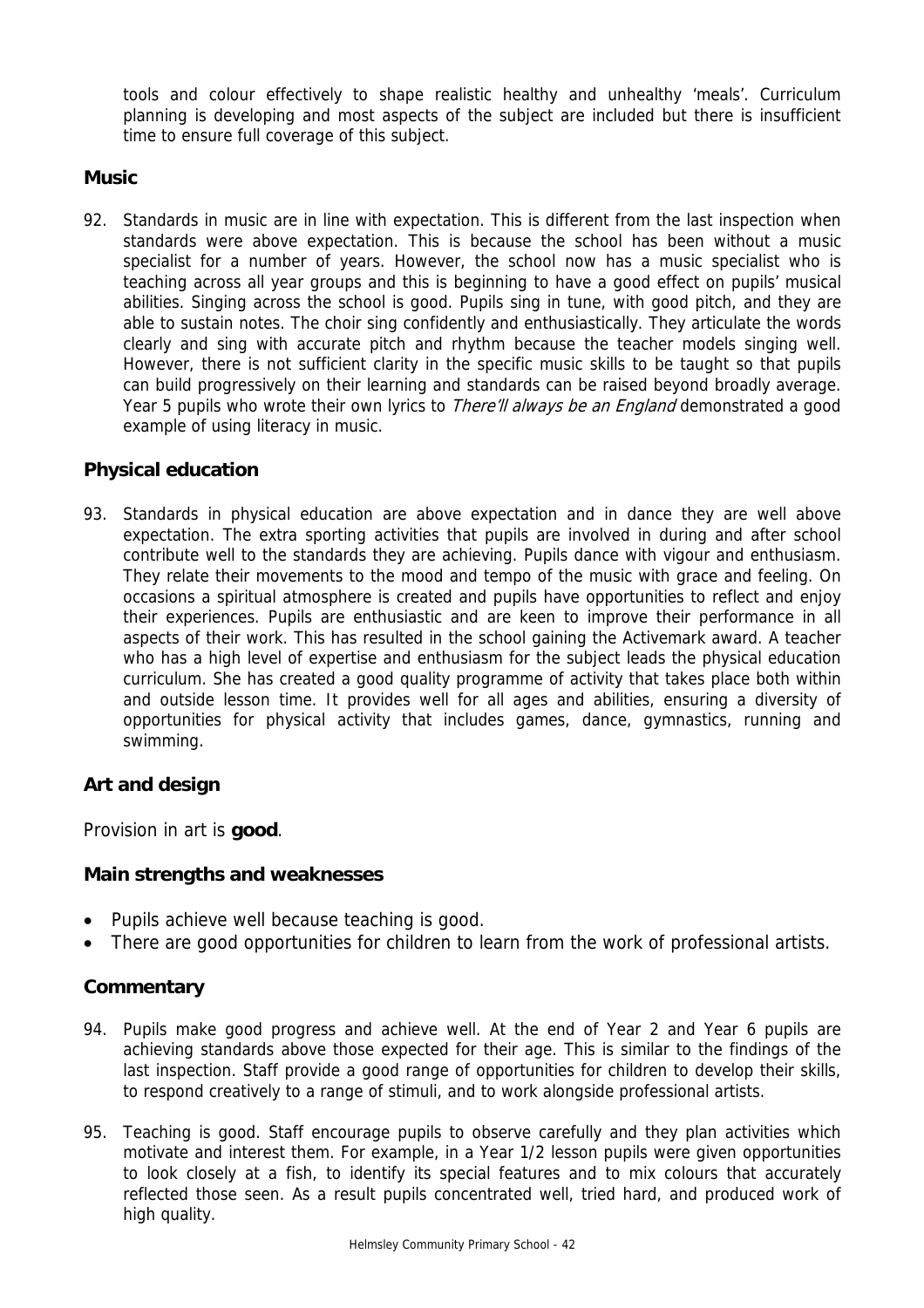- 96. Staff provide good opportunities for children to learn from the work of professional artists both by working alongside them on collaborative projects, such as the mosaics that are displayed in the school grounds, and by exploring the techniques used by artists. In an effective Year 4 lesson ICT was used successfully to enable pupils to learn about the work of Paul Klee. They were able to identify the characteristics of Klee's work and to interpret them by relating them to the concept of 'a journey'. Pupils were highly motivated and began to make links with their own experiences. In their own work that followed, they demonstrated their ability to adapt Klee's ideas in order to tell their own story of a journey. They were very confident to make their own individual responses and were able to clearly articulate their thinking, demonstrating good levels of creative interpretation.
- 97. The leadership and management of art and design are satisfactory. The subject leader has recently been appointed to this role and has sensibly used a range of informal methods, including examination of displays, to begin to evaluate standards across the school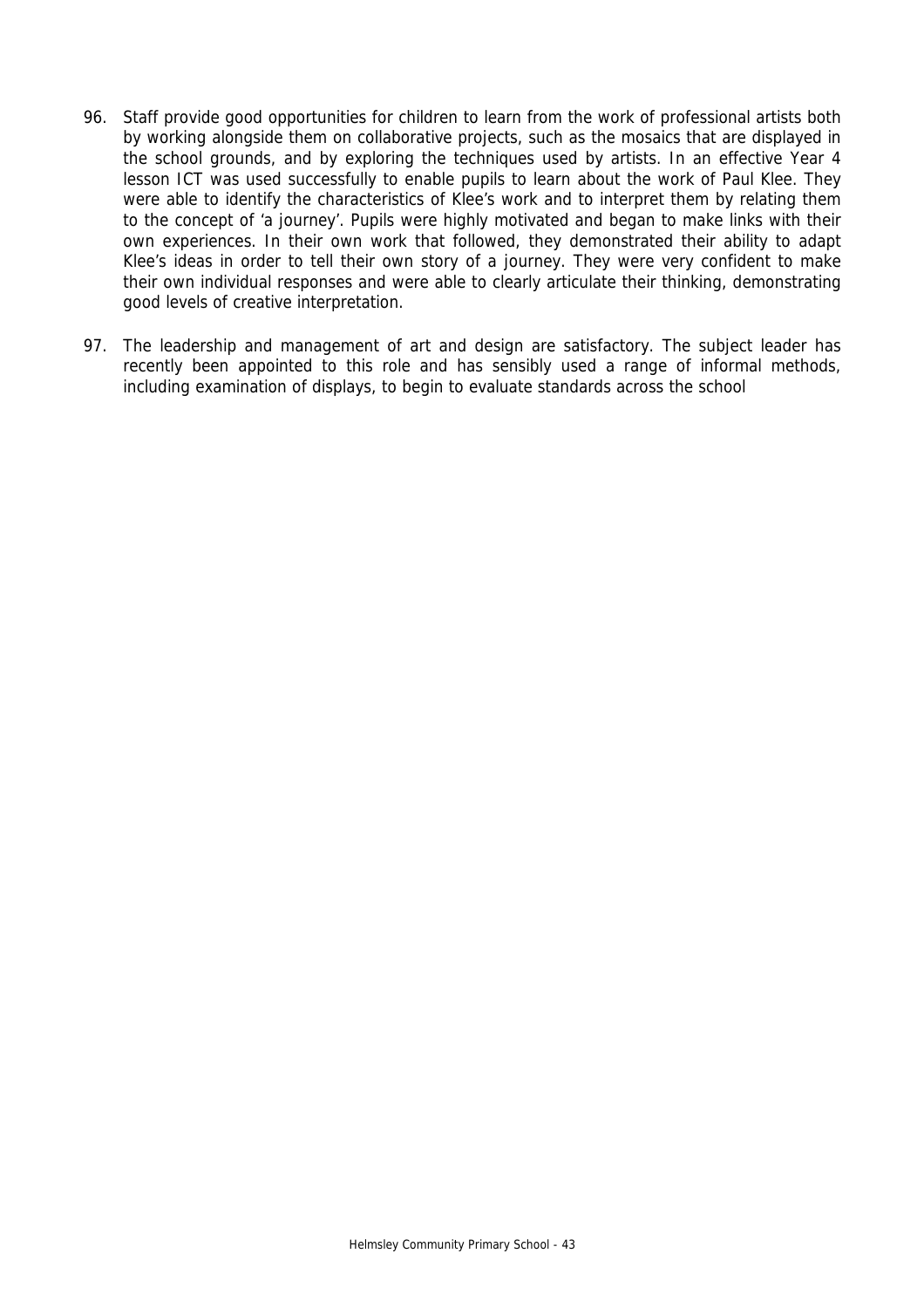## **PERSONAL, SOCIAL AND HEALTH EDUCATION AND CITIZENSHIP**

Provision for pupils' personal, social and health education and citizenship is **good**.

#### **Main strengths and weaknesses**

- Pupils state their ideas and share their views confidently because they know they are listened to and respected by all staff.
- There are good opportunities for the development of pupils' personal, social and health education and citizenship in all aspects of learning.

#### **Commentary**

- 98. The overall 'family' ethos ensures that the school gives high priority to personal development as an integral part of its work. There are very good supportive relationships that underpin all activities and learning. Sensitive teaching, respecting pupils and valuing their contributions ensure that pupils gain in confidence and self-esteem. The positive effects of this can be seen in the enjoyment pupils gain from attending school. They demonstrate mature and responsible attitudes and are able to work independently or in groups, supporting and caring for each other. As pupils develop these positive attributes, they become aware of their personal value and they consolidate them through participation in activities such as talking together in circle time, dance, drama and discussions about what is happening in the world. Pupils with special educational needs are very well supported by very effective teaching assistants, enabling them to participate fully in sessions and supporting good progress.
- 99. The school has very good relationships with people and organisations in the local community. Pupils meet and talk to people from outside the school. Pupils gain good insights into a range of jobs and professions and how they affect other people's lives. They meet artists and musicians and talk to a variety of people, including the police, school nurse and local clergy. There are well-established systems and both the pupils and adults understand routines in the school. These encourage the development of good personal, social and health education and citizenship. They form a strong base upon which the school's good quality of teaching and learning is built.
- 100. School assemblies make a good contribution to this curriculum area. Pupils are encouraged to think about 'friendship' and what is right and wrong and to consider the views and opinions of others. Older pupils are often given responsibility for younger pupils through the buddy system and these duties are carried out with sensitivity and care.